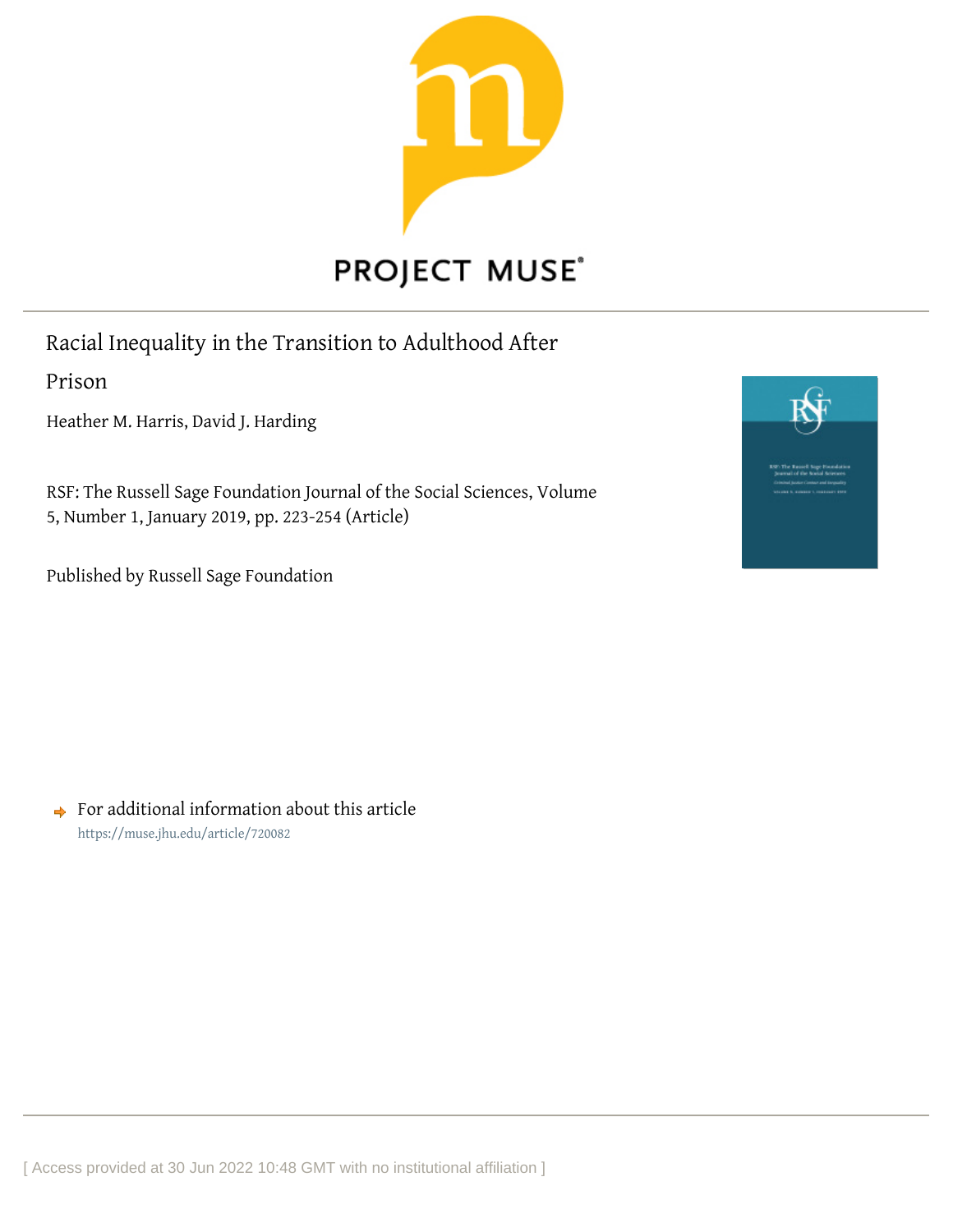# **Racial Inequality in the Transition to Adulthood After Prison**



Heather M. Harris and David J. Harding

*That formerly incarcerated black men experience poor life-course outcomes relative to other subpopulations is well established, yet our ongoing research indicates substantial racial inequality in outcomes among the formerly incarcerated. Young, black former prisoners lag behind their white counterparts in achieving traditional adulthood markers: education, employment, and residential independence. We examine explanations for these inequalities using longitudinal administrative data on a cohort of male parolees age eighteen to twenty-five. We find that early postprison experiences and social context explain some variation. Considerable racial inequality persists, however, even as we control for pre- and postprison life-course conditions, criminal justice contact, and social context. We discuss this in relation to estimates of discrimination, stigma, and social networks not observable in our data.*

**Keywords:** racial inequality, transition to adulthood, incarceration, group-based multitrajectory models

**Heather M. Harris** is research fellow at the Public Policy Institute of California. **David J. Harding** is professor of sociology at the University of California, Berkeley.

© 2019 Russell Sage Foundation. Harris, Heather M., and David J. Harding. 2019. "Racial Inequality in the Transition to Adulthood After Prison." *RSF: The Russell Sage Foundation Journal of the Social Sciences* 5(1): 223–54. DOI: 10.7758/RSF.2019.5.1.10. This research was funded by the Russell Sage Foundation, the University of Michigan Center for Local, State, and Urban Policy, the National Poverty Center at the University of Michigan, the National Institute of Justice (2008-IJ-CX-0018), the National Science Foundation (SES-1061018, SES-1060708), and the Eunice Kennedy Shriver National Institute of Child Health and Human Development (1R21HD060160 01A1) and by center grants from the Eunice Kennedy Shriver National Institute of Child Health and Human Development to the Population Studies Centers at the University of Michigan (R24 HD041028) and at UC Berkeley (R24 HD073964). We thank Paulette Hatchett, our collaborator at the Michigan Department of Corrections, for facilitating access to the data and for advice on the research design, and we thank Steve Heeringa and Zeina Mneimneh for advice on the sample design. Charley Chilcote, Brenda Hurless, Bianca Espinoza, Andrea Garber, Jessica Wyse, Jonah Siegal, Jay Borchert, Amy Cooter, Jane Rochmes, Claire Herbert, Jon Tshiamala, Katie Harwood, Elizabeth Sinclair, Carmen Gutierrez, Joanna Wu, Clara Rucker, Michelle Hartzog, Tyrell Connor, Madie Lupei, Elena Kaltsas, Brandon Cory, Keunbok Lee, and Elizabeth Johnston provided excellent research assistance. Direct correspondence to: Heather M. Harris at [harris@ppic.org](mailto:harris%40ppic.org?subject=), Public Policy Institute of California, 500 Washington St., Suite 600, San Francisco, CA 94111; and David J. Harding at [dharding@berkeley.edu,](mailto:dharding%40berkeley.edu?subject=) University of California, Berkeley, Department of Sociology, 462 Barrows Hall, Berkeley, CA 94720.

Open Access Policy: *RSF: The Russell Sage Foundation Journal of the Social Sciences* is an open access journal. This article is published under a Creative Commons Attribution-NonCommercial-NoDerivs 3.0 Unported License.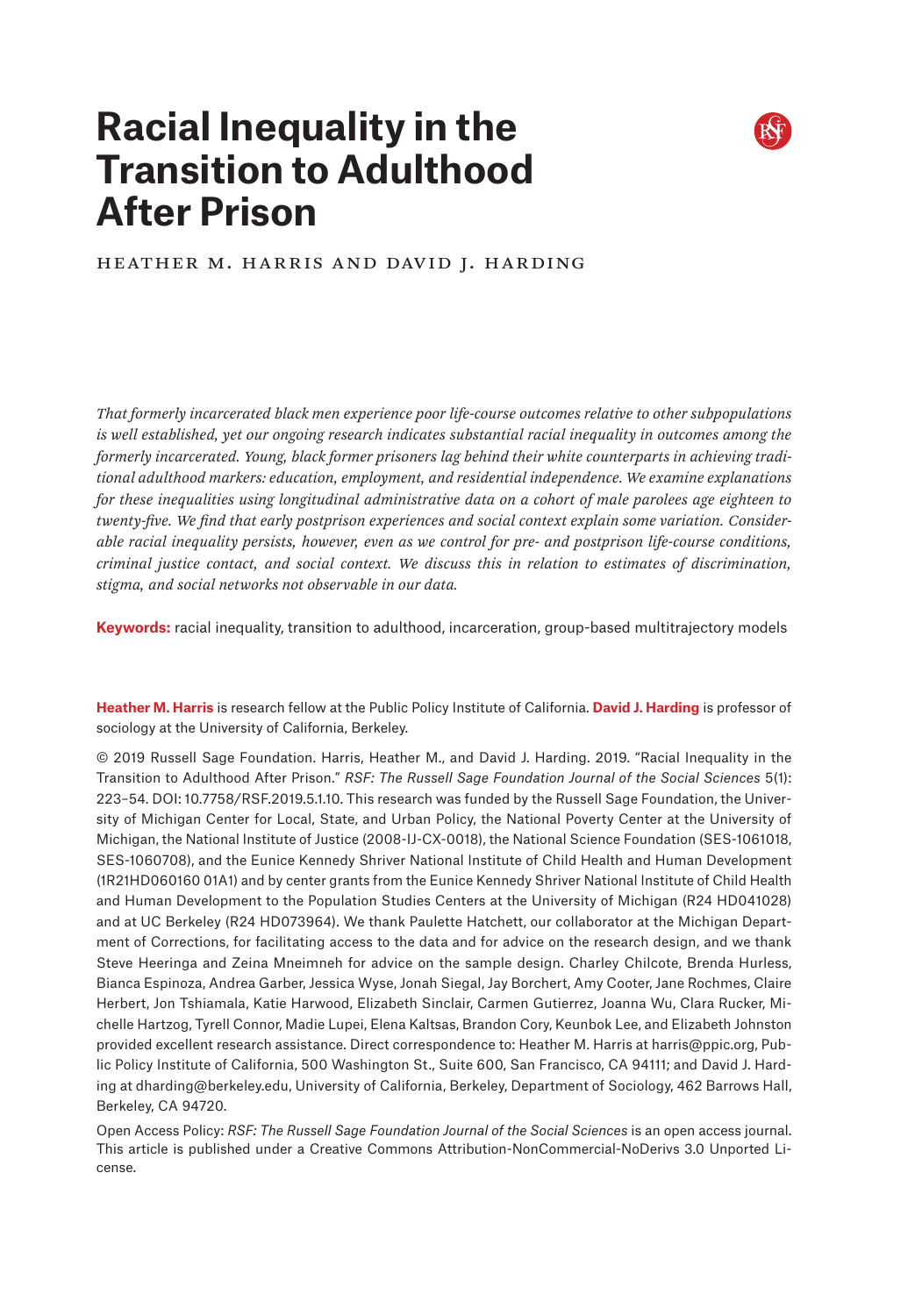The number of individuals incarcerated in prisons and jails in the United States has risen dramatically over the last four decades, an increase accompanied by a more general escalation in the number of young Americans who experience formal contact with the criminal justice system. Approximately one-third of young adults can now expect to be arrested by the time they turn twenty-three (Brame et al. 2012). For many of these young people, criminal justice contact continues after arrest: the number of individuals on parole and probation increased dramatically. One in thirty-one American adults is on probation, on parole, or in prison or jail on any given day (Pew Center on the States 2009). Because about 80 percent of prisoners are released under parole supervision, the effects of prison are tightly linked to the experiences and institutions of community supervision (National Research Council 2007).

Increases in contact with the criminal justice system have been linked to increasing racial inequality in access to the opportunities that facilitate successful life-course development. Arrest, incarceration, and community supervision are experienced disproportionately by young, low skill, African American males (Bonczar 2003), whose criminal records further marginalize them socially, educationally, and economically by restricting their access to education, housing, and employment (Visher and Travis 2003). That formerly incarcerated black men experience poor life course outcomes relative to other subpopulations is well established (Western 2006). Yet our ongoing research indicates substantial racial inequality in lifecourse outcomes even among former male prisoners.

We study young men who are released from prison during the transition to adulthood, a critical developmental period in which key life transitions are typically made and life trajectories often established (Hogan and Astone 1986). Young, male, black former prisoners lag behind their white counterparts in achieving traditional markers of adulthood: completing education, finding employment, and establishing their own households. That they do suggests that we have yet to understand the full complexity of the entanglements between criminal justice contact and racial inequality in access

to opportunities and successful life-course development. This article presents evidence of racial inequality in postprison trajectories to adulthood, develops possible explanations for that inequality, and tests whether the explanations account for racial inequality in postprison transitions to adulthood.

The largest racial difference after release from prison is between those who maintain criminal justice contact without meeting traditional markers of adulthood and those who avoid criminal justice contact and meet most traditional adulthood markers. Blacks are more likely to experience the former pathway, whites the latter. The life-course theoretical framework and research on the consequences of criminal justice contact contribute to possible explanations for these racial inequalities.

On entering prison, whites are more advantaged than blacks in terms of their life-course development, in particular, the progress they have made transitioning to adulthood. However, they exhibit more substance abuse and mental health problems, which can impede those transitions and contribute to criminal justice contact. In general, the evidence suggests that young black men are disproportionately subject to criminal justice contact. Racial inequality in criminal justice system contact before prison may have cumulative effects on life-course outcomes that disproportionately affect black former prisoners (Sampson and Laub 1997).

After prison, young black men are far more likely than their white counterparts to return to disadvantaged social contexts—such as neighborhoods and counties—that provide fewer resources for life-course development (Wilson 1987; Krivo and Peterson 1996). In these contexts, the processes that contributed to their pre-prison transitions to adulthood resume and set the stage for later outcomes, a form of postprison path dependence. To the extent that employment and education are inhibited and criminal justice contact and substance use are facilitated, disadvantaged social environments disproportionately set young black former prisoner onto adulthood transitions that negatively affect their long-term lifecourse trajectories.

We examine whether the explanations we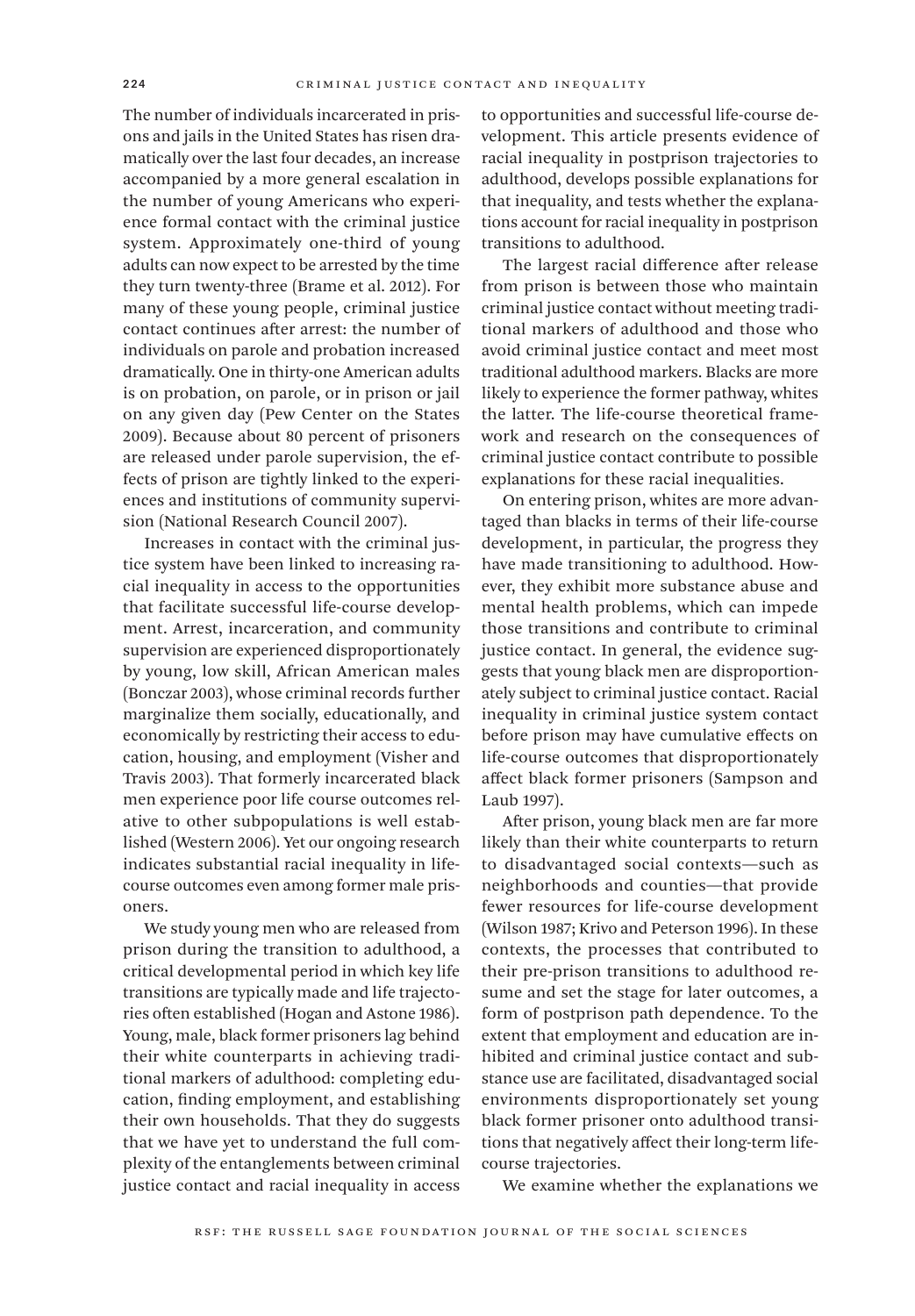developed account for racial inequality in postprison transitions in a sample of young men released from prison during the transition to adulthood. We include measures that capture pre- and postprison formal contact with the criminal justice system, pre- and postprison life-course development, within prison experiences, and the postprison neighborhood and county context. Yet these measures fail to completely explain the racial inequality in out-

comes. We discuss other potential explanations for the residual inequality we are not able to test with our data but that have been discussed extensively in the literature, including racial discrimination, the stigma of a criminal record, and social network support.

# The Life-Course Framework and the Transition to Adulthood

To develop specific hypotheses, we draw on the life course and transition to adulthood frameworks and research on racial inequality in contact with the criminal justice system. The lifecourse framework is a developmentally informed theoretical perspective that emphasizes the connections between life-course stages (Sampson and Laub 1992). A central assumption is that life events (such as marriage, employment, and school completion) are linked over time, directing attention to the sequences and patterns of events that unfold (Elder 1988).

Trajectories and transitions are the two primary concepts that link individual experiences over the life course and structure life outcomes (Sampson and Laub 1992, 1993). Trajectories are long-term patterns or sequences of behaviors and social roles. Transitions are discrete changes in roles and behaviors connected to "salient life events" such as marriage, school completion, entry into military service, or, for our study population, various contacts with the criminal justice system (Elder 1988; Pettit and Western 2004). For instance, in a common pathway parents provide material support while children accrue human capital through education, which enables the transition to work and the eventual establishment of an independent household.

The transition to adulthood is a developmental period during which important role transitions are made and long-term life trajectories are established. Dennis Hogan and Nan Astone stress that the transition to adulthood is a process, rather than a discrete event, which involves the assumption of progressively more adult social roles across multiple life-course domains (1986). Current conceptualizations of that process emphasize nonuniformity in the achievement of markers of stability and independence in the domains of education, employment, and housing (Waters et al. 2011; Schoon 2015). For example, as the transition to adulthood period has lengthened, events such as high school completion, college enrollment, stable employment, marriage, and childbearing are no longer assumed to follow each other successively or immediately: multiple trajectories to adulthood that include diverse event orderings have been identified (Furstenburg 2006). Marriage may follow childbearing, or not occur at all, or postsecondary schooling may follow stable labor market involvement and occur later in life. Children may leave and then return to the parental home multiple times.

The life-course framework highlights the importance of life events that occur during the transition to adulthood in creating and maintaining inequality in the kinds of opportunities available to people during transitional processes and their life-course outcomes. Life events may either hasten or interrupt role transitions, which in turn establish life-course trajectories and can lead to what Glen Elder calls the "accumulation of disadvantage" (Furstenberg 2006; Kerckhoff 1993; Elder 1988). As a result, racial and other inequalities in adult outcomes often originate during the transition to adulthood. However, the life-course framework also suggests that transitions and their effects are reversible and trajectories can be shifted (Laub and Sampson 2001). This leads researchers to focus also on resilience or "how some individuals succeed in the face of difficult circumstances" (Osgood et al. 2006). The transition to adulthood has often been characterized as an era of "opportunity" and "possibility" during which emerging adults have the ability to "transform their lives," yet many young adults leave prison only to return again or struggle to transition to adulthood and achieve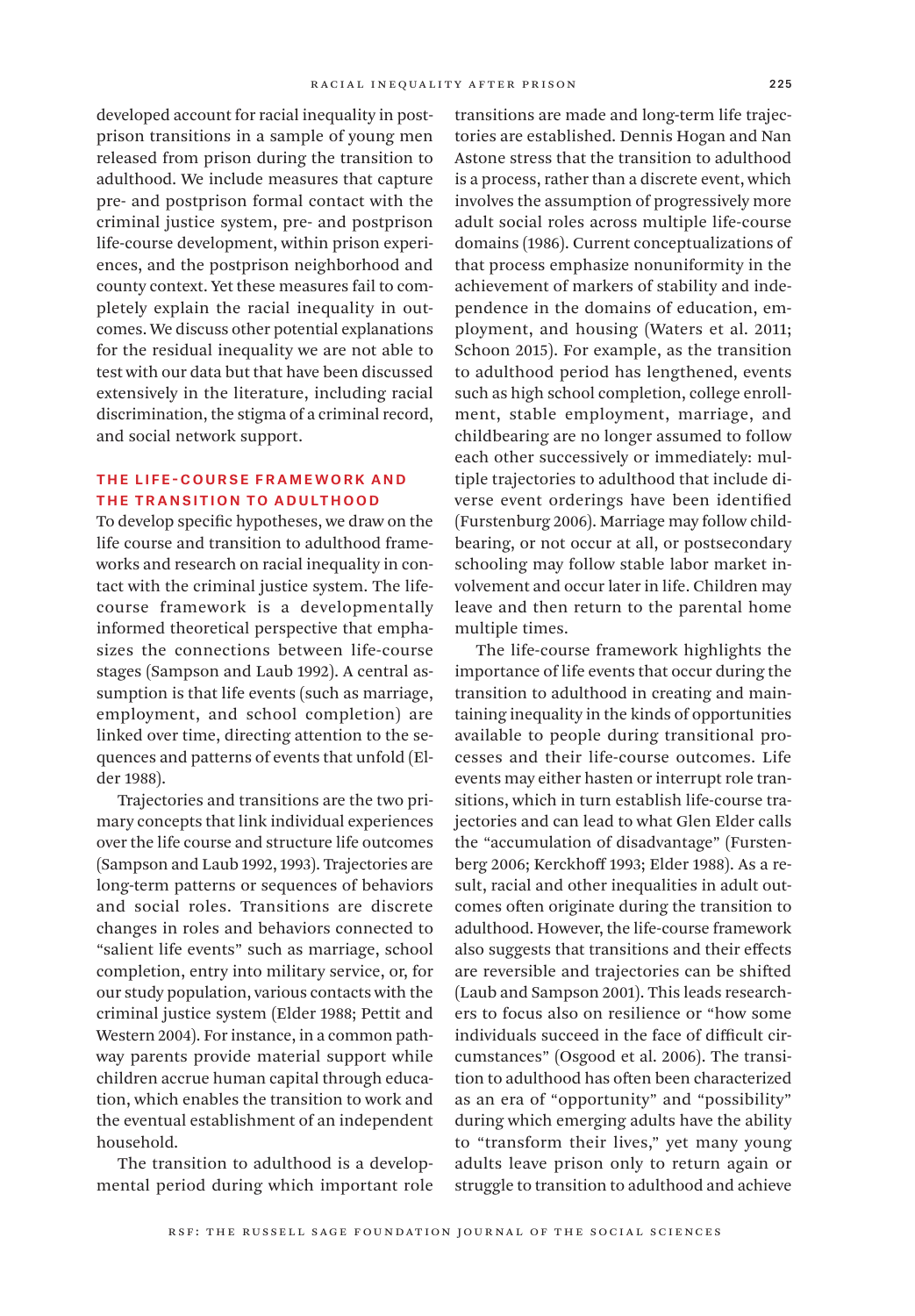economic and residential independence (Arnett 2005).

# RACIAL INEQUALITY IN THE Transition to Adulthood After Prison

In discussing possible explanations for racial inequality in transition to adulthood outcomes that include desistance, employment, living independently, and college enrollment, we begin with explanations based on inequality in preprison experiences: criminal justice contact, human capital accumulation, household formation, and family transitions (which we collectively refer to as "adulthood transitions"), and substance abuse and mental health. We then turn to prison and postprison experiences, including racially unequal social contexts and path dependence.

#### Pre-Prison Criminal Justice System Contact

Racial inequality in the onset and frequency of ongoing criminal justice contact may help account for inequality in postprison outcomes. Considerable evidence suggests that racial inequality in criminal justice system contact originates at arrest and compounds through incarceration. Forty-nine percent of black males but only 38 percent of their white counterparts experience an arrest by age twenty-three (Harris et al. 2009; Brame et al. 2014). The racial inequality at arrest seems to widen through the stages of criminal justice system processing, about 20 percent of black males but only 3 percent of white males being incarcerated in young adulthood (Bonczar 2003; Pettit and Western 2004).

How prior contact with the criminal justice system cumulatively contributes to inequality in postprison life-course outcomes is largely unknown because most studies of racial inequality in the criminal justice system focus on a single point of criminal justice contact, such as sentencing or incarceration (see, for example, Zatz 2000; Raphael 2007). Earlier and more frequent arrests result in longer criminal records, which can lead to harsher sentences, more stringent treatment in prison, and more intense supervision after release (Bushway and Piehl 2007; Frase 2009; Petersilia and Turner 1993). More frequent arrests, convictions, and

punishments during adolescence and early adulthood can interrupt schooling and the accumulation of work experience, delaying postprison adult transitions as the justice-involved try to rebuild their lives on weak human capital foundations (Bernberg and Krohn 2003). Substance use that begins with experimentation can morph into abuse as individuals find themselves with few licit opportunities and instead turn to illicit work (Hart 2013). Finally, if the experience of early criminal justice system contact and incarceration separates young people from supportive family members by severing or weakening social ties, they will have fewer social resources on which to draw as they attempt to rebuild their lives after prison (Desmond 2012; Western et al. 2015). Together these findings suggest that ongoing exposure to the criminal justice system before prison may have long-term consequences—cascading effects on early life, prison, and reentry experiences—that exacerbate racial disparity in transitions to adulthood.

#### Pre-Prison Adulthood Transitions

If whites are advantaged relative to blacks with regard to their pre-prison life-course development, those differences may explain differences in postrelease outcomes. Across multiple life-course domains, young black men are disadvantaged relative to their white counterparts. They consistently lag behind in terms of high school graduation and employment rates. For those whose education may be interrupted by early arrest and juvenile justice system contact, levels of education and employment lag behind those in the general population (Kirk and Sampson 2013; Western and Pettit 2005; Holzer, Offner, and Sorenson 2009). Among male state prison inmates age eighteen to twenty-four in 2004, only 14.3 percent of blacks and 19.6 percent of whites had finished high school (Ewert and Wildhagen 2011). For example, as shown in table 1, only 64.5 percent of young black men in our sample had ever been employed prior to their incarceration, whereas 76.5 percent of young white men were. If employment prospects are further hindered by stigma associated with criminal records, these inequalities are likely to grow even larger (Pager 2003).

Similar racial inequality exists in establish-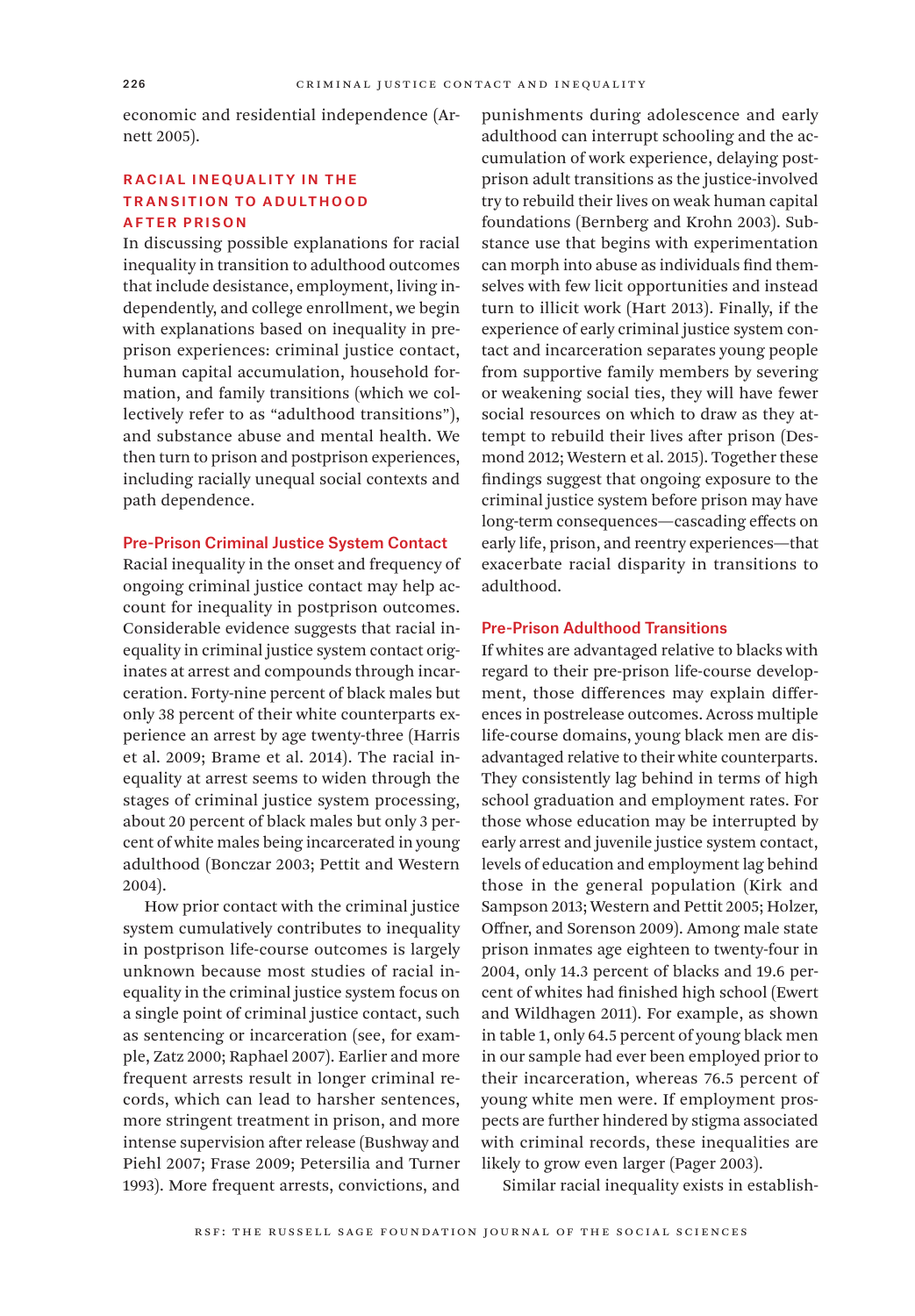| Table 1. Descriptive Statistics for Sample   |                         |                                    |                                   |                                    |                                           |                                    |  |
|----------------------------------------------|-------------------------|------------------------------------|-----------------------------------|------------------------------------|-------------------------------------------|------------------------------------|--|
|                                              |                         | Overall                            | Blacks                            |                                    | Whites                                    |                                    |  |
| Variable                                     | Mean                    | GD                                 | Mean                              | GD                                 | Mean                                      | G <sub>D</sub>                     |  |
| Pre-prison criminal justice contact          |                         |                                    |                                   |                                    |                                           |                                    |  |
| First arrest age                             | 15.415                  | 2.496                              |                                   | 2.500                              | 15.372                                    | 2.494                              |  |
| Juvenile commitment                          | 0.440                   |                                    | 15.462<br>0.428                   |                                    | 0.451                                     |                                    |  |
| Number arrests                               | 3.222                   |                                    | 3.085<br>0.789<br>2.100<br>20.917 |                                    |                                           |                                    |  |
| Number prior probation                       | 0.808                   | $2.011$<br>0.951<br>0.475<br>1.990 |                                   | $1.945$<br>0.947<br>1.334<br>1.980 | $3.344$<br>$0.824$<br>$2.074$<br>$2.0731$ | $2.062$<br>0.956<br>1.570<br>1.996 |  |
| Number prior custody                         | 2.298                   |                                    |                                   |                                    |                                           |                                    |  |
| Prison enter age                             | 20.818                  |                                    |                                   |                                    |                                           |                                    |  |
| Pre-prison transition to adulthood markers   |                         |                                    |                                   |                                    |                                           |                                    |  |
| Has dependent                                | 0.405                   |                                    | 0.489                             |                                    | 0.330                                     |                                    |  |
| Ever married                                 | 0.051                   |                                    |                                   |                                    | 0.055<br>0.077                            |                                    |  |
| High school graduate                         | 0.085                   |                                    | 0.046<br>0.093                    |                                    |                                           |                                    |  |
| Earned GED                                   |                         |                                    | 0.209<br>0.645                    |                                    |                                           |                                    |  |
| Employed                                     | 0.304<br>0.706<br>0.338 |                                    |                                   |                                    | 0.388<br>0.760<br>0.349                   |                                    |  |
| Lived independent                            |                         |                                    | 0.325                             |                                    |                                           |                                    |  |
| Pre-prison mental health and substance abuse |                         |                                    |                                   |                                    |                                           |                                    |  |
| Mentally ill                                 | 0.195                   |                                    | 0.088                             |                                    | 0.289                                     |                                    |  |
|                                              |                         |                                    | $0.078$<br>$0.275$<br>$0.062$     |                                    |                                           |                                    |  |
| Daily alcohol use<br>Daily marijuana use     | 0.108<br>0.270<br>0.074 |                                    |                                   |                                    | 0.134<br>0.266<br>0.084                   |                                    |  |
| Daily stimulant use                          |                         |                                    |                                   |                                    |                                           |                                    |  |
| Daily depressant use                         | 0.025                   |                                    | 0.015                             |                                    | 0.035                                     |                                    |  |
| Prison experiences                           |                         |                                    |                                   |                                    |                                           |                                    |  |
| Months in prison                             | 22.388                  | 19.123                             | 24.029                            | 20.277                             | 20.928                                    | 17.922                             |  |
| Earned GED in prison                         | 0.314                   |                                    | 0.265                             |                                    | 0.358                                     |                                    |  |

 $\ast$  $\ast$  $\ast$ 

 $\begin{array}{c} 20.928 \\ 0.358 \\ 0.560 \\ 11.583 \end{array}$ 

24.029<br>0.265<br>0.663<br>11.101

(*continued*)

76.173

56.646

67.661

Had misconduct Days in solitary

Months in prison 20.388 22.388 22.388 24.029 24.029 24.029 20.927 20.928 22.22 \* Earned GED in prison 0.314 0.265 0.358 \* \*\* and misconduct 0.608 0.608 0.608 0.608 0.608 0.5063 0.563 0.563 0.563 0.563 0.563 0.563 0.563 0.560  $\,$ Days in solitary 11.356 67.661 11.101 56.646 11.583 76.173

0.314<br>0.608<br>11.356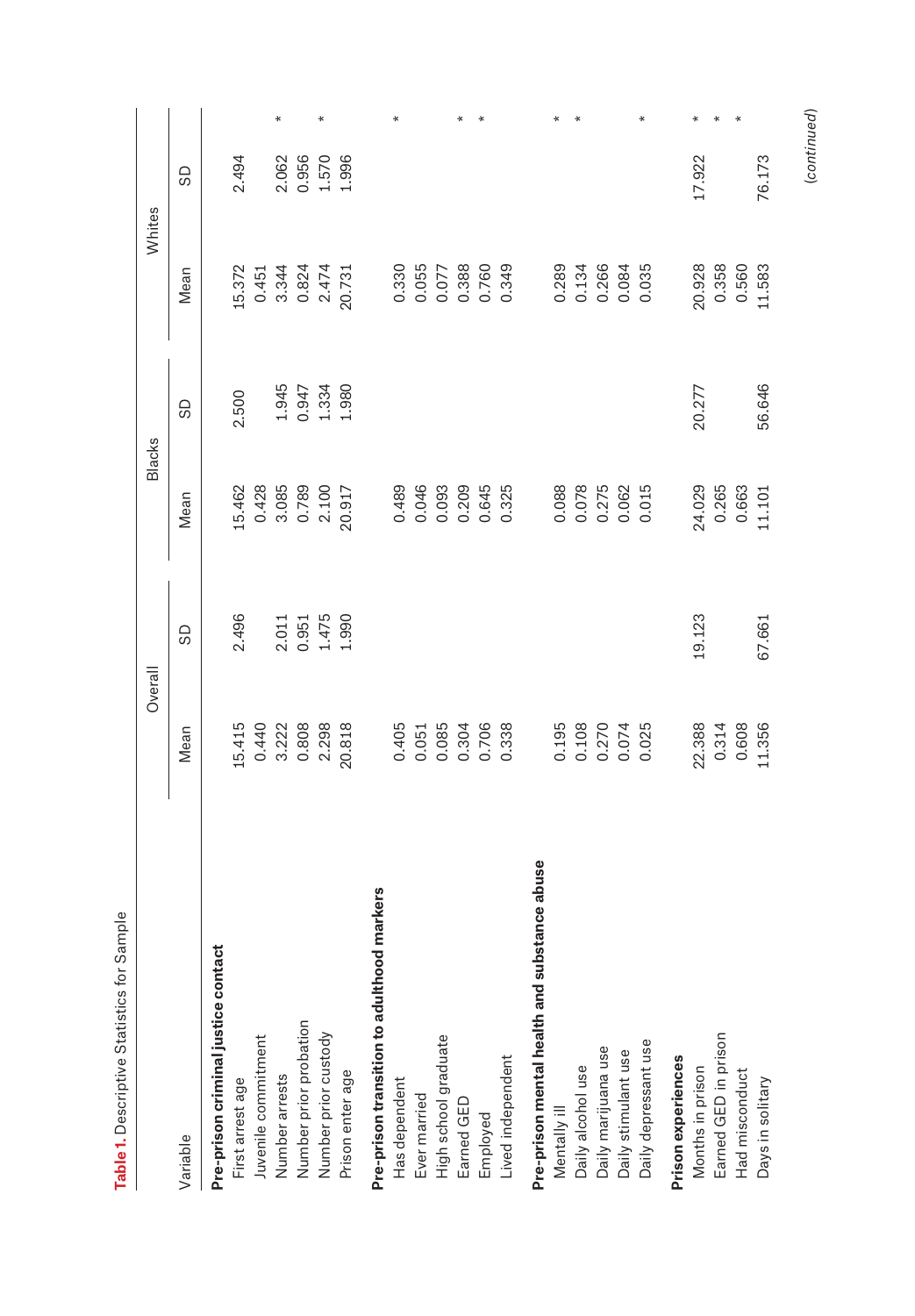Table 1. (continued) **Table 1.** (*continued*)

|                                                                                                                                                                                                                                                                                                                                                                                                                                                                                                                                                                             | Overall    |            |          | Blacks     |            | Whites     |  |
|-----------------------------------------------------------------------------------------------------------------------------------------------------------------------------------------------------------------------------------------------------------------------------------------------------------------------------------------------------------------------------------------------------------------------------------------------------------------------------------------------------------------------------------------------------------------------------|------------|------------|----------|------------|------------|------------|--|
| Variable                                                                                                                                                                                                                                                                                                                                                                                                                                                                                                                                                                    | Mean       | GD         | Mean     | GS         | Mean       | GD         |  |
| First postprison year social context                                                                                                                                                                                                                                                                                                                                                                                                                                                                                                                                        |            |            |          |            |            |            |  |
| Days in Detroit                                                                                                                                                                                                                                                                                                                                                                                                                                                                                                                                                             | 53.912     | 118.216    | 106.070  | 150.282    | 7.515      | 41.937     |  |
| Tract disadvantage score                                                                                                                                                                                                                                                                                                                                                                                                                                                                                                                                                    | 0.531      | 1.187      | 1.362    | 1.109      | $-0.216$   | 0.627      |  |
| Tract affluence score                                                                                                                                                                                                                                                                                                                                                                                                                                                                                                                                                       | $-0.380$   | 0.563      | $-0.365$ | 0.500      | $-0.394$   | 0.614      |  |
| County crime rate per 1K                                                                                                                                                                                                                                                                                                                                                                                                                                                                                                                                                    | 6.116      | 2.784      | 7.394    | 2.707      | 4.970      | 2.314      |  |
| First postprison year criminal justice system contact                                                                                                                                                                                                                                                                                                                                                                                                                                                                                                                       |            |            |          |            |            |            |  |
| Electronic monitoring                                                                                                                                                                                                                                                                                                                                                                                                                                                                                                                                                       | 0.355      |            | 0.296    |            | 0.407      |            |  |
| Number parole violations                                                                                                                                                                                                                                                                                                                                                                                                                                                                                                                                                    | 1.139      | 1.351      | 1.123    | 1.426      | 1.154      | 1.281      |  |
| Number arrests                                                                                                                                                                                                                                                                                                                                                                                                                                                                                                                                                              | 0.538      | 0.778      | 0.596    | 0.790      | 0.485      | 0.765      |  |
| Days held in custody                                                                                                                                                                                                                                                                                                                                                                                                                                                                                                                                                        | 47.587     | 83.293     | 47.984   | 81.326     | 47.234     | 85.062     |  |
| First postprison year transition to adulthood markers                                                                                                                                                                                                                                                                                                                                                                                                                                                                                                                       |            |            |          |            |            |            |  |
| Continued education                                                                                                                                                                                                                                                                                                                                                                                                                                                                                                                                                         | 0.066      |            | 0.059    |            | 0.073      |            |  |
| Employed                                                                                                                                                                                                                                                                                                                                                                                                                                                                                                                                                                    | 0.535      |            | 0.410    |            | 0.647      |            |  |
| Earnings                                                                                                                                                                                                                                                                                                                                                                                                                                                                                                                                                                    | \$1,555.23 | \$2,427.86 | \$950.48 | \$1,849.99 | \$2,093.18 | \$2,736.06 |  |
| Days lived independent                                                                                                                                                                                                                                                                                                                                                                                                                                                                                                                                                      | 87.183     | 121.370    | 84.129   | 122.572    | 89.900     | 120.315    |  |
| First postprison year substance abuse                                                                                                                                                                                                                                                                                                                                                                                                                                                                                                                                       |            |            |          |            |            |            |  |
| Percent positive drug tests                                                                                                                                                                                                                                                                                                                                                                                                                                                                                                                                                 | 0.109      | 0.224      | 0.138    | 0.252      | 0.083      | 0.193      |  |
| Days in residential treatment                                                                                                                                                                                                                                                                                                                                                                                                                                                                                                                                               | 6.448      | 21.453     | 4.438    | 19.335     | 8.235      | 23.042     |  |
| z                                                                                                                                                                                                                                                                                                                                                                                                                                                                                                                                                                           |            | 1300       |          | 612        |            | 688        |  |
| amines and prescription stimulants such as Ritalin and Adderall. "Depressants" are mainly heroin and prescription opioids, but also include sedatives, tranquil-<br>izere herbiturates and honzonings lived indonomiant means living in a non-institutional private residence and from parents or older relatives (that is<br>Note: Fourteen Asian and Native American parolees were grouped with the white parolees. "Stimulants" are mainly cocaine, but also include methamphet-<br>Source: Authors' calculations based on data from MDOC, MSP, MJI, MWDA, NSC, and USC. |            |            |          |            |            |            |  |

year after prison. The tract and county variables are averages over all of the characteristics of the residential addresses where a young man lived during the first year after prison. The tract and county variables are averages over all of the characteristics of the residential addresses where a young man lived during the first postprison year. We lack a non-institutional neighborhood address in the first postprison year for twenty-four parolees. The disadvantage and affluence scores postprison year. We lack a non-institutional neighborhood address in the first postprison year for twenty-four parolees. The disadvantage and affluence scores were generated via factor analysis and are orthogonal to each other. The disadvantage score loads on percent black, poverty and unemployment rates, femaleheaded households, and welfare receipt. The affluence score loads on higher education, professional and managerial occupations, and higher median income. izers, barbiturates, and benzodiazapines. Lived independent means living in a non-institutional, private residence apart from parents or older relatives (that is, were generated via factor analysis and are orthogonal to each other. The disadvantage score loads on percent black, poverty and unemployment rates, femaleheaded households, and welfare receipt. The affluence score loads on higher education, professional and managerial occupations, and higher median income. alone, with a romantic partner, friend, or roommate). Continued education indicates that the young man either earned a GED or enrolled in college in the first ראו און הארצונים הארצונים בארצונים בארצונים של המשפט בית המשפט בית המשפט בית המוכנים של המוכנים המשפט בית המשפט בית המוכנים בית המוכנים בית המוכנים בית המוכנים בית המוכנים בית המוכנים ב<br>המוכנים המוכנים במוכנים במוכנים במ alone, with a romantic partner, friend, or roommate). Continued education indicates that the young man either earned a GED or enrolled in college in the first The scores are preferred due to multicollinearity between the indicators. The scores are preferred due to multicollinearity between the indicators.

 $^*$  indicates a statistically significant (at  $p\leq .05$ ) difference between the black and white means. \* indicates a statistically significant (at *p* ≤ .05) difference between the black and white means.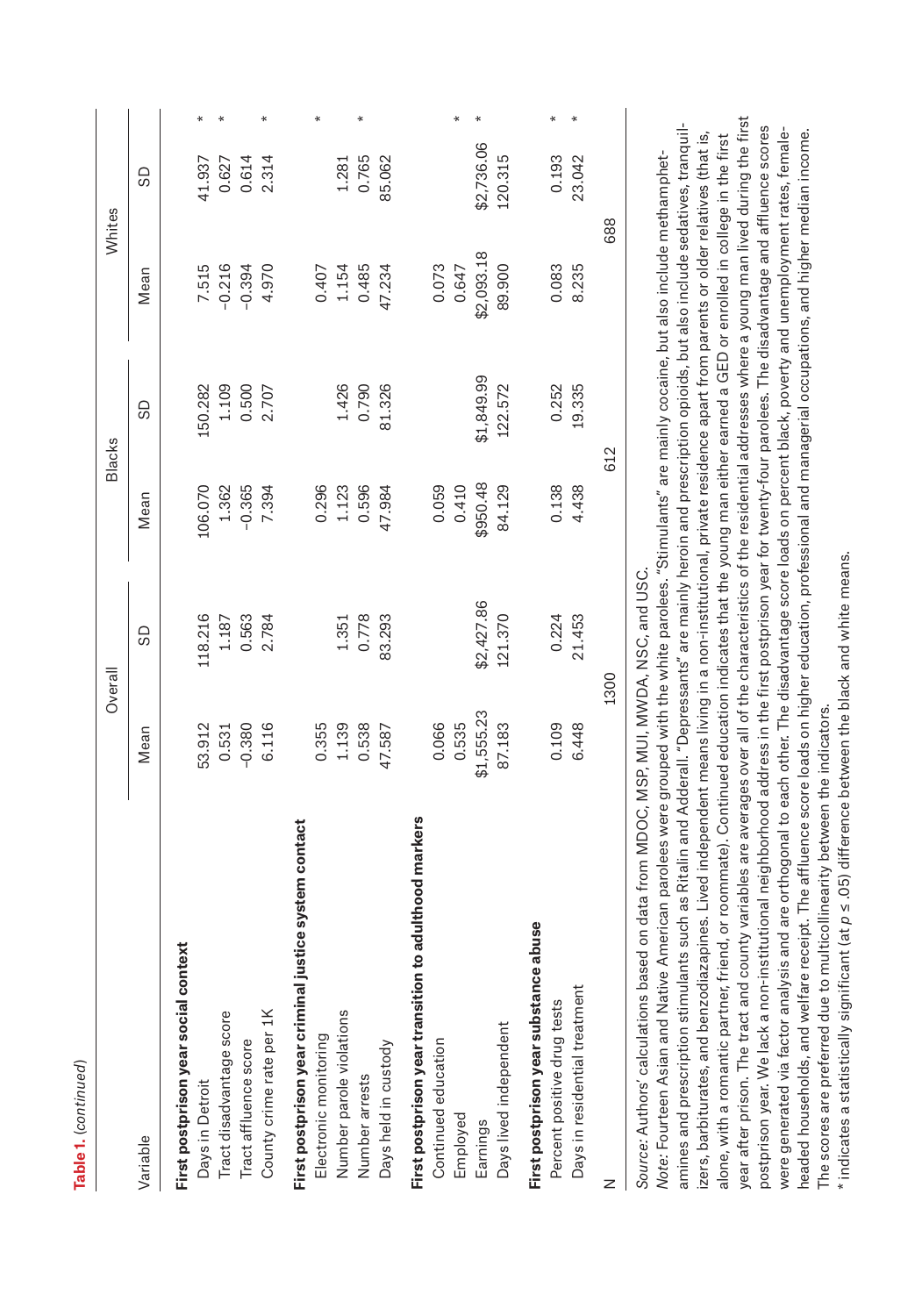ing residential independence. In a study of neighborhood change during transition to adulthood, Patrick Sharkey finds that 20 percent of young white people but only 13 percent of young black people lived independently as eighteen-year-olds (2012). To the extent that early life-course development sets the stage for later life-course development as theorized, these pre-prison racial inequalities should persist, and perhaps even widen after prison (see, for example, South et al. 2016)

#### Pre-Prison Substance Use and Mental Health

Although white former prisoners have more education and formal work experience than black former prisoners, they also have higher rates of identified mental illness and substance use. In 2005, 55 percent of surveyed male state prison inmates (62.2 percent of whites and 54.7 percent of blacks) reported a mental health problem. Prior to their incarceration, state inmates who reported mental health problems were more likely than those who did not to be unemployed (29.9 percent versus 24.4 percent), experience homelessness (13.2 percent versus 6.3 percent), and report daily or almost daily drug and alcohol use (87.1 percent versus 77.2 percent) (James and Glaze 2006).

Between 2007 and 2009, 40.9 percent of male state prison inmates reported that they were under the influence of drugs or alcohol when they committed their offense. Over that same time period, black state prison inmates were less likely than white state prison inmates to report using cocaine (28.0 percent versus 41.7 percent), heroin (7.6 percent versus 24.7 percent), and methamphetamine (2.1 percent versus 34.0 percent). Only 28.5 percent of drugdependent state prison inmates received substance use treatment while incarcerated (Bronson et al. 2017).

# Prison Experiences

The experience of prison may also exacerbate racial inequality in postprison transitions to adulthood. Blacks are more likely than whites to serve longer sentences, which creates larger gaps in their development during a critical period (Rehavi and Starr 2014). Although research on prison experiences has expanded in recent years, it is limited in scope, focusing mainly on

time served and behavior during incarceration (see, for example, Meade et al. 2013; Mears et al. 2016; Tiedt and Sabol 2015).

Misconduct violations can impact later life outcomes because they indicate continuity in proscribed and potentially criminal behavior and because the sanctions that often follow, such as solitary confinement, increased prison time, or the loss of treatment and educational opportunities, can have a negative impact on physical and psychological health (Morris 2016; Steiner and Cain 2017; Haney 2003; Smith 2006). The evidence on racial inequality in being cited for misconduct is mixed. Some researchers found racial disparity, whereas others did not (Gendreu, Goggin, and Law 1997; Steiner, Butler, and Ellison 2014). However, the greater tendency of young black men to engage in violence, which has been documented outside prison, also persists inside prison (LaFree, Baumer, and O'Brien 2010; Goetting and Howsen 1986; Harer and Steffensmeier 1996).

Blacks and whites may also receive different opportunities for human capital development in prison. For example, because they have weaker human capital foundations as they enter prison, young black prisoners may be less likely than their white counterparts to earn a GED during incarceration. To the extent that young black men have more harmful experiences in prison, racial inequality will be perpetuated during incarceration and young black men may experience poorer postprison lifecourse outcomes.

#### Racially Segregated and Unequal Social Contexts

Social contexts—both local neighborhoods and broader geographies such as cities, counties, and labor markets—influence the social networks individuals form and the resources to which they have access. Racial, economic, and geographic inequalities in access to supportive social contexts and institutions, such as effective schools and colleges, may account for some of the poor outcomes of young black men relative to their white counterparts.

Many former prisoners return to particularly disadvantaged neighborhoods, characterized by poverty, joblessness, and high rates of crime and disorder (Cadora, Swartz, and Gordon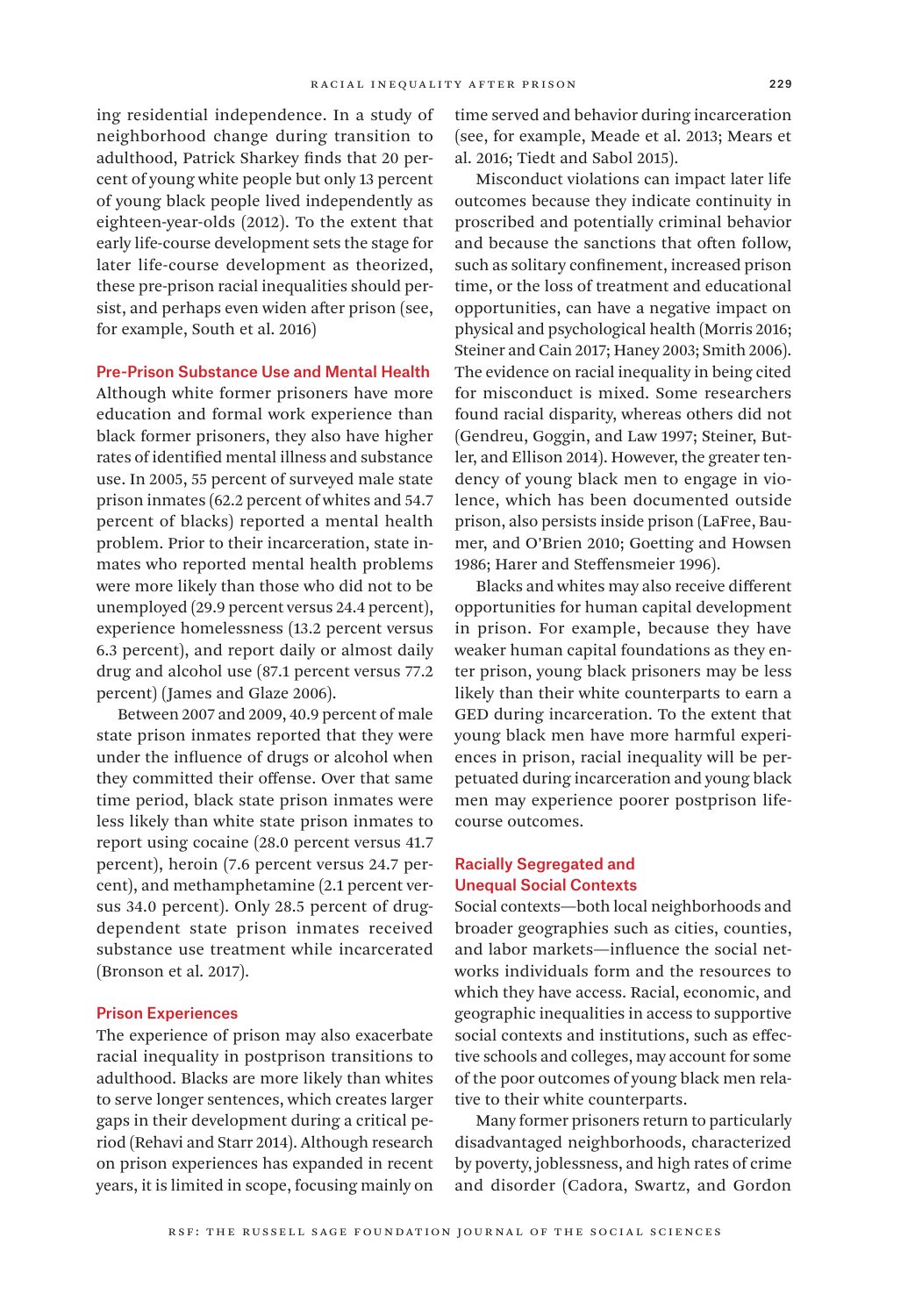2003; Lynch and Sabol 2004; Solomon, Thomson, and Keegan 2004). Racial differences in the neighborhood contexts in which white and black former prisoners live, however, are stark (Massoglia, Firebaugh, and Warner 2013). Only whites experience worse neighborhood conditions after prison than before (Massoglia, Firebaugh, and Warner 2013; Warner 2014). Blacks in general return to poorer neighborhoods than whites after prison, mainly given the more general landscape of residential segregation by race rather than the impact of incarceration itself (Massoglia, Firebaugh, and Warner 2013; Lee, Harding, and Morenoff 2016).

Returning to disadvantaged neighborhoods after prison increases the risk of recidivism and reduces employment (Hipp, Petersilia, and Turner 2010; Kubrin and Stewart 2006; Mears et al. 2008; Morenoff and Harding 2011). Research suggests five processes through which social contexts affect formerly incarcerated young adults. First, disadvantaged neighborhoods tend to exert lower levels of informal social control over their residents and have higher rates of crime and disorder (Sampson, Morenoff, and Earls 1999; Sampson, Raudenbush, and Earls 1997). Former prisoners who return to neighborhoods with lower social control will face fewer barriers to returning to crime and substance abuse and therefore may also see employment and education as less appealing. Second, if disadvantaged neighborhoods are located in local labor markets with higher unemployment rates, returning to such neighborhoods will potentially increase unemployment and recidivism (Raphael and Weiman 2007; Sabol 2007). Third, residents of disadvantaged neighborhoods are often socially isolated, particularly from networks that might provide information about employment and education (Smith 2007; Wilson 1987; Young 2004). Fourth, disadvantaged neighborhoods tend to be located far from jobs (Mouw 2000; Wilson 1987). Finally, differential criminal opportunity theory suggests that disadvantaged neighborhoods provide more opportunities to engage in crime and substance abuse, both of which may lower prospects for employment or schooling (Cloward and Ohlin 1960). For example, disadvantaged neighborhoods tend to have a higher concentration of former prisoners and higher rates of alcohol and drug use (Clear 2007; Freisthler et al. 2005; Hill and Angel 2005).

#### Path Dependence

To the degree that whites are initially exposed to more supportive contexts and institutions in the period after their release from prison, those inequalities have the potential to magnify over time as longer-term trajectories are established. The emphasis on transitions and trajectories in the life-course framework suggests that early experiences after release from prison may be especially important for determining longer-term trajectories. Qualitative research has documented the optimism most formerly incarcerated individuals feel at the moment of release (Comfort 2012; Seim 2016; Harding et al. 2017). This suggests that motivation to work, enroll in school, and avoid further criminal justice contact could be maintained if the individual experiences supportive social institutions and contexts after release.

Initial post-incarceration successes may lead to future opportunities and exposure to supportive institutions and contexts. For example, stable housing may be the foundation on which other aspects of successful reentry rely (Bradley et al. 2001). Finding and maintaining employment, family connections, and health care, and avoiding substance use can be challenging without stable housing (Lutze, Rosky, and Hamilton 2013). Likewise, early success in the labor market or schooling may mitigate some of the stigma of a criminal record in the eyes of employers or landlords. Together, these ideas suggest that we should observe some degree of path dependence. Early postprison experiences should predict later transitions to adulthood. To the extent that these early experiences are racially patterned, they may explain racial inequalities in longer-term trajectories.

#### **DATA**

We collected administrative data for a randomly selected two-thirds sample of eighteento twenty-five-year-old males who were released on parole from Michigan prisons in 2003  $(n = 1,300)$  and followed for five to ten years, depending on the outcome. We collected and matched data from multiple sources: the Mich-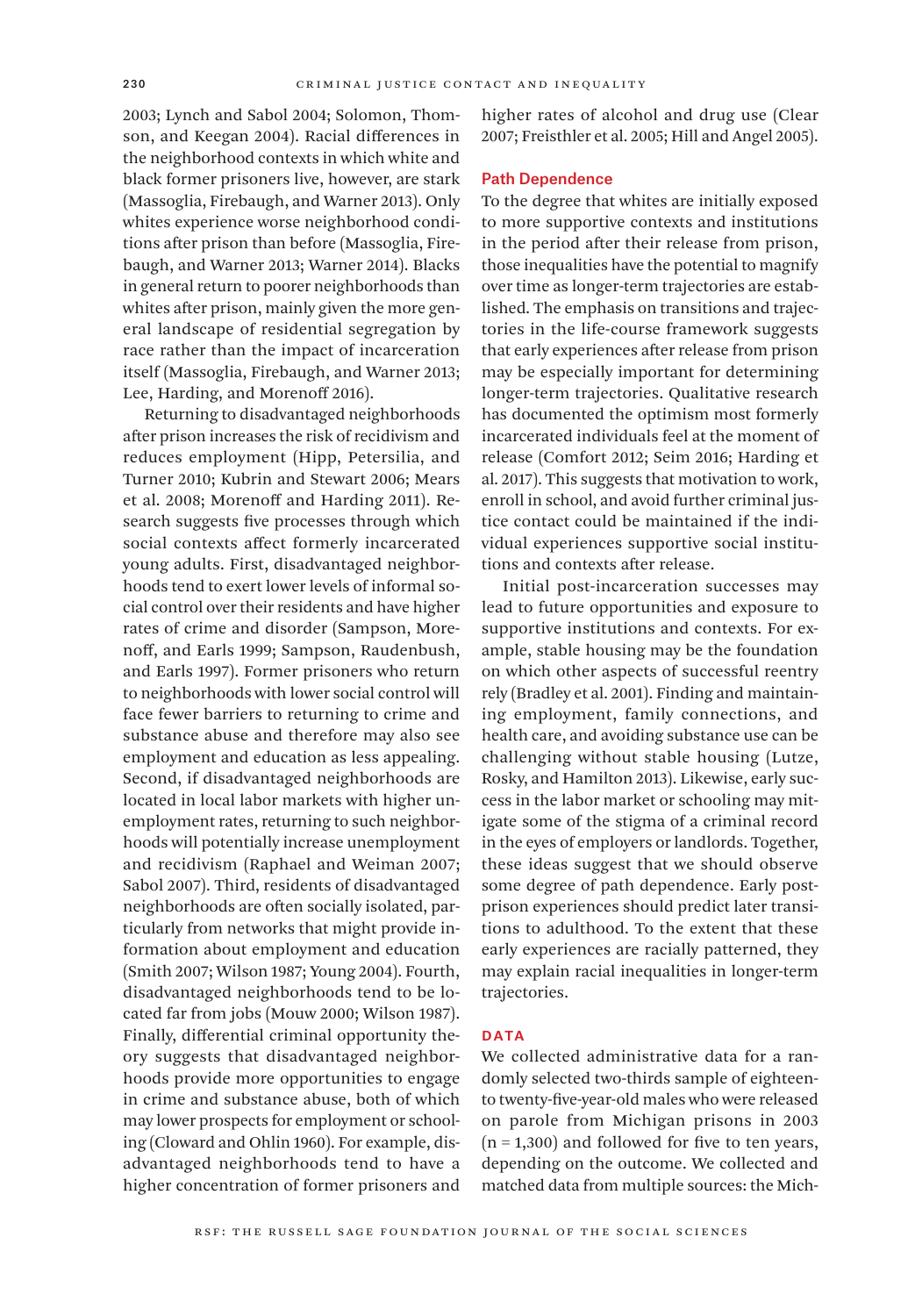igan Department of Corrections (MDOC), the Michigan State Police (MSP), the Michigan unemployment insurance system (MUI), the Michigan Workforce Development Agency (MWDA), which tracks GED certifications, the National Student Clearinghouse (NSC), and the 2000 United States Census (USC).<sup>1</sup> Summary statistics are presented in table 1.

#### Transition to Adulthood Outcomes

We focus on four transitional marker outcomes: residential independence, formal labor market participation, college enrollment, and desistance from criminal justice system contact. These outcomes reflect the transition to adulthood markers young Americans have traditionally been expected to meet (Arnett 2000; Danziger and Rouse 2007). To be clear, we expect young adults to complete and for many to continue their education, enter the labor market and ideally achieve full-time employment, and exit the homes of their parents and older relatives to live alone, with roommates, or a romantic partner. Although incarceration may constitute a "new stage in the life course" for many young Americans, particularly young black men, the markers of adulthood for individuals reentering society should reflect these characterizations of successful transitions to adulthood (Pettit and Western 2004, 151).

We created six-month indicators for each transitional marker. Continuing education is measured as enrollment in postsecondary educational institutions.2 Residential independence, recorded by parole agents, is defined as living in a noninstitutional setting and apart

from parents or older relatives.3 Employment in the formal labor market is measured using quarterly unemployment insurance (UI) records from 1997 to 2010, which include all earnings paid to that individual in each quarter. More than 90 percent of workers are covered by Michigan's UI system, but informal employment is not covered, even if it is legal. However, we view formal employment as an important indicator of economic reintegration after prison, both because of the greater social protections that formal employment provides (such as workers compensation insurance, social security eligibility) and because formal employment is a stronger signal of integration into mainstream society. Given that our sample is justice involved, we measure periods during which the young men were neither arrested nor incarcerated to create a desistance indicator. We follow college enrollments for ten postprison years, desistance for seven, and residential independence and employment for five.

#### Pre-Prison Experiences

Unlike much existing prior work on racial inequality in the criminal justice system, our data allow us to control for most of the criminal justice system contacts experienced by an individual prior to incarceration. Our indicators of juvenile justice system contact include first arrest age and whether the young men had been committed as juveniles. We have complete arrest, conviction, and punishment records that include whether probation or a custodial (jail or prison) sentence resulted from each conviction. Thus we are able to account for and ex-

1. Unemployment insurance data were matched on social security numbers, birthdates, and names, including all available aliases. Education data were matched on birthdates and names, including all available aliases.

2. Degree receipt is unfortunately not included in the National Student Clearinghouse data for all institutions during the time period we are studying.

3. We examined the quality of the residential data recorded by parole agents and find high levels of agreement between these data and another source. The principal investigator conducted a separate but related longitudinal qualitative study of twenty-four former prisoners who were interviewed once in prison prior to release and at regular interviews for the two years after release. For eighteen of those subjects, we were able to compare self-reported residential histories from our own interviews for the first few months after release with those recorded in Michigan Department of Corrections administrative data. Fourteen (78 percent) of these residential histories matched exactly; the remaining four had one missing address each. Overall, thirty-three of thirty-seven addresses were correctly recorded by MDOC parole agents. Missing addresses were either brief stays or short periods of living on the streets, and those with missing addresses tended to be more residentially mobile, suggesting that the administrative data will understate mobility slightly for some parolees.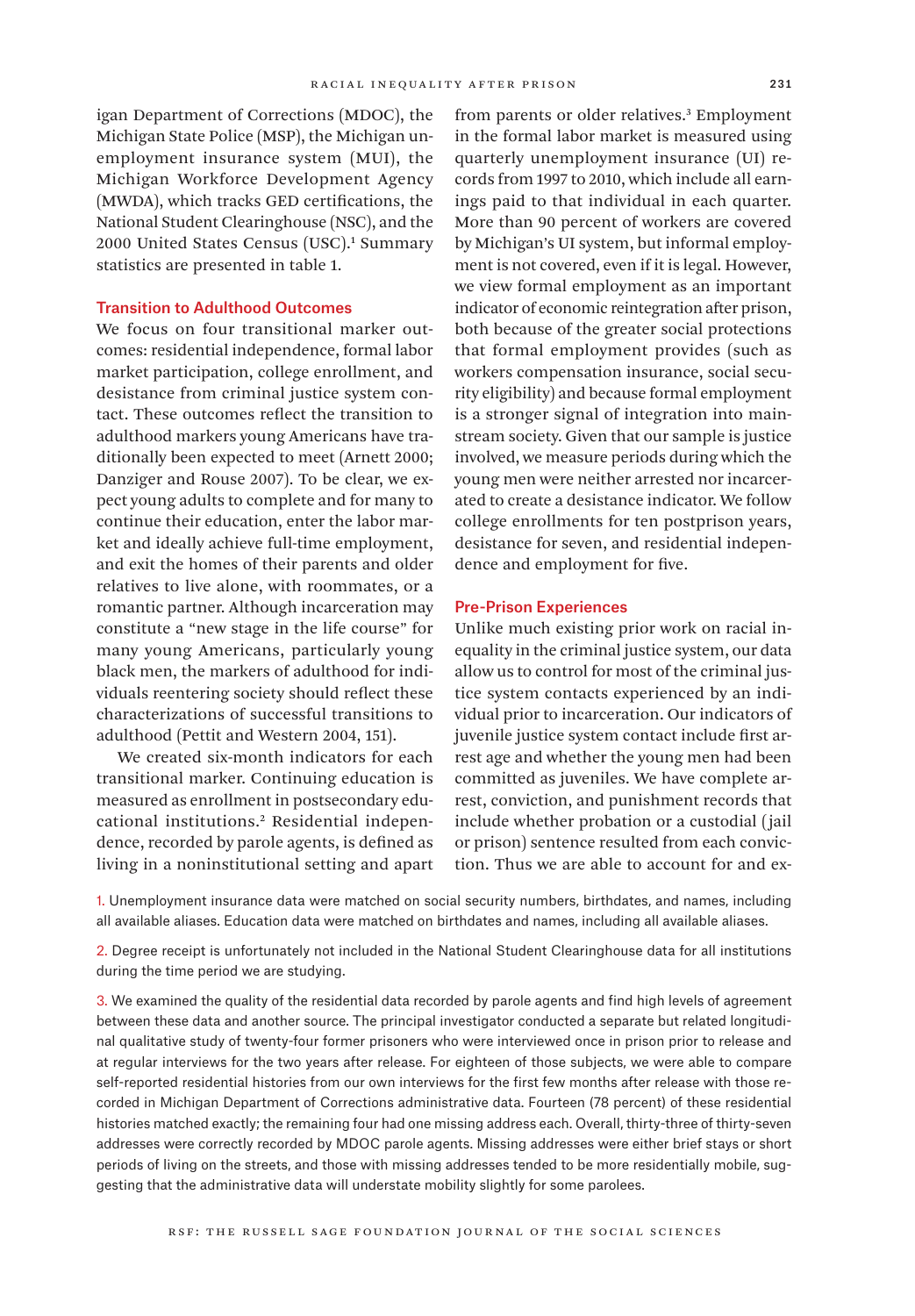amine which criminal justice system contacts are most determinative of eventual incarceration.

Our transition to adulthood measures characterize the progress each young man had made before prison. They include whether he had finished high school, earned a GED, held a job, or lived independently. We also have preprison indicators of parenthood and marriage. Other measures include self-reported mental illness and self-reported daily substance use, each of which signifies a potential impediment to postprison transitions.

#### Prison Experiences

The MDOC data include indicators of elements of the prison experience that may influence the postprison life course in both positive and negative ways. We created variables that allow us to control for months in prison, misconducts charged during that time, and the number of days spent in solitary confinement. Finally, we also control for a potentially beneficial aspect of the prison experience: earning a GED while incarcerated.

#### First Postprison Year Experiences

We observe the characteristics of the neighborhoods (census tracts), cities, and counties in which each subject lived during the first postprison year. Because many neighborhood metrics are highly correlated, we created standardized, orthogonal neighborhood disadvantage and advantage scores using factor analysis. The disadvantage score loads on percentage black, median family income, the poverty and unemployment rates, the proportion of residents with less than a high school degree, and the percentage of households that receive public assistance and are headed by females. The advantage score loads on the percentage of people who have jobs in managerial professions and college degrees, the proportion of families whose income exceeds \$75,000, and the median income. When an individual lives in more than one neighborhood during the first postprison year, we create weighted (by the number of days) averages of the disadvantage and advantage scores. We similarly control for county crime rates. To ameliorate concerns about the extreme disadvantage of people living in Detroit, we also control for the number of days each parolee lived in Detroit during the first postprison year.

To account for postprison path dependence, we create indicators of criminal justice contact, transition to adulthood marker achievement, and substance abuse for the first year. We observe several kinds of criminal justice contact: whether they were electronically monitored and the number of parole violations, arrests, and days incarcerated they experienced. Likewise, we observe several transitional markers: days lived independently, continuing education (that is, GED completion or college enrollment), employment, and earnings. Two measures indicate substance abuse: days spent in residential substance abuse treatment and the percentage drug tests that were positive. Subjects spend, on average, just under one week in residential treatment, far below the recommended three to nine months (Farabee, Prendergrast, and Anglin 1998). Residential treatment therefore is likely more indicative of a substance abuse problem than effective treatment for it.

# Methods

The transition to adulthood literature has been limited by the inability to consider more than one transitional outcome at a time or to consider the relationships between more than two markers at a time (Shanahan 2000). Without the capacity to consider adult transitions in their entirety, it is impossible to ascertain the interrelationships between the markers. Just as the transition to adulthood literature has been limited by the inability to consider multiple outcomes simultaneously, the criminological literature has been limited by predicting life-course outcomes without considering multiple types of contact with the criminal justice system simultaneously. Our methodological approach overcomes these limitations.

#### Group-Based Multitrajectory Models

Both the life-course and transition to adulthood frameworks emphasize the importance of examining trajectories or pathways, rather than single points in time, to more completely capture outcomes. Single point-in-time outcome measures may poorly summarize former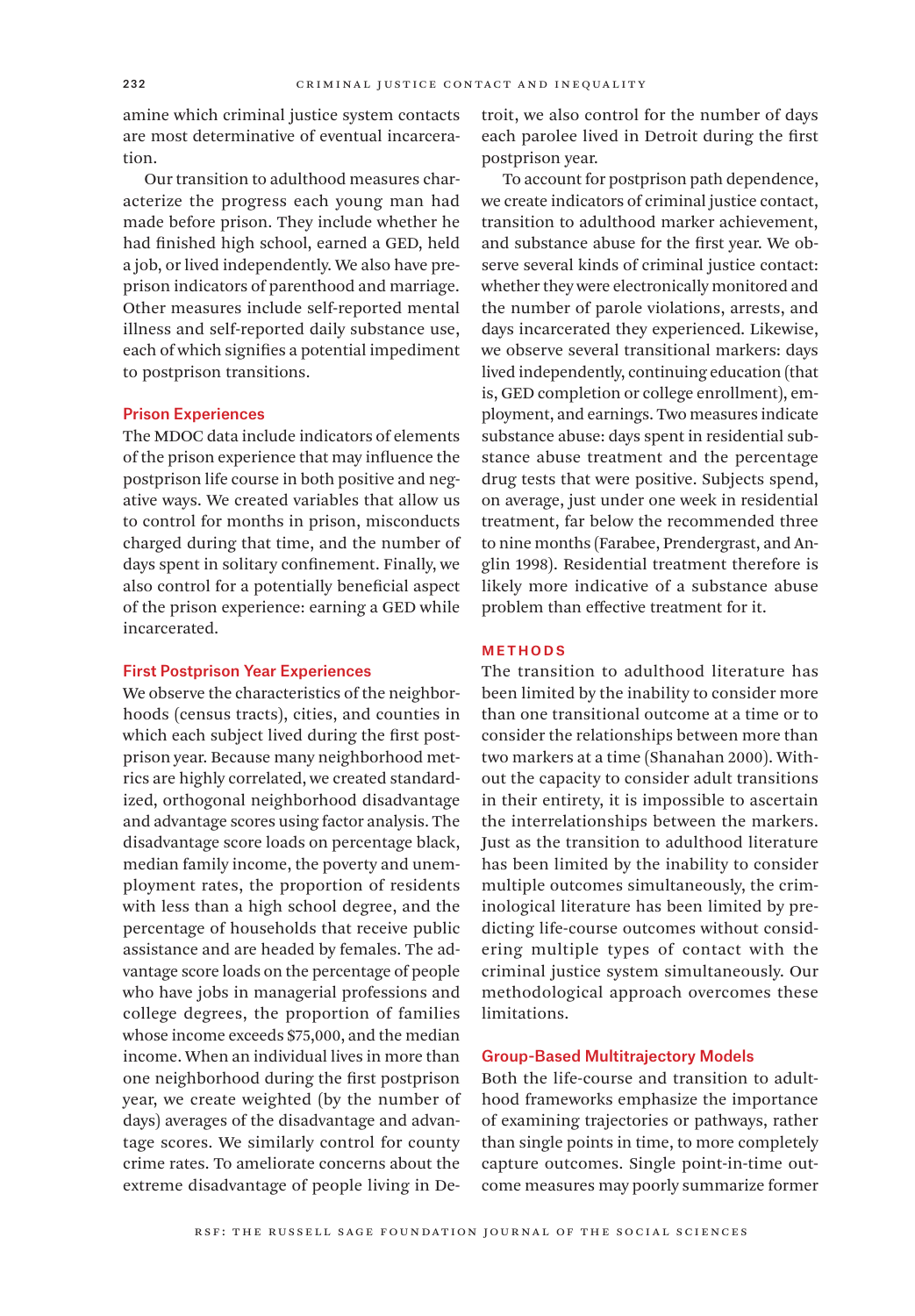prisoners' postrelease experiences, particularly if those experiences evolve in fits and starts as they wrestle with the joint processes of reintegration into society and desistance from criminal justice contact (Sampson and Laub 2003; Paternoster and Bushway 2009). Moreover, point-in-time measures may not fully capture divergent trends across individuals because they are often noisy, meaning they neither entirely capture the construct of interest nor do they *only* capture the construct of interest. Many noisy measurements captured over time and compared between individuals can create a more accurate representation of the underlying construct than a single point-in-time measure (Sweeten 2012).

To adhere to the life-course and transition to adulthood frameworks, we map postprison trajectories with a recent extension to groupbased trajectory modeling (GBTM) called group-based multitrajectory modeling (GB-MTM). GBTM was developed to study lifecourse development in justice-involved samples such as ours (Nagin and Land 1993; Nagin 2005). It combines features of latent class analysis and multilevel modeling to characterize variation in longitudinal outcomes and the processes that generate them. The models identify latent groups of individuals who follow similar outcome trajectories, producing three pieces of information: the number of groups that best describe the data, a description of the average trajectory for each group, and an estimate of the probability that each person belongs to each group.

Unlike GBTM, in which a single trajectory is modeled, GBMTM allows multiple measures of the same underlying construct to be modeled simultaneously (Nagin et al. 2016). In contrast to dual trajectory modeling, in which two coevolving processes are modeled, GBMTM models a single process for which multiple indicators exist. Thus GBMTM models each of the indicators separately and in relation to each other producing, in effect, multitrajectory groups comprised of trajectory groups.

We use GBMTM to model the transition to adulthood, a process for which we have four indicators: employment, residential independence, college enrollment, and desistance from criminal justice contact. Via GBMTM, we examine how the achievement of one transitional marker relates to the achievement of others. The software models each of the transition to adulthood marker trajectories separately and in conjunction with each other to produce multitrajectory groups that characterize the postprison life-course outcomes of the young men in our sample, beginning with the second postprison year and following them at six-month intervals through the last observation year for each marker.

To determine the optimal number of latent groups, we follow the conventional advice of considering a combination of measures of fit (the Bayesian Information Criterion and appropriateness of functional form), classification (the average posterior probability of group assignment and the odds of correct classification [OCC]), group size and composition, and extant theory and evidence to determine whether the resultant groups "communicate the distinct features of the data" (Nagin 2005, 77). The last criterion, admittedly subjective, means that if an additional trajectory group has a substantively similar trajectory pattern as another group, then the model with fewer groups should be preferred.

#### Post-Trajectory Analysis

After mapping the postprison transition to adulthood trajectories, we examine the characteristics of the members of each multitrajectory group to determine whether and how blacks and whites cluster differentially into trajectory groups. The postprison trajectory groups then become our dependent variables in a series of multinomial logit models. The key independent variables are the groups of explanatory variables that capture each of our potential explanations for racial inequality in postprison transition outcomes: pre-prison criminal justice contact, pre-prison adult transitions, preprison substance use and mental health problems, in-prison experiences, the first postprison year social context, and the first postprison year path dependence. To address the noncomparability of coefficients from logit models with different explanatory variables, we compare average marginal effects, focusing on the effect of race as we add the explanatory variables in groups (Mood 2010).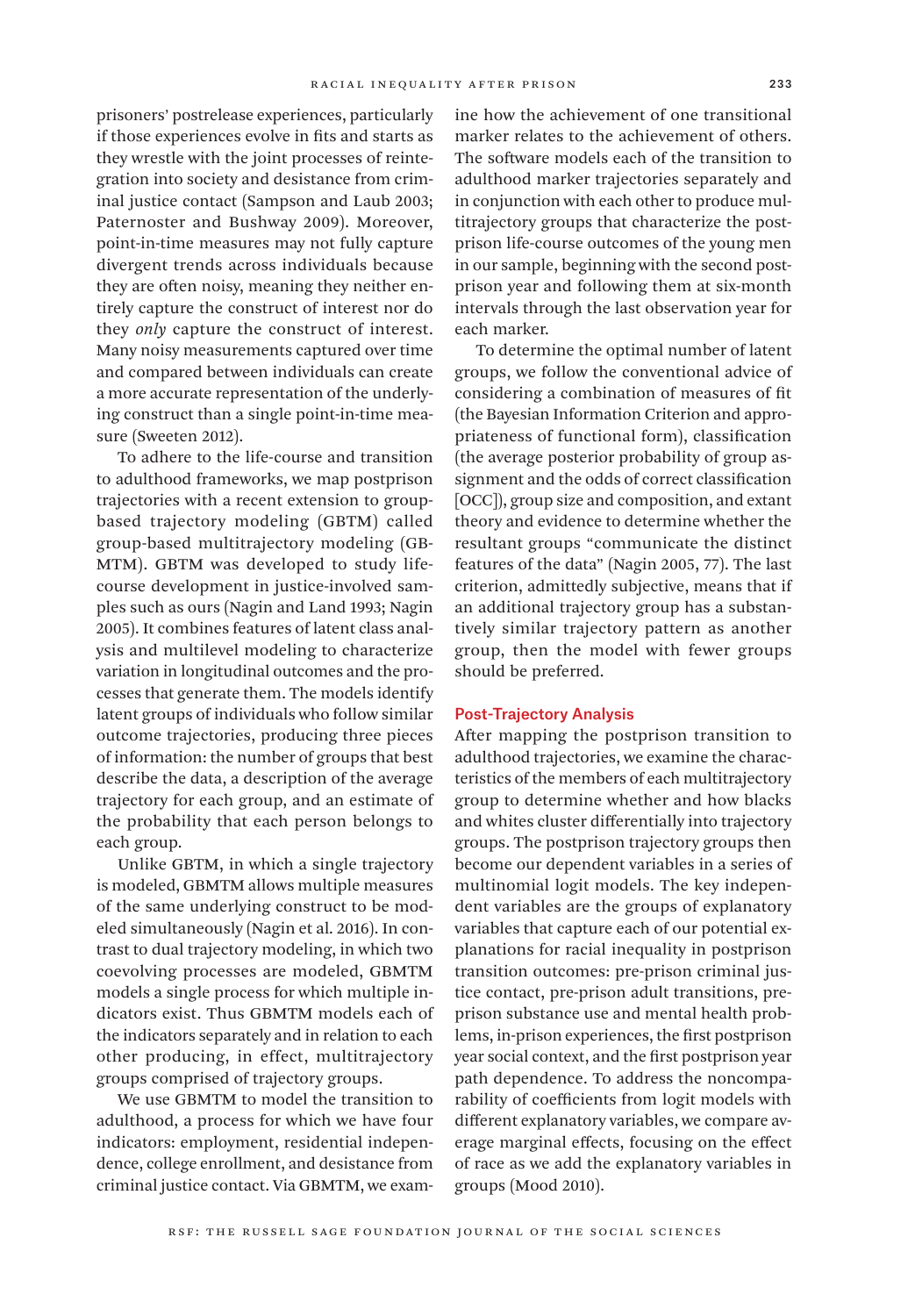#### **RESULTS**

To determine the potential sources of racial inequality in the transition to adulthood after prison, we describe the pre-prison and one-year postprison life-course conditions of the parolees; describe postprison transition to adulthood trajectories and how they vary by race and other preprison and one-year postprison characteristics; and determine how well the explanations we have proffered explain racial inequality in postprison transition to adulthood trajectories.

#### Pre-Prison and Postprison Racial Differences

If we observe racial inequality in pre-prison criminal justice contact and life-course development and one-year postprison social context, criminal justice contact, and health and human capital investments, we can expect those inequalities to account for racial inequality in the postprison transition to adulthood. Here we present evidence of racial inequality in our proposed determinants of postprison transition to adulthood trajectories (see table 1). The implications of those differences vary, depending on the postprison transitional trajectories the young men follow.

#### *Prior Criminal Justice System Contact*

At prison entry, whites and blacks do not differ in terms of their age or juvenile histories. They do, however, differ on most measures of adult criminal justice system contact. Before their incarceration, whites experience more prior arrests, convictions, and postconviction custodial sentences.4 In other words, blacks are incarcerated after fewer criminal justice contacts than whites are. Although the racial differences in prior record length are absolutely small, ranging from 0.2 arrests to 0.4 custodial sentences, they are statistically significant.

#### *Prior Life-Course Development*

Table 1 also shows that differences between blacks and whites in terms of their pre-prison life-course development are statistically significant. Blacks are 48.1 percent more likely than whites to have children and to live independently. Although high school graduation rates

do not differ by race, whites are 17.8 percent more likely to be employed and 61.1 percent more likely to earn GEDs. However, whites are also more than twice as likely to report mental illness and about twice as likely to use both legal and illegal substances daily.

#### *Postprison Social Context*

To document the vastly different social contexts to which blacks and whites return from prison, we present the average characteristics of the postprison census tracts and counties in which the parolees lived during their first postprison year in table 2. Racial differences on each tract and county characteristic are substantial. County crime rates are 48.8 percent higher in the counties to which blacks return than they are in the counties to which whites return. At the neighborhood level, we observe that people in the neighborhoods to which the blacks returned are, on average, twice as poor, almost twice as likely to be unemployed, and 38 percent less likely to have achieved a high school education.

#### *One-Year Postprison Path Dependence*

During the first postprison year, young white men are 37.6 percent more likely to be on electronic monitoring than young black men are (see table 1). This may be because, on average, black men serve 129.6 percent of their minimum sentence, and white men only 90.9 percent of their minimum sentence and may be electronically monitored until they reach their minimum. Despite the more stringent postprison surveillance of young white men, young black men are 22.9 percent more likely to be rearrested after release.

In addition, young white men seem able to develop more human capital than young black men during the first postprison year. Whites are 57.7 percent more likely to be employed. When employed, young white men earn more than twice as much as their black counterparts.

In terms of postprison substance use, young white men (21.7 percent) are more likely than black (15.4 percent) to enter residential substance abuse treatment, which may reflect deeper substance abuse problems, as indicated

4. Just as arrests do not necessarily result in conviction, convictions do not necessarily result from arrests.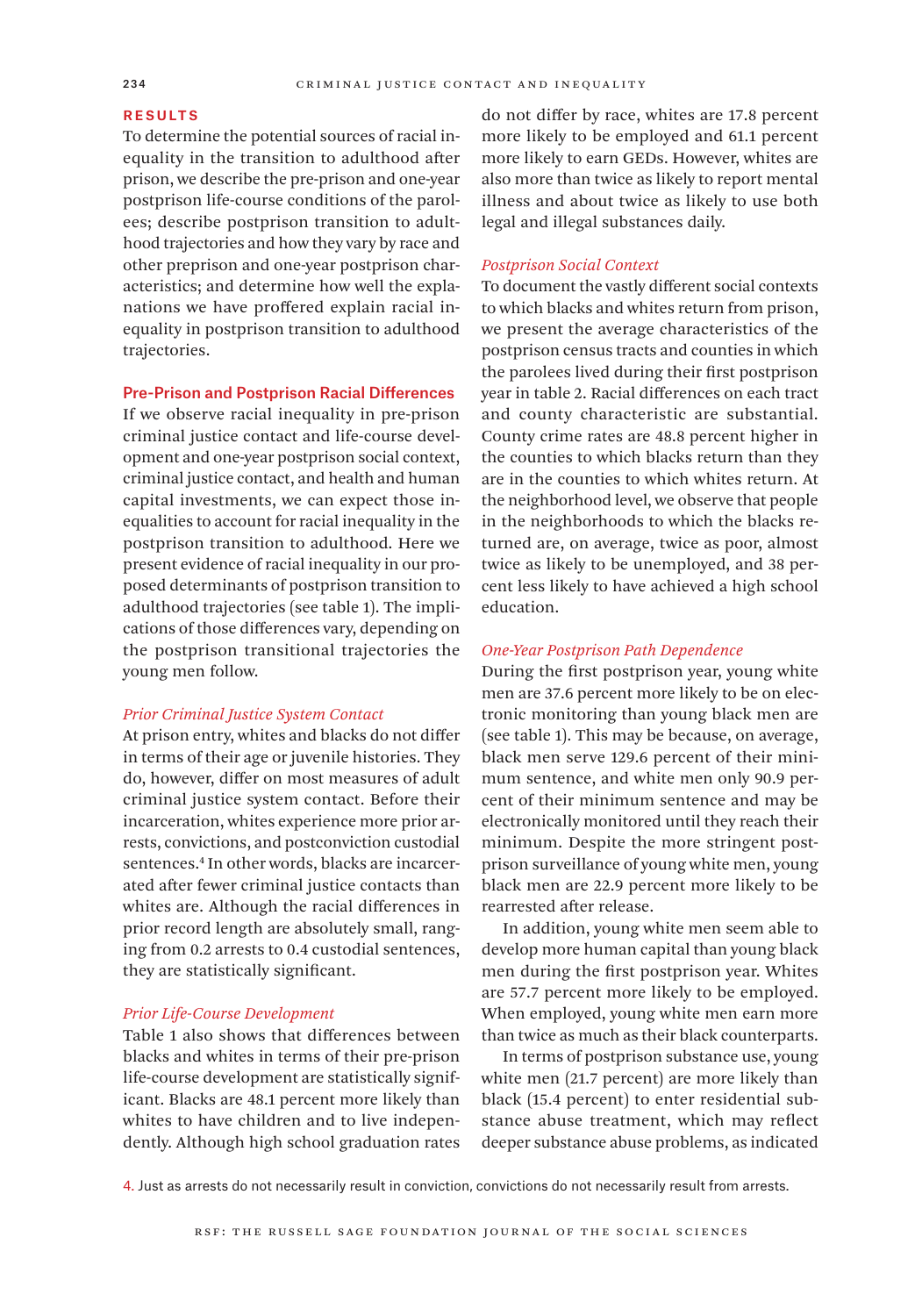|                                                       | Overall        |                                           |                                            | <b>Blacks</b>                             | Whites |                                            |  |
|-------------------------------------------------------|----------------|-------------------------------------------|--------------------------------------------|-------------------------------------------|--------|--------------------------------------------|--|
|                                                       | Mean           | GD                                        | Mean                                       | SD                                        | Mean   | 9                                          |  |
| Poverty rate                                          |                |                                           |                                            |                                           |        |                                            |  |
| Jnemployment rate                                     | 0.178<br>0.087 | 0.116<br>0.047<br>0.088<br>0.000<br>0.000 | $0.236$ $0.113$ $0.0349$ $0.0343$ $0.0631$ | 0.113<br>0.049<br>0.087<br>0.125<br>0.322 |        | 0.090<br>0.029<br>0.038<br>0.0957<br>0.157 |  |
| Percent did not graduate                              |                |                                           |                                            |                                           |        |                                            |  |
| Percent single mothers                                | 0.195<br>0.257 |                                           |                                            |                                           |        |                                            |  |
| Percent black                                         | 0.350          |                                           |                                            |                                           |        |                                            |  |
| Median income                                         | \$44,470.94    | \$16,359.12                               | \$36,965.89                                | \$13,850.87                               |        | \$15,486.83                                |  |
| Percent owner occupied                                | 0.665          |                                           |                                            |                                           |        |                                            |  |
| Percent same address                                  |                |                                           |                                            |                                           |        |                                            |  |
| Percent professional                                  | 0.746<br>0.239 |                                           |                                            |                                           |        |                                            |  |
| Percent high income                                   | 0.219          | 0.177<br>0.083<br>0.096<br>0.126          | 0.589<br>0.736<br>0.218<br>0.173<br>0.117  | 0.157<br>0.083<br>0.097<br>0.103<br>0.100 |        | 0.165<br>0.082<br>0.091<br>0.075           |  |
| Percent on assistance                                 | 0.091          | 0.091                                     |                                            |                                           |        |                                            |  |
|                                                       |                | 1300                                      |                                            | 612                                       | 688    |                                            |  |
| Source: Authors' calculations based on data from USC. |                |                                           |                                            |                                           |        |                                            |  |

Table 2. Postprison Social Context for Blacks and Whites **Table 2.** Postprison Social Context for Blacks and Whites

*Note:* Each indicator is an average over all of the neighborhoods, defined as census tracts, in which each parolee lived in the first year after prison. Twenty-four Note: Each indicator is an average over all of the neighborhoods, defined as census tracts, in which each parolee lived in the first year after prison. Twenty-four parolees do not have a known noninstitutional residential tract during the first postprison year. parolees do not have a known noninstitutional residential tract during the first postprison year.

 $*$  indicates a statistically significant (at  $p \leq .05$ ) difference between the black and white means. \* indicates a statistically significant (at *p* ≤ .05) difference between the black and white means.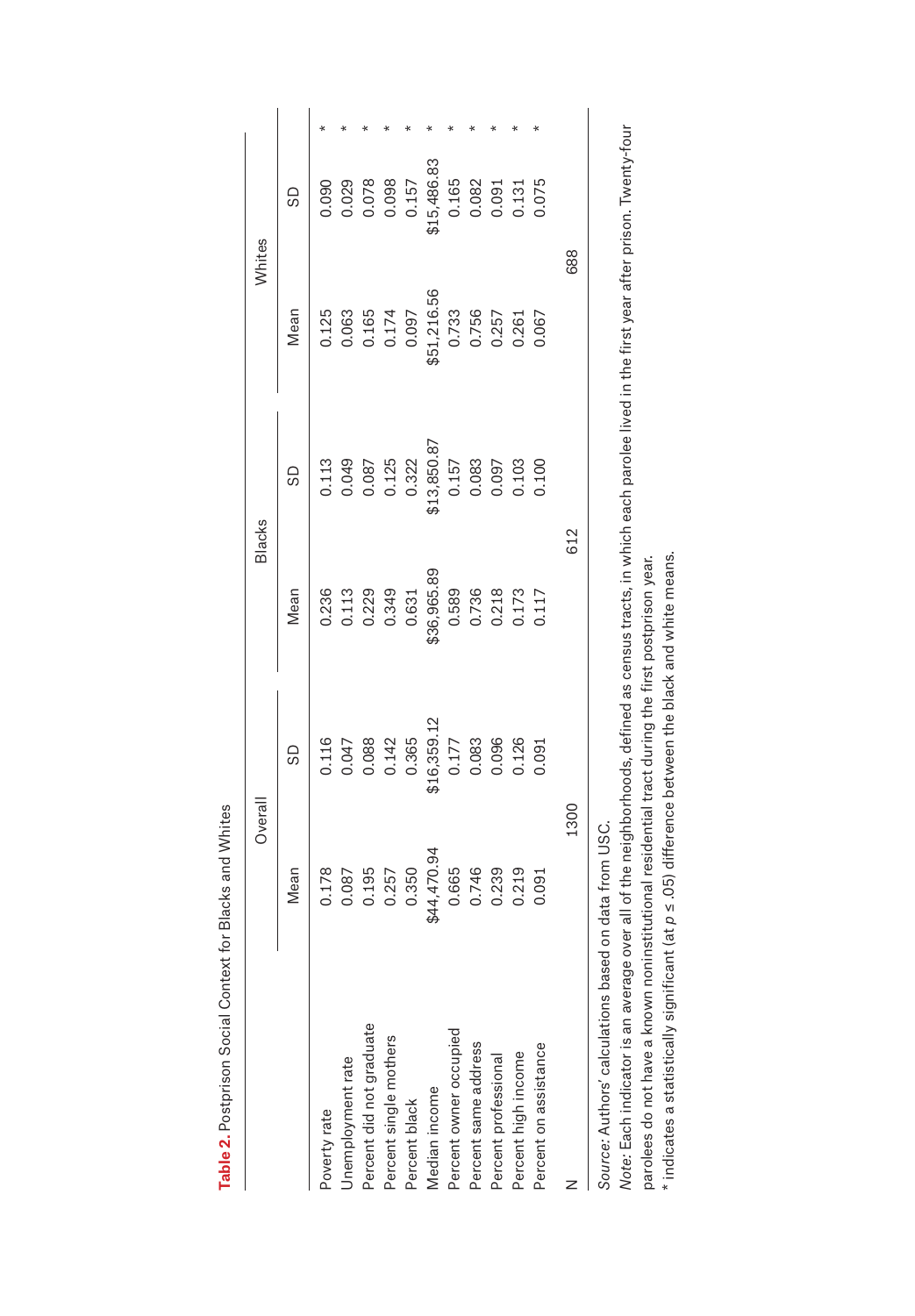| Number of groups                            | 4         | 4         | 5         | 5         |
|---------------------------------------------|-----------|-----------|-----------|-----------|
| Bayesian information criterion              | $-22.616$ | $-22.851$ | $-22.215$ | $-22.133$ |
| Lowest average group membership probability | 92.8      | 91.4      | 91.5      | 89.6      |
| Lowest group odds of correct classification | 42.4      | 31.8      | 28.8      | 34.8      |
| Lowest number of group members              | 111       | 230       | 102       | 92        |
| Highest number of group members             | 536       | 388       | 354       | 300       |

| <b>Table 3.</b> Initial Postprison Transition to Adulthood Multitrajectory Model Comparisons |  |  |  |  |  |
|----------------------------------------------------------------------------------------------|--|--|--|--|--|
|----------------------------------------------------------------------------------------------|--|--|--|--|--|

*Source:* Authors' calculations based on data from MDOC, MSP, MUI, MWDA, NSC, and USC. *Note:* The fit of each of the potential multitrajectory group models to the data appears very good. The lowest group membership probabilities are well above the recommended 70 percent threshold for each model. Likewise, the lowest odds of correct classification far exceed the recommended threshold of five in each model. Combined these statistics indicate clear group distinctions and accurate classification of sample members into trajectory groups. The downward trend in the BIC as more groups are added also conforms to expectation. However, these conventional measures of fit do not isolate the optimal model with precision. Instead we rely on group size and composition to select the five-group model, which includes reasonably sized groups with easily identifiable differentiating characteristics. To clarify, were we to accept the first four-group model, 41.2 percent of the sample would cluster into the largest group that does not distinguish between the parolees who maintain low levels of employment, independence, and desistance, and those who do not. Were we to accept the second four-group model, the parolees whose commitment to education distinguishes them would be subsumed into the other groups. Similarly, if a sixth group is added, it does not differ substantively from the group that maintains low levels of employment, independence, and desistance.

by their higher pre-prison prevalence of cocaine and heroin abuse. Young black men, on the other hand, are 66.5 percent more likely than white men to test positive for drugs when tested, which may be because their drug of choice, marijuana, lingers longer in the bloodstream (Visher 1991).

# Postprison Desistance and Transitional Outcome Trajectories

To examine post-incarceration adult transitions holistically, we estimate a group-based multitrajectory model that incorporates four trajectory markers measured at six-month intervals for five to ten years after prison, starting with the second postprison year: college enrollment, employment, living independently (that is, not with parents or older relatives), and desistance (that is, no arrest or incarceration). We implement GBMTM with the *traj* module in STATA. We considered models with four through six groups, as shown in table 3. We discuss how we settled on the five-group model in the notes to table 3. The five-group model we chose is shown in figure 1 and described in table 4.

#### *Postprison Transitions to Adulthood*

As shown in figure 1 and table 4, five developmental trajectories characterize the postprison transitions to adulthood of the young men  $(n = 1,300)$  in our sample. We named the trajectories to highlight the key differences between them, not to comprehensively summarize the experiences of the young men who follow each trajectory across all four domains.

Relative to the young men who follow other trajectories, those who follow *transitioning* trajectories ( $n = 321$ ) most consistently meet a majority of the adulthood markers. These transitioners are unlikely to attend college. However, they maintain a high probability of employment (approximately 75 percent or greater) and a moderate probability of living independently (approximately 50 percent or greater), although their ability to maintain their independence declines over time. Additionally, these young men are increasingly likely to avoid arrest and incarceration during follow-up.

Young men on *continuing education* trajectories ( $n = 102$ ) display a commitment to education that sets them apart from the young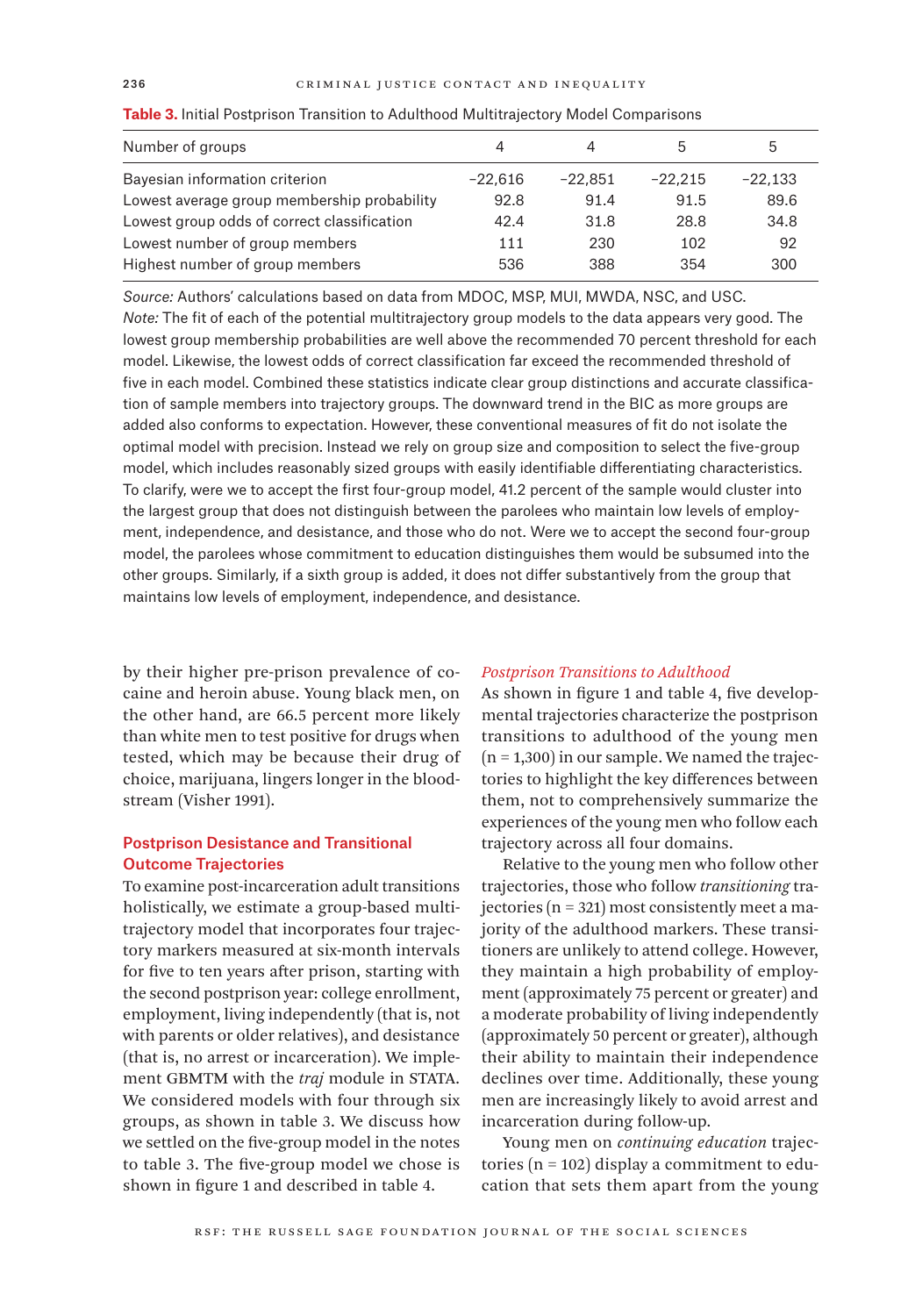

**Figure 1.** Postprison Transition to Adulthood Multitrajectories Beginning One Year After Release from Prison

Months Since Release

| Group<br>Number | Group                | N   | Percentage<br>of Sample | Mean<br>Probability<br>of Group<br>Membership | Odds of<br>Correct<br>Classification |
|-----------------|----------------------|-----|-------------------------|-----------------------------------------------|--------------------------------------|
| 1               | Unsettled            | 354 | 27.23                   | 91.52                                         | 28.83                                |
| 2               | Persisting           | 262 | 20.15                   | 94.94                                         | 74.31                                |
| 3               | Disconnected         | 261 | 20.08                   | 92.43                                         | 48.60                                |
| $\overline{4}$  | Transitioning        | 321 | 24.69                   | 95.15                                         | 59.88                                |
| 5               | Continuing education | 102 | 7.85                    | 94.65                                         | 207.95                               |

**Table 4.** Postprison Groups, Group Membership Probabilities, and Odds of Correct Classification

*Source:* Authors' calculations based on data from MDOC, MSP, MUI, MWDA, NSC, and USC.

men on each of the other trajectories. Like the transitioners, these young men increasingly avoid contact with the criminal justice system. They struggle to meet the markers of adulthood, however. Their initially moderate probabilities of employment and independence erode over time. Their low probability of employment five years after prison may motivate their continuing education, which peaks several years later. That these young men have the means to enroll in postsecondary education despite meager earnings suggests that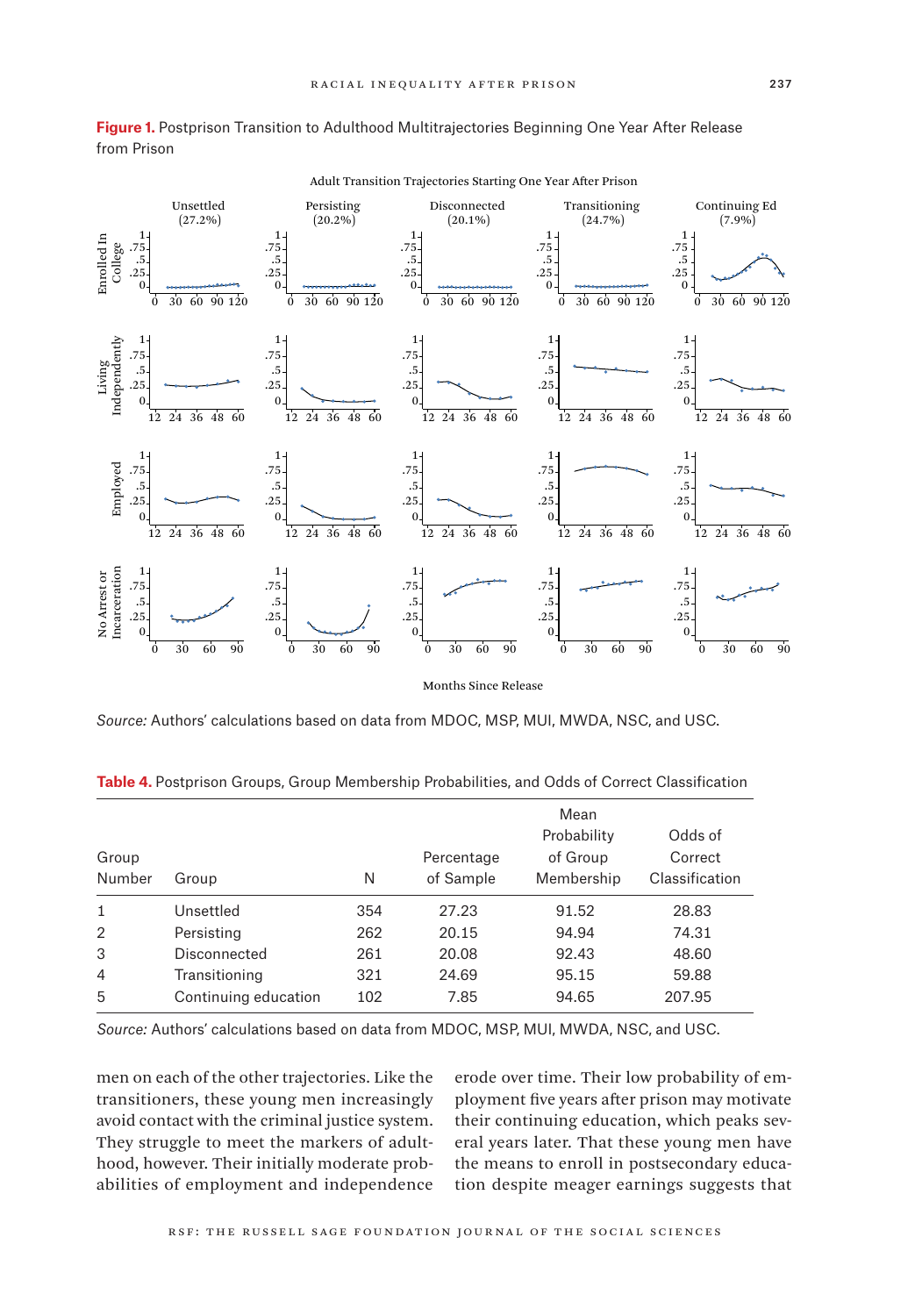they are relying heavily on social support from parents or older relatives who are likely less disadvantaged than those of the young men on other trajectories.

Relative to the other young men, those who follow *persisting* trajectories (n = 262) most consistently do not meet the adulthood markers. Instead, they remain deeply justice-involved, maintaining high probabilities of arrest and incarceration. By the fourth postprison year, the likelihood that they will be incarcerated or arrested is near certain. Accordingly, by the third postprison year and continuing until the end of follow-up, persisters have zero or near zero probability of employment, independent living, or college enrollment.

By contrast, young men on *unsettled* trajectories ( $n = 354$ ) make some progress on their adult transitions even as they also remain justice involved. They maintain low but nontrivial probability of employment and independent living (approximately 25 percent) while sustaining moderate (25 to 50 percent) probability of arrest or incarceration throughout follow-up. As is true of the other groups, unsettled young men have near zero probability of continuing their education after incarceration.

Those who follow *disconnected* trajectories  $(n = 261)$  avoid contact with the criminal justice system, but also do not participate in the labor market or educational institutions. Like persisters, the disconnected have zero or near zero probability of meeting any of the four adulthood markers by four years after prison. However, unlike persisters and more in line with transitioners, disconnected young men increasingly avoid criminal justice contact over time. Based on research on the role of family in providing support for the formerly incarcerated, we suspect that young men who follow disconnected trajectories are relying heavily on social support to meet their basic material needs (see Harding et al. 2014).

#### *Differences Between Trajectories*

As shown in table 5, we tested for racial differences between the five postprison trajectory groups using ANOVA. We find statistically significant differences in racial composition. The most distinct is between the persisting and transitioning trajectories: 71.3 percent of transitioners are white, but only 37.0 percent of persisters are. The other trajectories are more racially balanced. Young men on unsettled trajectories are majority white (52.5 percent), whereas those who follow disconnected (49.0 percent white) and continuing education (47.1 percent) are majority black.

Many of the statistically significant differences shown in table 5 distinguish the trajectories from each other.<sup>5</sup> Transitioners have better overall life-course conditions than the young men who follow the other postprison trajectories, even though they are not always the most advantaged (for example, with respect to education). Prior to their incarceration, young men on transitioning trajectories have the highest levels of employment and residential independence and the lowest levels of substance use. After prison, they return to far less disadvantaged neighborhoods, where they have the highest probability of employment and the lowest levels of criminal justice contact during the first postprison year.

Education clearly differentiates the young men following continuing education trajectories from transitioners and those on the other trajectories. Young men who continue their education are the most likely to graduate high school, earn GEDs in prison, and enroll in college during the first postprison year. They also return from prison to the most affluent neighborhoods, which suggests that they have access to the means to enroll in postsecondary education.

By contrast, lack of engagement in human capital development distinguishes the young men who follow disconnected trajectories from those on other trajectories. Although they are oldest at prison entry, disconnected young men are least likely to have completed secondary education or to have held a job. That trend continues during and after prison. Disconnected young men are least likely to earn a GED in prison and are only more likely than the persisters to hold a job in the first postprison year. They appear to benefit from greater social support, however. Despite low employment and

5. Table A1 shows the same information as table 5 separately by race.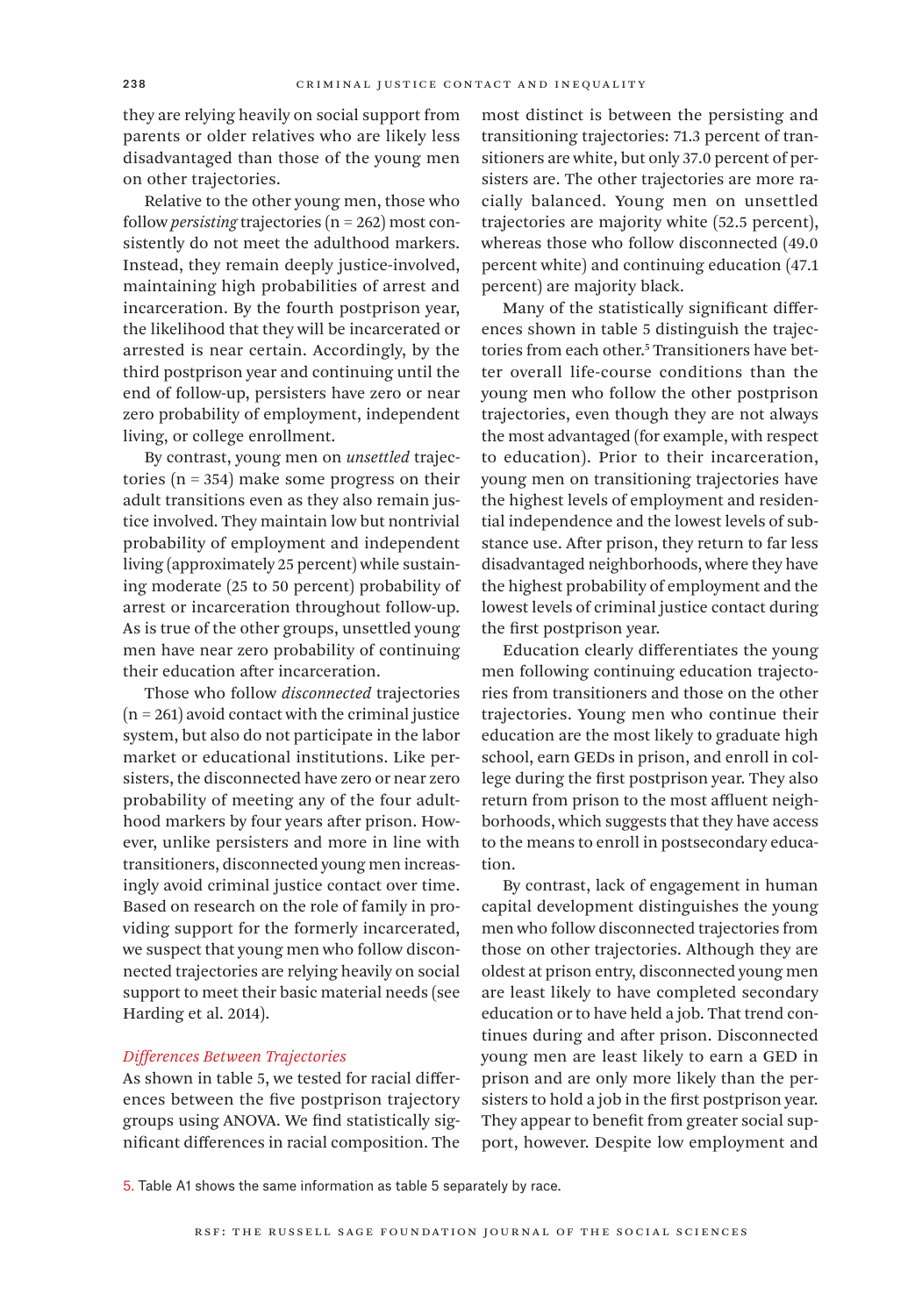| <b>Table 5.</b> Average Characteristics of Postprison Group Members |  |  |  |  |  |  |
|---------------------------------------------------------------------|--|--|--|--|--|--|
|---------------------------------------------------------------------|--|--|--|--|--|--|

| Covariate                |          | F-Statistic | Unsettled  | Persisting | Disconnected Transitioning |            | Continuing<br>Education |
|--------------------------|----------|-------------|------------|------------|----------------------------|------------|-------------------------|
|                          | $\star$  |             |            |            |                            |            |                         |
| Is white                 | $\star$  | 19.343      | 52.542     | 37.023     | 49.042                     | 71.340     | 47.059                  |
| First arrest age         | $\star$  | 27.253      | 14.621     | 14.805     | 16.176                     | 16.106     | 15.608                  |
| Juvenile commitment      | $\star$  | 15.075      | 0.534      | 0.561      | 0.333                      | 0.324      | 0.441                   |
| Number arrests           |          | 7.246       | 3.415      | 3.573      | 2.713                      | 3.146      | 3.196                   |
| Number probation         | $\star$  | 0.792       | 0.777      | 0.809      | 0.805                      | 0.875      | 0.706                   |
| Number custody           |          | 4.383       | 2.497      | 2.363      | 2.008                      | 2.283      | 2.225                   |
| Prison enter age         | $\star$  | 2.670       | 20.766     | 20.561     | 21.080                     | 20.922     | 20.667                  |
| Has dependent            |          | 0.585       | 0.395      | 0.416      | 0.425                      | 0.408      | 0.343                   |
| Ever married             |          | 1.109       | 0.045      | 0.034      | 0.065                      | 0.050      | 0.078                   |
| High school graduate     | $\star$  | 4.892       | 0.088      | 0.046      | 0.073                      | 0.090      | 0.186                   |
| <b>Earned GED</b>        | $\star$  | 2.650       | 0.308      | 0.317      | 0.230                      | 0.352      | 0.294                   |
| Employed                 | $\star$  | 8.318       | 0.715      | 0.641      | 0.625                      | 0.816      | 0.706                   |
| Lived independent        | $^\star$ | 4.223       | 0.339      | 0.260      | 0.310                      | 0.414      | 0.363                   |
| Mentally ill             |          | 0.669       | 0.203      | 0.214      | 0.165                      | 0.187      | 0.216                   |
| Daily alcohol use        | $\star$  | 7.565       | 0.175      | 0.122      | 0.057                      | 0.078      | 0.059                   |
| Daily marijuana use      | $^\star$ | 11.364      | 0.356      | 0.351      | 0.188                      | 0.181      | 0.255                   |
| Daily stimulant use      | $\star$  | 6.202       | 0.113      | 0.107      | 0.054                      | 0.028      | 0.049                   |
| Daily depressant use     |          | 1.519       | 0.034      | 0.038      | 0.015                      | 0.012      | 0.029                   |
| Months in prison         |          | 0.576       | 21.707     | 23.815     | 21.762                     | 22.285     | 23.016                  |
| Earned GED in prison     |          | 0.865       | 0.319      | 0.317      | 0.272                      | 0.324      | 0.363                   |
| Had misconduct           | $\star$  | 3.688       | 0.638      | 0.679      | 0.598                      | 0.558      | 0.510                   |
| Days in solitary         | $\star$  | 2.734       | 11.503     | 22.950     | 7.678                      | 5.838      | 7.843                   |
| Days in Detroit          |          | 2.314       | 48.359     | 60.622     | 69.640                     | 46.760     | 38.206                  |
| Tract disadvantage       | $\star$  | 13.394      | 0.527      | 0.791      | 0.769                      | 0.185      | 0.368                   |
| <b>Tract affluence</b>   | $^\star$ | 3.055       | $-0.425$   | $-0.358$   | $-0.391$                   | $-0.395$   | $-0.209$                |
| County crime rate        | $\star$  | 5.801       | 6.009      | 6.722      | 6.281                      | 5.795      | 5.514                   |
| Electronic monitoring    | $\star$  | 2.520       | 0.421      | 0.313      | 0.330                      | 0.346      | 0.324                   |
| Number parole violations | $\star$  | 22.556      | 1.517      | 1.450      | 0.885                      | 0.704      | 1.049                   |
| Number arrests           | $\star$  | 35.923      | 0.709      | 0.889      | 0.322                      | 0.274      | 0.422                   |
| Days held in custody     | $^\star$ | 40.366      | 69.229     | 85.134     | 20.287                     | 19.704     | 33.637                  |
| Continued education      | $^\star$ | 15.212      | 0.045      | 0.050      | 0.046                      | 0.062      | 0.245                   |
| Employed                 | $\star$  | 32.840      | 0.492      | 0.351      | 0.452                      | 0.766      | 0.647                   |
| Wages                    | $\star$  | 40.016      | \$1,086.99 | \$873.15   | \$1,093.25                 | \$2,893.29 | \$1,903.49              |
| Days lived independent   | $\star$  | 15.229      | 66.161     | 61.500     | 93.241                     | 127.424    | 83.971                  |
| Percent positive tests   | $\star$  | 6.840       | 0.111      | 0.167      | 0.096                      | 0.081      | 0.070                   |
| Days treatment           |          | 0.362       | 6.116      | 5.706      | 7.245                      | 7.162      | 5.216                   |

*Source:* Authors' calculations based on data from MDOC, MSP, MUI, MWDA, NSC, and USC.

*Note:* Within group means and group differences as determined by ANOVA reported.

\* indicates a statistically significant (at *p* ≤ .05) difference between the group means.

education levels, many are able to live independently.

Finally, the young men on persisting and unsettled trajectories are most similar to one another before and during incarceration. They are youngest at first arrest and most likely to have

juvenile commitments. They are most likely to abuse all types of drugs and alcohol. Interestingly, substance use is more prevalent among the unsettled, suggesting that this may be the primary challenge for these young men as they transition to adulthood. During prison, persist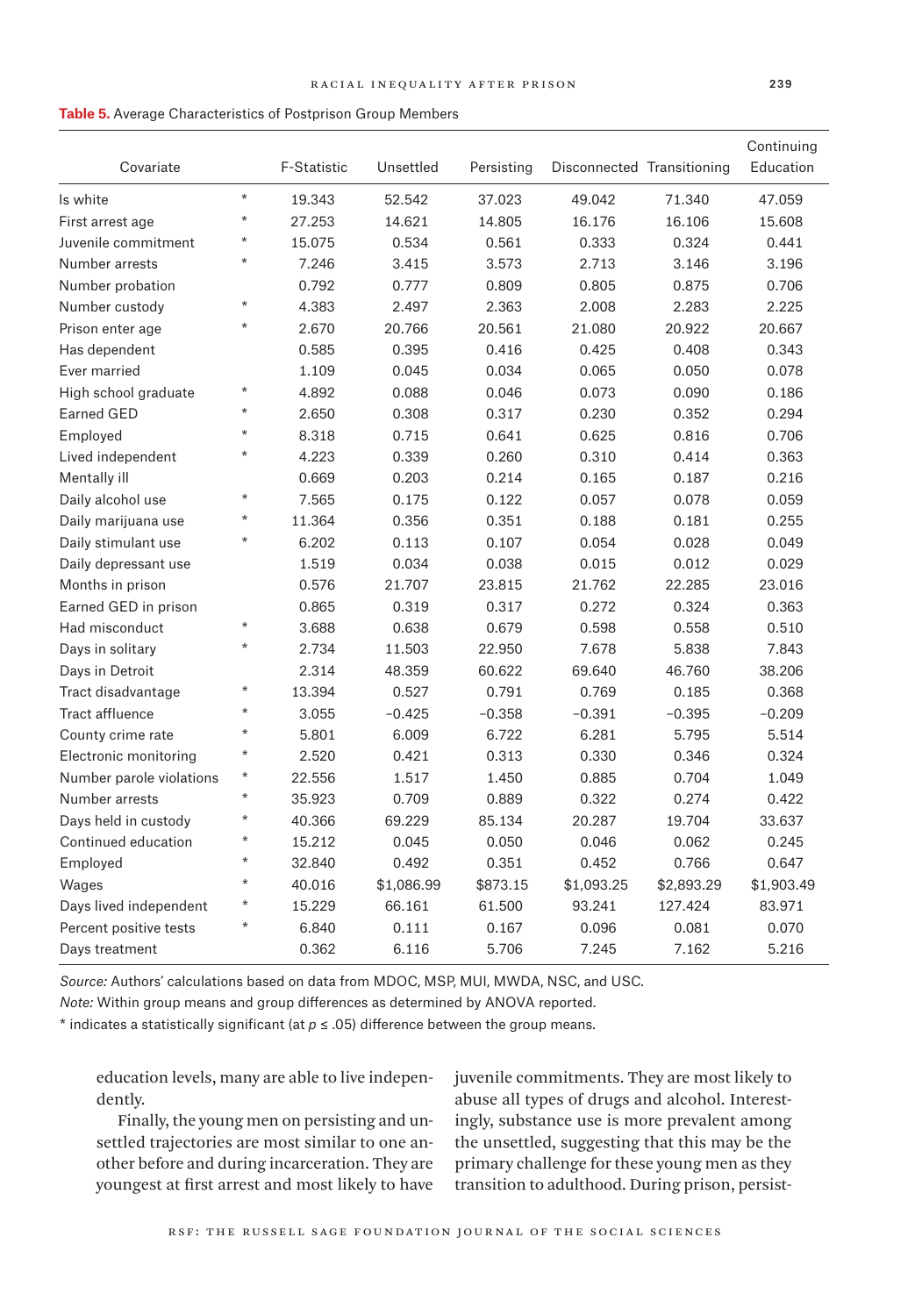ing and unsettled young men are the most likely to be cited for misconduct.

The first postprison year distinguishes persisters from the unsettled. Persisters are arrested more often and held in custody longer than unsettled young men are. Persisters are also 14.1 percentage points less likely to be employed during the first postprison year. When employed, persisters on average earn the least money. Therefore, the first postprison year may be a crucial period for intervention.

#### Accounting for Racial Inequality

Only 25 percent of the young men in our sample follow the postprison trajectory that suggests they are transitioning to adulthood. Seventy-one percent of them are white. To determine why formerly incarcerated young white men make more progress than their black counterparts, we estimate multinomial logit models that predict the probability that individuals will follow each of the other trajectories, relative to the transitioning trajectory. As shown in table 6, we then calculate the average marginal effect (AME) of race as variables that reflect those explanations are added to the model (full model results provided in table A2; baseline group differences in race provided in appendix table A1). We examine whether the racial differences between the young men who follow transitioning trajectories and those who follow others can be explained by pre-prison criminal justice contact, pre-prison transitional marker achievement, pre-prison substance use and mental health, in-prison experiences, postprison social context, postprison criminal justice contact, postprison substance use, or postprison path dependence.

#### *Persisting Versus Transitioning Trajectories*

The largest uncontrolled racial difference in trajectory group membership is between the persisting and transitioning trajectories. Whites are 12.9 percentage points less likely than blacks to be persisters. Controlling for pre-prison criminal justice contact, human capital development, and substance use and mental health exacerbates that inequality. After accounting for those pre-prison differences, young white men are 17.1 percentage points less likely than black to follow the persisting trajectory. Ordinarily, controlling for a variable associated with race and with the outcome would reduce the racial difference. However, these variables are what methodologists call suppressor variables. When uncontrolled, they suppress the racial difference, making it appear smaller than it is (see MacKinnon, Krull, and Lockwood 2000). Substantively, this means that if whites had the same values on these variables as blacks, they would be even more likely than blacks to follow a persisting trajectory.

In contrast, controlling for postprison social context and path dependence has the expected effect. Racial inequality is reduced but not eliminated. After including variables related to social context, criminal justice contact, transitional marker achievement, and substance abuse during the first postprison year, whites are 10.5 percentage points less likely than blacks to follow the persisting trajectory. Most of the reduction is due to racial differences in social contexts, though some is also due to criminal justice contact. The residual racial difference is statistically significant.

#### *Unsettled Versus Transitioning Trajectories*

Blacks and whites are equally likely to follow unsettled trajectories relative to transitioning trajectories (the unconditional AME is –0.004). Although conditioning on our explanatory variables causes the race AME to fluctuate somewhat, it is not statistically significant in any model.

#### *Disconnected Versus Transitioning Trajectories*

In the unconditional model, young white men are somewhat less likely than their black counterparts (3.1 percentage points) to follow disconnected trajectories, although the difference is not statistically significant. As we add our explanatory variables to this model, the racial difference shrinks to close to zero and then becomes more and more positive. Again, we observe the suppressing influence of some explanatory variables. That is, once we hold constant pre-prison experiences, in-prison experiences, postprison social context and first postprison year adult markers, whites are actually more likely than blacks to follow disconnected relative to transitioning trajectories.

In contrast, controlling for the postprison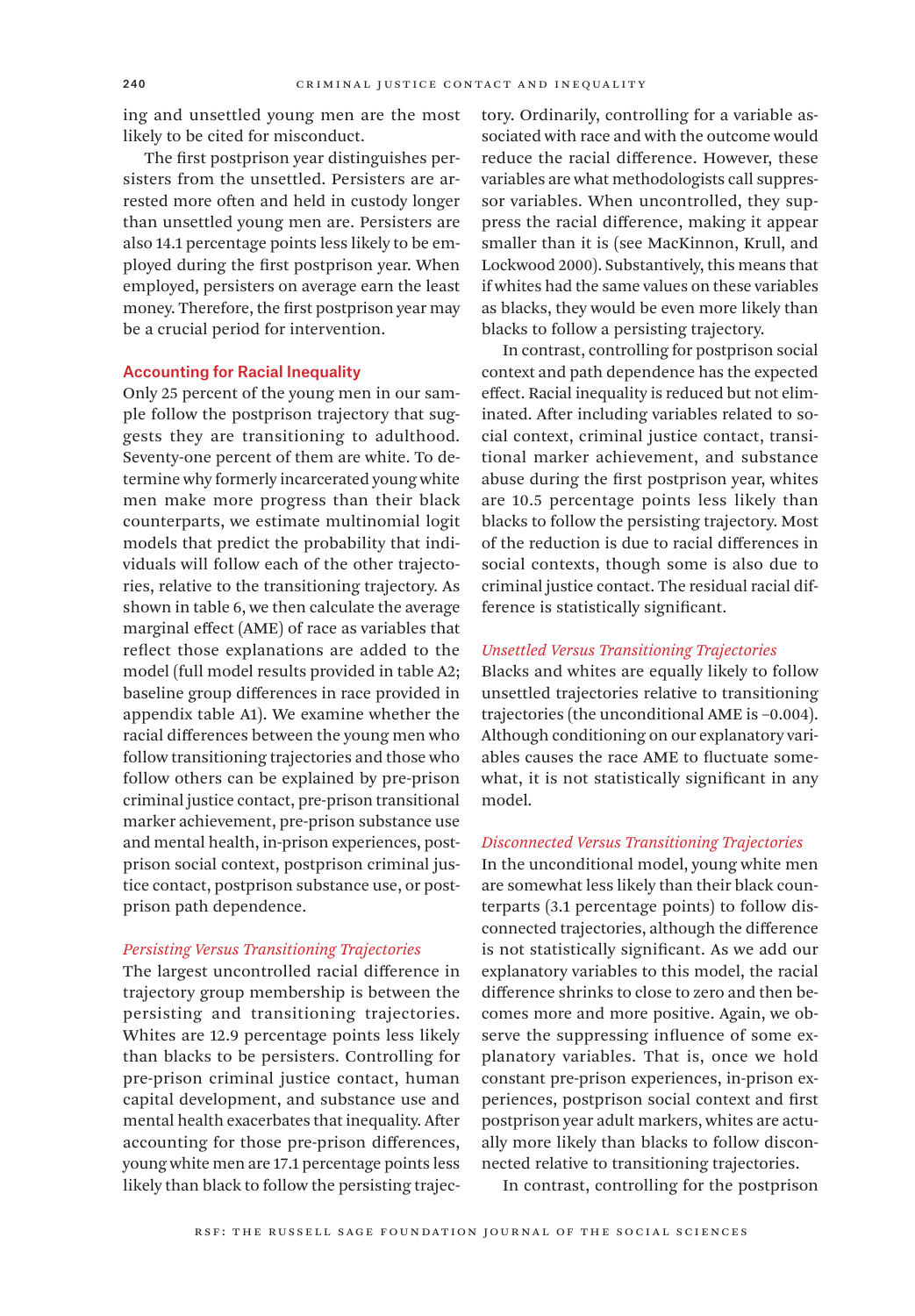|       |                                                     |                                            | Pre-Prison Life Course      |                                                                                      |                       |                        |                                      | Postprison Path Dependence          |                            |
|-------|-----------------------------------------------------|--------------------------------------------|-----------------------------|--------------------------------------------------------------------------------------|-----------------------|------------------------|--------------------------------------|-------------------------------------|----------------------------|
|       |                                                     | Pre-Prison<br>Criminal                     |                             | Substance Use<br>Pre-Prison                                                          |                       | Postprison<br>First    | Year Criminal<br>Postprison<br>First | First                               | Postprison<br>First        |
|       | Race                                                | Contact<br>Justice                         | Adult Markers<br>Pre-Prison | and Mental<br>Health                                                                 | Experiencee<br>Prison | Year Social<br>Context | Contact<br>Justice                   | Postprison<br>Year Adult<br>Markers | Substance<br>Abuse<br>Year |
| White | Unsettled versus transitioning pathways<br>$-0.004$ | $-0.028$                                   | $-0.028$                    | $-0.036$                                                                             | $-0.036$              | $-0.040$               | $-0.024$                             | $-0.018$                            | $-0.015$                   |
| 55    | 0.025                                               | 0.026                                      | 0.028                       | 0.030                                                                                | 0.031                 | 0.040                  | 0.041                                | 0.042                               | 0.043                      |
|       | $-0.168$                                            | $-1.051$                                   | $-0.988$                    | $-1.214$                                                                             | $-1.161$              | $-0.994$               | $-0.584$                             | $-0.429$                            | $-0.355$                   |
|       | Persisting versus transitioning pathways            |                                            |                             |                                                                                      |                       |                        |                                      |                                     |                            |
| White | $-0.129$                                            | $-0.148$                                   | $-0.154$                    | $-0.171$                                                                             | $-0.172$              | $-0.126$               | $-0.113$                             | $-0.110$                            | $-0.105$                   |
| 58    | 0.022                                               | 0.023                                      | 0.024                       | 0.026                                                                                | 0.027                 | 0.034                  | 0.034                                | 0.035                               | 0.035                      |
|       | $-5.763$                                            | $-6.475$                                   | $-6.364$                    | $-6.708$                                                                             | $-6.442$              | $-3.734$               | $-3.369$                             | $-3.148$                            | $-3.010$                   |
|       |                                                     | Disconnected versus transitioning pathways |                             |                                                                                      |                       |                        |                                      |                                     |                            |
| White | $-0.031$                                            | $-0.003$                                   | 0.021                       | 0.032                                                                                | 0.049                 | 0.067                  | 0.061                                | 0.078                               | 0.073                      |
| 58    | 0.022                                               | 0.022                                      | 0.023                       | 0.023                                                                                | 0.025                 | 0.034                  | 0.035                                | 0.036                               | 0.036                      |
|       | $-1.401$                                            | $-0.134$                                   | 0.920                       | 1.365                                                                                | 1.994                 | 1.995                  | 1.740                                | 2.169                               | 2.030                      |
|       | Continuing education versus transitionin            |                                            | g pathways                  |                                                                                      |                       |                        |                                      |                                     |                            |
| White | $-0.018$                                            | $-0.021$                                   | $-0.027$                    | $-0.028$                                                                             | $-0.041$              | $-0.063$               | $-0.070$                             | $-0.077$                            | $-0.078$                   |
| 55    | 0.015                                               | 0.017                                      | 0.017                       | 0.018                                                                                | 0.017                 | 0.021                  | 0.023                                | 0.022                               | 0.022                      |
|       | $-1.229$                                            | $-1.259$                                   | $-1.608$                    | $-1.571$                                                                             | $-2.341$              | $-2.965$               | $-3.085$                             | $-3.486$                            | $-3.499$                   |
| z     | 1300                                                | 1300                                       | 1300                        | 1300                                                                                 | 1300                  | 1276                   | 1276                                 | 1276                                | 1276                       |
|       |                                                     |                                            |                             | Source: Authors' calculations based on data from MDOC, MSP, MUI, MWDA, NSC, and USC. |                       |                        |                                      |                                     |                            |

 $1$  or  $1$  or  $1$   $1$  or  $1$ **Table 6.** Average Marginal Effect (AME) of Being White Relative to Being Black as Explanatory Variable Groups Are Added to the Multinomial Logit Model  $M_{\rm H}$  $+1$ م**+** اممامار  $\ddot{\cdot}$ Variable Cr Ĥ  $\frac{1}{2}$ Ĺ, ź  $\frac{1}{\alpha}$ Boin  $\ddot{\phantom{0}}$ White Relativ  $\sim$  (AME) of Boing  $\overline{1}$  E<sub>4</sub>  $\cdot$ : ś  $T_0$  kin  $c \wedge$ 

Note: In the final multinomial logit model, each set of explanatory variables is jointly statistically significant at p ≤. 05. See the appendix for the final model. *Note:* In the final multinomial logit model, each set of explanatory variables is jointly statistically significant at *p* ≤. 05. See the appendix for the final model.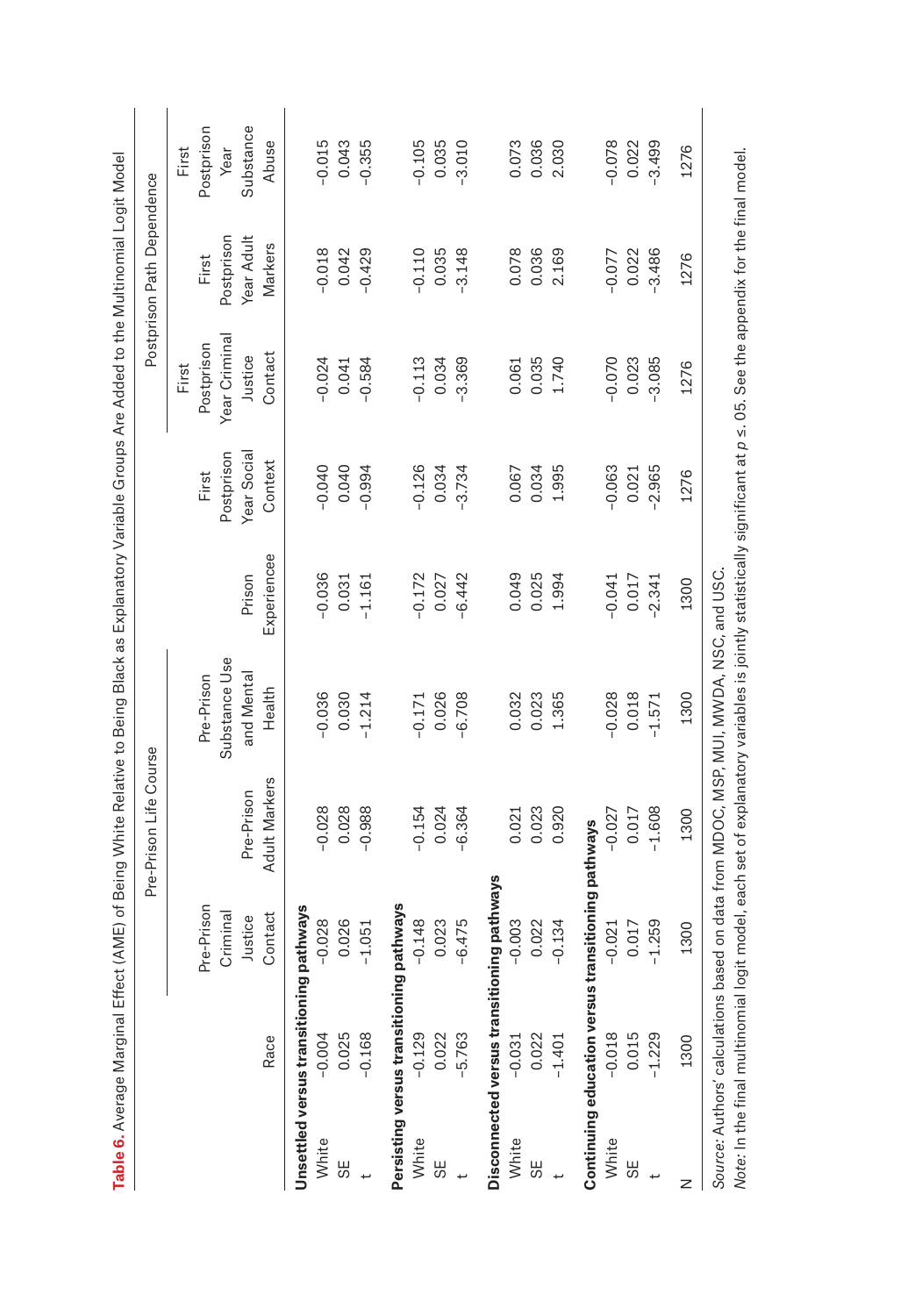year criminal justice contact and substance abuse variables reduces the white-black inequality. In other words, greater postprison criminal justice contact and substance abuse among blacks increases the probability of blacks following disconnected trajectories, although not enough to offset the other factors that favor blacks in this comparison. In the fully specified model, young white men are more likely than black (7.3 percentage points) to disconnect rather than transition, a statistically significant residual racial difference.

# *Continuing Education Versus Transitioning Trajectories*

In the uncontrolled model, whites are 1.8 percentage points less likely than blacks to follow continuing education rather than transitioning trajectories, a difference that is not statistically significant. Adding explanatory variables consistently widens, rather than closes, this gap. That is, conditioning on pre-prison adult markers, in-prison experiences, the first year postprison social context, and first postprison year path dependence increases the black-white inequality in these two groups. These too are suppressor variables. If blacks had the same markers, experiences, social contexts, and outcomes as whites, they would be even more likely than whites to continue their education. In the final specification, young black men are 7.8 percentage points more likely than white to follow continuing education trajectories. Once again, the residual racial difference is statistically significant.

#### **DISCUSSION**

In our sample of eighteen- to twenty-five-yearold men who were paroled from Michigan state prisons in 2003 and followed for five to ten years, we observe racial inequality in transition to adulthood outcomes that include enrolling in college, finding employment, achieving residential independence, and desisting from criminal justice contact. In estimating postprison trajectories to adulthood, we address what had been a persistent shortcoming in the literature: the inability to consider multiple adulthood markers at the same time. We use group-based multitrajectory modeling to map the former prisoners' transitions to adulthood.

We find that the considerable variation in postprison trajectories does not correspond to a simple relationship between continued criminal justice contact and outcomes in other domains. Rather than simply identifying persisters and desisters, our analysis reveals five trajectories the young men follow after prison that differ in substantively meaningful ways. These trajectories enrich our understanding of desistance and post-incarceration life-course development because they describe how desistance relates to key life-course transitions.

Two of the trajectories we identify coincide with expectations about the relationship between criminal justice contact and life-course development. About 25 percent of our sample belongs to a transitioning group, which avoids criminal justice contact and maintains high employment and residential independence, and about 20 percent to a persisting group, which experiences high rates of continued criminal justice contact and little employment or residential independence.

More than half of the sample belongs to one of three other groups, which complicates our understanding of the transition to adulthood after prison. The largest group, at 27 percent, includes those we term unsettled young men. They maintain low but nonzero levels of criminal justice contact but also experience some formal employment and residential independence. This group seems to capture young men who are waffling between conventional pathways such as employment and residential independence and continued contact with the criminal justice system. Such young men might be most amenable to policy intervention, particularly substance abuse treatment, during the first postprison year. The fourth group, 20 percent of the sample, includes those we call disconnected. They also show little to no employment or residential independence but in addition have no further contact with the criminal justice system. This group has not achieved conventional markers of adulthood but also has managed to avoid further criminal justice contact. To improve their transitional marker outcomes, policymakers might focus on fostering their engagement in the labor market and educational institutions (see, for example, Ug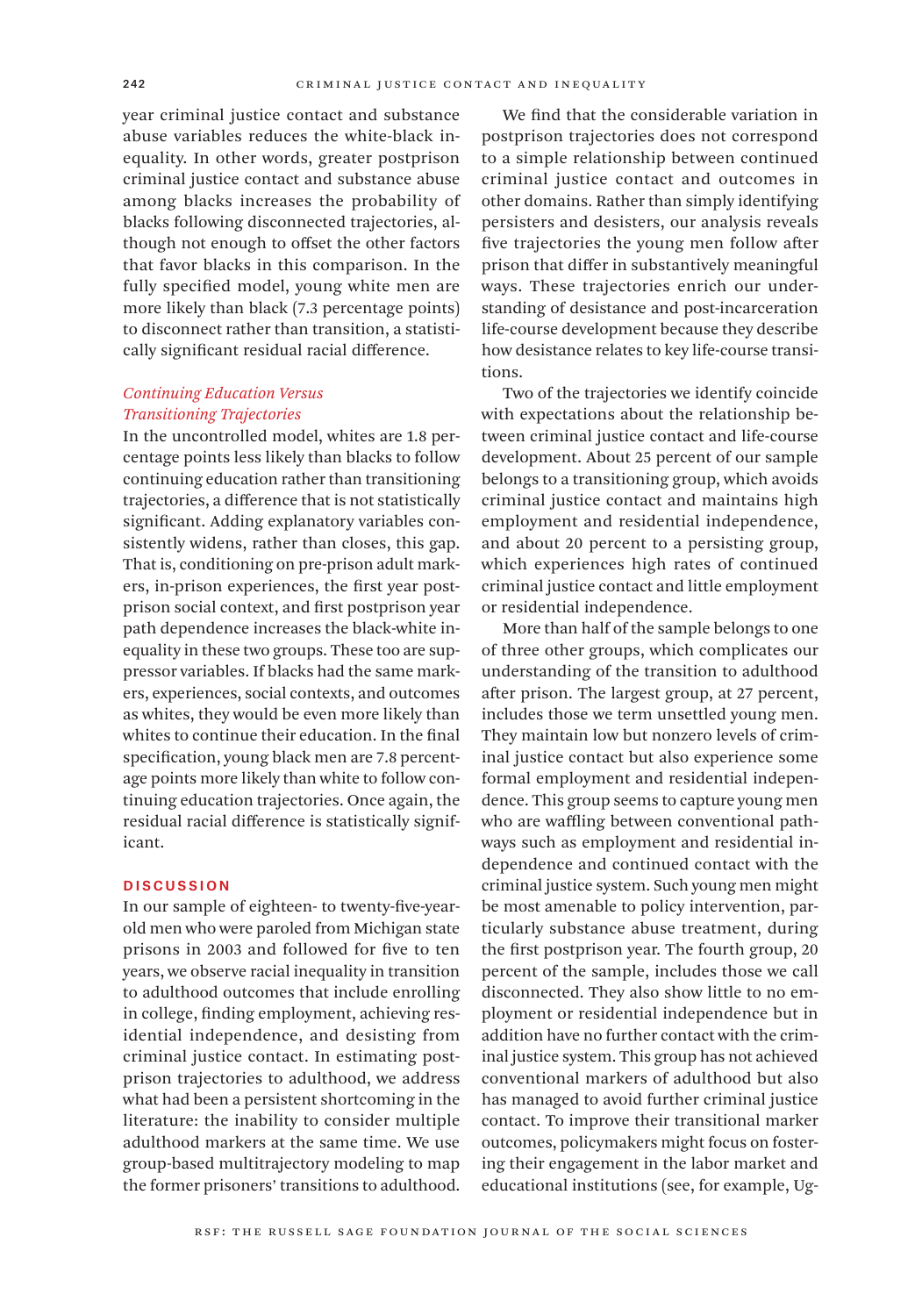gen 2000). The final group, at about 8 percent of the sample, has declining employment and residential independence but instead of engaging in criminal justice contact, these young men eventually enroll in postsecondary schooling. This final group follows an alternative pathway to adulthood other than employment, albeit one that takes longer to realize.

A second and related finding is that many formerly incarcerated young men are struggling to transition to adulthood, at least by conventional measures. On the one hand, more than half of our sample follow trajectories that exhibit approximately 25 to 40 percent initial probabilities of criminal justice contact that decrease over time. On the other hand, the likelihood that these young men will achieve one or more of the traditional markers of adulthood remains low. The average probability of achieving residential independence by the fifth postprison year is below 50 percent across all groups. Only among transitioners is the average probability of employment above 50 percent by the fifth year after release. Those on continuing education trajectories have between a 25 and 50 percent chance of enrolling in college during the ten years after their release from prison, but theirs is the smallest group.

Finally, we find sizable racial inequalities in transition to adulthood outcomes that we are unable to explain. Young black men experience poorer transition to adulthood outcomes than young white men. We identify and test several possible explanations for racial inequality in transition to adulthood outcomes: pre-prison criminal justice contact, pre-prison adult transitions, pre-prison substance use and mental health, postprison social context, and postprison path dependence. We do so by comparing transitioners with the young men on other trajectories using multinomial logit models, to which we sequentially add variables to control for these explanations.

A number of the potential explanations are clearly unable to account for these racial differences, at least with the measures available to us. None of the pre-prison or in-prison variables explained racial inequalities in postprison transition to adulthood trajectories. Indeed, conditioning on these variables sometimes exacerbated racial inequalities. For example, in each of the trajectory group comparisons, pre-prison substance abuse and mental health problems negatively affect each transition to adulthood marker achievement. Young white men are far more likely than their black counterparts to abuse drugs and alcohol and to report mental health problems. As a result, controlling for those factors makes the racial inequality more apparent.

Such *suppression effects* also explain why controlling for pre-prison criminal justice contact increases the apparent racial inequality in the comparisons between persisters and transitioners and between those who belong to the continuing education versus transitioning group. Young men who had more pre-prison criminal justice contact are more likely to persist or continue their education than they are to transition; and young white men have more pre-prison criminal justice contact than their black counterparts.

Substantively, that young white men have more serious prior criminal histories suggests differential treatment by young black men in the criminal justice system. Most of the men in our sample are first-time inmates. Relative to their white counterparts, young black men are incarcerated after fewer arrests and prior convictions involving custodial sentences, in part because they are more likely to be convicted of weapons offenses, violent offenses, and drug offenses, which are punished severely. Put another way, if young black men had the pre-prison criminal justice contact of their white counterparts, they would be 1.9 percentage points more likely to persist and 2.8 percentage points more likely to disconnect than to transition.

What, then, does explain racial inequalities in transition to adulthood outcomes? The starkest difference is between the persisting versus transitioning trajectories. Young white men are more likely to follow transitioning trajectories, and young black men more likely to follow persisting. The difference is 17 percentage points after pre-prison and in-prison experiences are controlled. That racial difference is reduced to just over 10 percentage points by conditioning on postprison experiences. Postprison social contexts and criminal justice contact account for almost all of this reduction.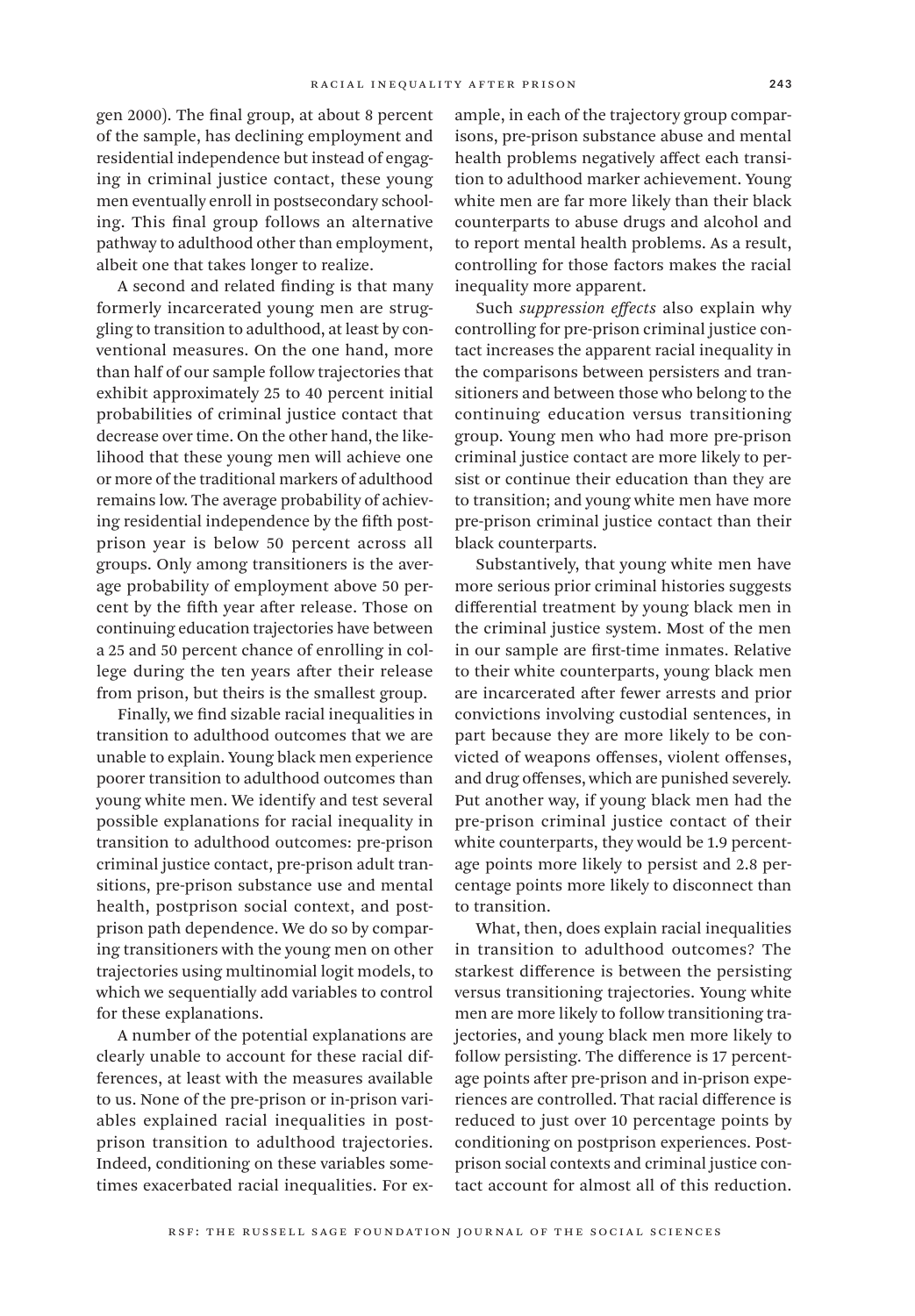Racial inequality in the first postprison year social context accounts for 26.5 percent of the racial inequality in transition to adulthood outcomes between the young men who follow these two trajectories. In addition, first postprison year criminal justice contact and substance abuse explain some of the racial difference in membership between the two trajectories.

These findings are generally congruent with research that has found "little evidence" that long-term trajectories of criminal justice contact can be predicted from static early lifecourse conditions (Sampson and Laub 2005, 31). In fact, as Edward Mulvey and colleagues predict, we find considerable evidence that dynamic early postprison experiences in lifecourse domains other than criminal justice contact explain some of the longer-term variation we observe in the postprison transition to adulthood (Mulvey et al. 2010). Our work therefore also supports research that implicates early reintegration experiences in determining life-course and criminal justice outcomes among the formerly incarcerated.

Finally, we find that blacks are more likely than whites to follow continuing education trajectories relative to transitioning trajectories. This difference is 4 percentage points after preprison and in-prison experiences are controlled and almost 8 percentage points after postprison experiences are also controlled. This finding indicates that further education is a particularly salient pathway to adulthood for black young men recently released from prison. One interpretation is that young black men with a criminal record have such dismal prospects for upward mobility in the labor market that they turn to higher education to improve their job skills. This would be consistent with Karl Alexander, Doris Entwisle, and Linda Olson's more general argument that workingclass white young adults are able to leverage social networks to gain access to good paying jobs in the skilled trades that do not require a college education, but working-class young blacks are not, prompting them to turn to postsecondary education (2014).

Although we control for most formal contact the young men have with the criminal justice system before prison, their pre-prison lifecourse conditions, in-prison experiences, postprison social context, and early postprison outcomes, we are unable to account for a substantial proportion of the racial inequality we observe in the postprison transition to adulthood. Large and statistically significant residual racial differences remain in three of our four trajectory group comparisons. One possible explanation is that unobserved differences by race in our subjects' early life experiences are important ones. The processes of what we might call selection into prison are quite different by race, as evidenced by large racial differences in rates of imprisonment. Our sample is selected based on imprisonment at an early age, and whites who experience imprisonment at an early age may be very different from blacks who do so. Such differences might account for blacks' greater residual likelihood of continuing education and lower residual likelihood of following disconnected rather than transitioning trajectories.

In addition, we see two possible explanations for blacks' greater likelihood of following persisting rather than transitioning trajectories: stigma, combined with discrimination, and social network support. The impact of the stigma of a criminal record has been extensively studied, particularly for employment outcomes (Petersilia 2003; Pager, Western, and Bonikowski 2009; Pager 2003; Pager 2007; Uggen et al. 2014). In her in-person audit study, Devah Pager finds that criminal record stigma differentially affects black men relative to white men in terms of their employment prospects (2003). Five percent of black men with a criminal record received callbacks, whereas 17 percent of their white counterparts did, a difference of 12 percentage points. In a subsequent in-person audit study focused on isolating the impact of racial discrimination, independent of the stigma of a criminal record, Pager, Bart Bonikowski, and Bruce Western find that black men received a callback or a job offer 15.2 percent of the time, whereas white men were hired or called back 31.0 percent of the time, a difference of 15.8 percentage points (2009). They also find that black men were often channeled into lower prestige and visibility jobs (such as a busboy rather than a server). Thus, even when blacks are hired, racial discrimination is impli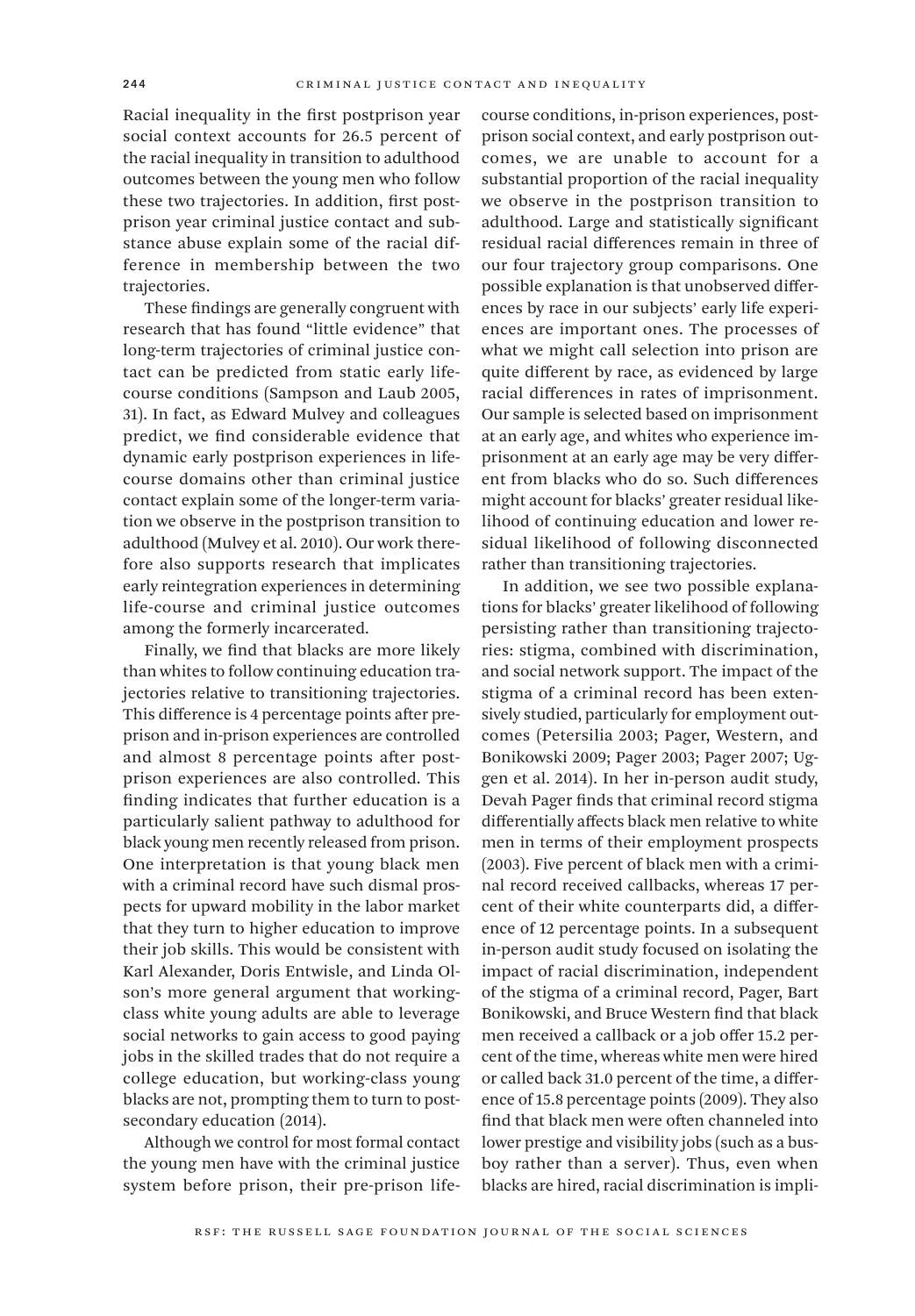cated in relegating them to more precarious work with lower wages.

Racial discrimination and the stigma of a criminal record seem to be linked. In subsequent work on specific industries, Pager finds that restaurants, which tend not to do background checks, are most likely to hire whites with criminal records but least likely to hire blacks with criminal records (2007). In a correspondence audit study, Amanda Agan and Sonja Starr find that the white-black differential in callbacks grew by 36 percentage points (from 7 percent to 43 percent) after the passage of ban-the-box legislation (2018). Together, these research findings suggest discrimination in the labor market against blacks in general, which may be in part due to employers associating race with a criminal record when they lack information to the contrary. Similar patterns of racial discrimination and criminal record stigma have been observed in housing markets (see, for example, Page 1995; Pager and Shepherd 2008; Ewens, Tomlin, and Wang 2014). The combination of discrimination and stigma may therefore account for racial inequality in postprison outcomes among young adults.

Estimates of the impact of racial discrimination and the stigma of a criminal record on employment are large. A 50 percent differential appears to be the floor (Pager 2007; Pager and Shepherd 2008). In fact, the magnitude of previously estimated effects of racial discrimination and the stigma of a criminal record on employment, which range from 12 to 15 percentage points, exceed the remaining unexplained racial inequality in our transition to adulthood outcomes, which range from 7 to 11 percentage points. Thus, it is not unreasonable to attribute the residual to some combination of these two factors. However, further research is needed to provide direct evidence of the degree to which criminal record stigma and racial discrimination account for racial inequality in transition to adulthood outcomes.

A final explanation for residual racial inequality is differences in social network support, particularly in the labor market. Deirdre Royster finds that whites are able to monopolize better paying working-class jobs in industries like construction through the use of social networks for hiring and securing apprenticeships (2003). Sandra Smith finds that blacks are less likely to provide job referrals and references to friends, neighbors, and family members (2007). These arguments are also consistent with the racialized trajectories into the labor market among young adults that Alexander and his colleagues identify (2014). Future research should investigate the role of social network support in integration into the labor market following prison release among young blacks and whites.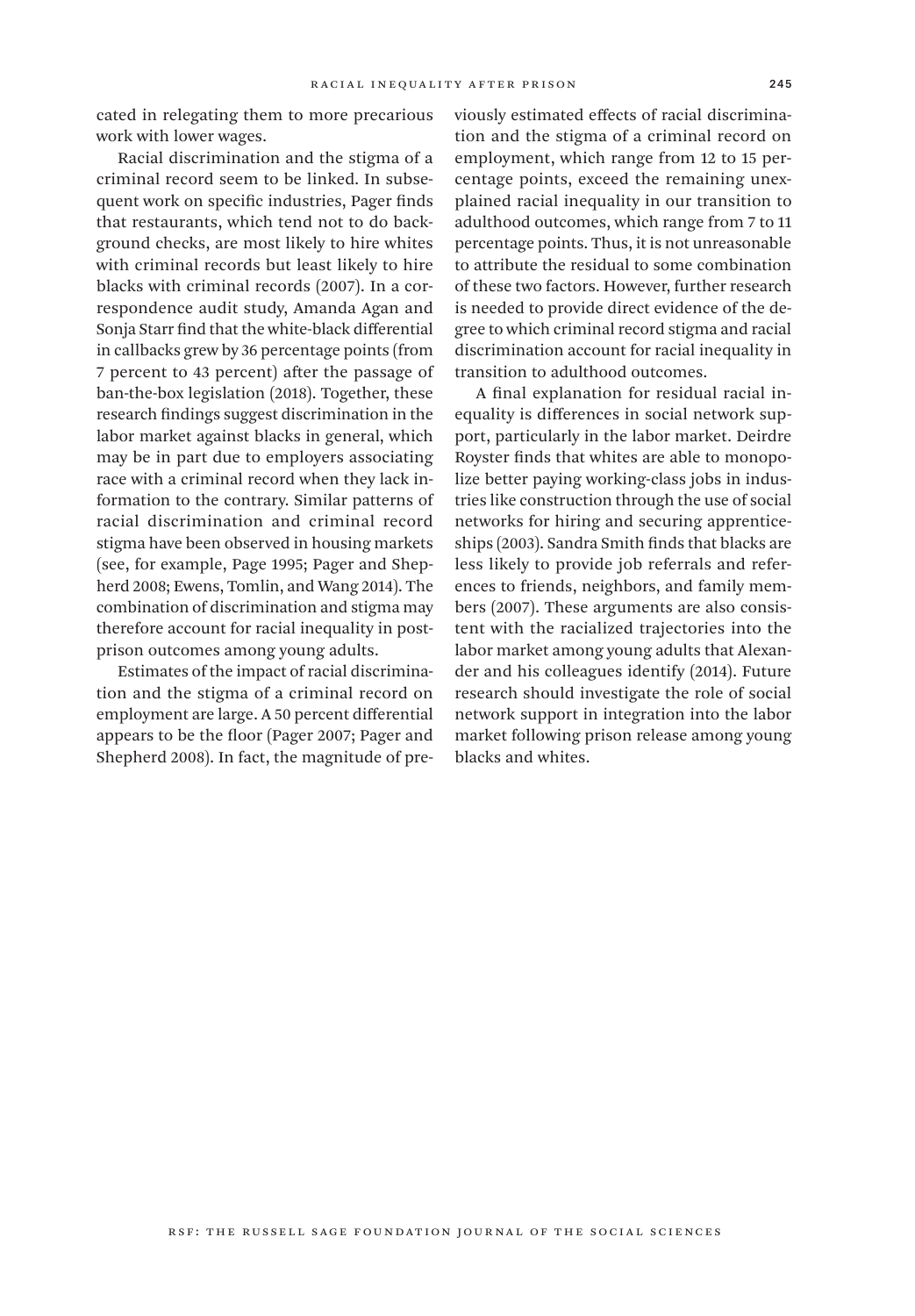|                          |                      | Unsettled     |         |                      | Persisting    |         |
|--------------------------|----------------------|---------------|---------|----------------------|---------------|---------|
| Covariate                | <b>Black</b><br>Mean | White<br>Mean |         | <b>Black</b><br>Mean | White<br>Mean |         |
| First arrest age         | 14.66                | 14.59         |         | 14.98                | 14.52         |         |
| Juvenile commitment      | 0.52                 | 0.55          |         | 0.54                 | 0.60          |         |
| Number arrests           | 3.34                 | 3.48          |         | 3.41                 | 3.85          |         |
| Number probation         | 0.82                 | 0.74          |         | 0.76                 | 0.89          |         |
| Number custody           | 2.30                 | 2.68          | $\star$ | 2.13                 | 2.75          | $\star$ |
| Prison enter age         | 20.77                | 20.76         |         | 20.73                | 20.28         |         |
| Has dependent            | 0.48                 | 0.32          | $\star$ | 0.50                 | 0.28          | $\star$ |
| Ever married             | 0.04                 | 0.05          |         | 0.03                 | 0.04          |         |
| High school graduate     | 0.09                 | 0.09          |         | 0.05                 | 0.03          |         |
| Earned GED               | 0.20                 | 0.40          | $\star$ | 0.27                 | 0.39          | $\star$ |
| Employed                 | 0.66                 | 0.76          | $\star$ | 0.60                 | 0.71          |         |
| Lived independent        | 0.38                 | 0.31          |         | 0.25                 | 0.27          |         |
| Mentally ill             | 0.11                 | 0.28          | $\star$ | 0.13                 | 0.36          | $\ast$  |
| Daily alcohol use        | 0.13                 | 0.22          | $\star$ | 0.08                 | 0.20          | $\star$ |
| Daily marijuana use      | 0.37                 | 0.34          |         | 0.30                 | 0.43          | $\star$ |
| Daily stimulant use      | 0.09                 | 0.13          |         | 0.08                 | 0.14          |         |
| Daily depressant use     | 0.03                 | 0.04          |         | 0.02                 | 0.07          | $\star$ |
| Months in prison         | 24.79                | 18.92         | $\star$ | 22.54                | 25.97         |         |
| Earned GED in prison     | 0.32                 | 0.32          |         | 0.24                 | 0.45          | $\star$ |
| Had misconduct           | 0.70                 | 0.58          | $\star$ | 0.68                 | 0.68          |         |
| Days in solitary         | 17.96                | 5.67          |         | 10.24                | 44.58         | $\star$ |
| Days in Detroit          | 90.95                | 9.89          | $\star$ | 94.21                | 3.49          | $\star$ |
| Tract disadvantage       | 1.30                 | $-0.18$       | $\star$ | 1.39                 | $-0.24$       | $\star$ |
| Tract affluence          | $-0.43$              | $-0.42$       |         | $-0.33$              | $-0.40$       |         |
| County crime rate        | 7.18                 | 4.94          | $\star$ | 7.67                 | 5.11          | $\star$ |
| Electronic monitoring    | 0.36                 | 0.47          | $\star$ | 0.27                 | 0.38          |         |
| Number parole violations | 1.44                 | 1.59          |         | 1.38                 | 1.57          |         |
| Number arrests           | 0.73                 | 0.69          |         | 0.88                 | 0.90          |         |
|                          |                      |               |         | 78.61                |               |         |
| Days held in custody     | 61.84                | 75.90         |         |                      | 96.23         |         |
| Continued education      | 0.04                 | 0.05          | $\star$ | 0.06                 | 0.03          | $\star$ |
| Employed                 | 0.41                 | 0.56          |         | 0.27                 | 0.48          |         |
| Wages                    | \$783                | \$1,361       | $\star$ | \$619                | \$1,306       | $\star$ |
| Days lived independent   | 81.85                | 51.99         | $\star$ | 62.19                | 60.33         |         |
| Percent positive tests   | 0.11                 | 0.11          |         | 0.22                 | 0.08          | $\star$ |
| Days treatment           | 3.20                 | 8.75          | $\star$ | 3.65                 | 9.21          | $\star$ |

# **Table A1.** Average Characteristics of Postprison Group Members by Race

*Source*: Authors' calculations based on data from MDOC, MSP, MUI, MWDA, NSC, and USC.

\* indicates a statistically significant (at *p* ≤ .05) difference between the black and white means.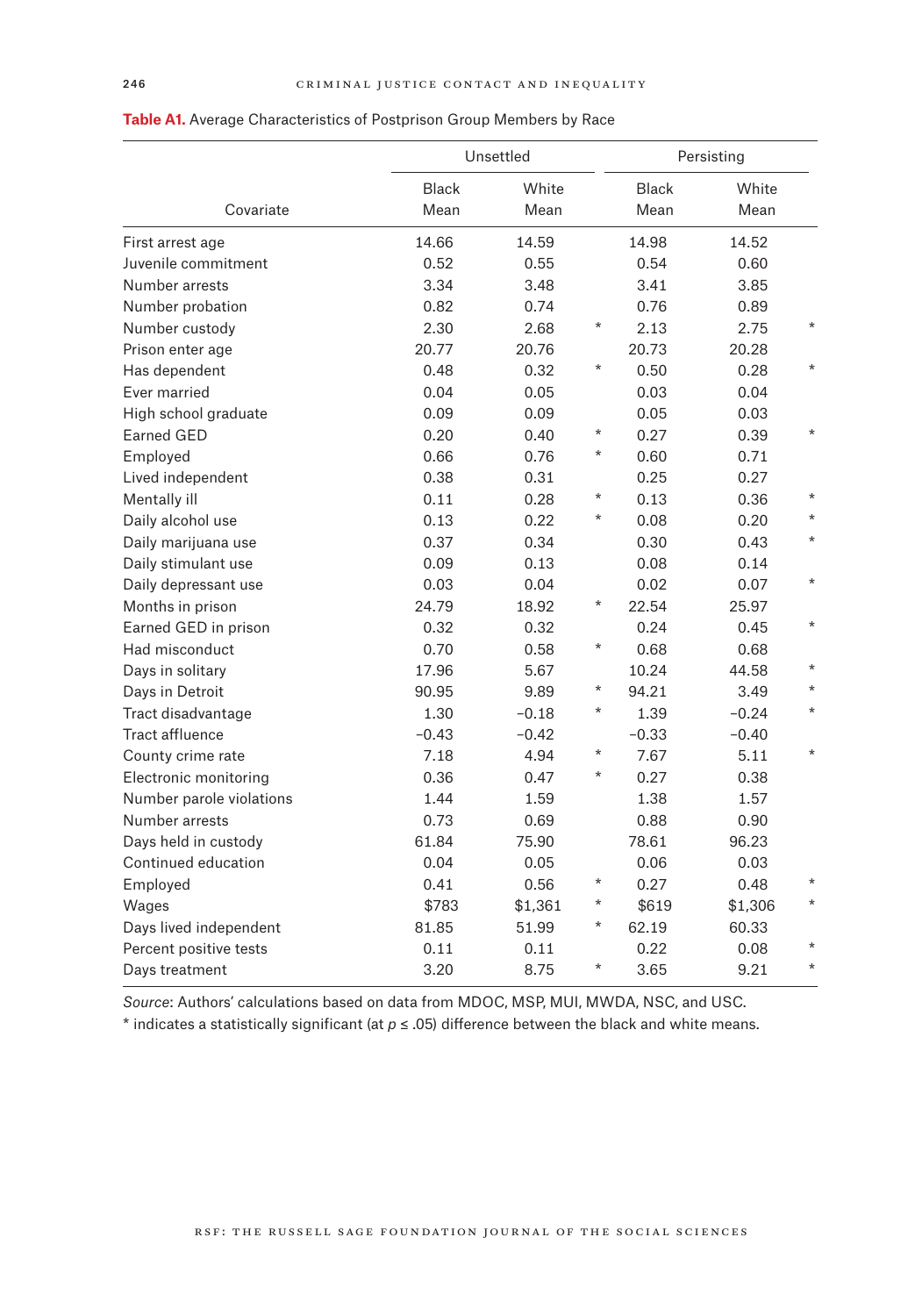|         | Disconnected |         |         | Transitioning |         |              | <b>Continuing Education</b> |
|---------|--------------|---------|---------|---------------|---------|--------------|-----------------------------|
| Black   | White        |         | Black   | White         |         | <b>Black</b> | White                       |
| Mean    | Mean         |         | Mean    | Mean          |         | Mean         | Mean                        |
| 16.48   | 15.86        | $\star$ | 16.17   | 16.08         |         | 15.72        | 15.48                       |
| 0.27    | 0.40         | $\star$ | 0.29    | 0.34          |         | 0.43         | 0.46                        |
| 2.44    | 2.99         | $\star$ | 2.88    | 3.25          |         | 3.22         | 3.17                        |
| 0.80    | 0.81         |         | 0.80    | 0.90          |         | 0.74         | 0.67                        |
| 1.77    | 2.25         | $\star$ | 2.12    | 2.35          |         | 2.15         | 2.31                        |
| 21.33   | 20.82        | $\star$ | 21.22   | 20.80         |         | 20.43        | 20.94                       |
| 0.50    | 0.34         | $\star$ | 0.50    | 0.37          | $\star$ | 0.44         | 0.23                        |
| 0.07    | 0.06         |         | 0.05    | 0.05          |         | 0.04         | 0.13                        |
| 0.10    | 0.05         |         | 0.12    | 0.08          |         | 0.17         | 0.21                        |
| 0.13    | 0.34         | $\star$ | 0.22    | 0.41          | $\star$ | 0.22         | 0.38                        |
| 0.60    | 0.65         |         | 0.76    | 0.84          |         | 0.65         | 0.77                        |
| 0.30    | 0.32         |         | 0.36    | 0.44          |         | 0.39         | 0.33                        |
| 0.02    | 0.31         | $\star$ | 0.08    | 0.23          | $\star$ | 0.07         | 0.38                        |
| 0.03    | 0.09         |         | 0.08    | 0.08          |         | 0.06         | 0.06                        |
| 0.20    | 0.17         |         | 0.17    | 0.18          |         | 0.24         | 0.27                        |
| 0.05    | 0.06         |         | 0.02    | 0.03          |         | 0.02         | 0.08                        |
| 0.01    | 0.02         |         | 0.00    | 0.02          |         | 0.00         | 0.06                        |
| 22.62   | 20.87        |         | 26.00   | 20.79         | $\star$ | 26.32        | 19.29                       |
| 0.19    | 0.36         | $\star$ | 0.27    | 0.34          |         | 0.37         | 0.35                        |
| 0.65    | 0.54         |         | 0.62    | 0.53          |         | 0.59         | 0.42                        |
| 7.35    | 8.02         |         | 4.45    | 6.40          |         | 12.98        | 2.06                        |
| 131.11  | 5.77         | $\star$ | 139.23  | 9.61          | $\star$ | 71.22        | 1.06                        |
| 1.64    | $-0.17$      | $\star$ | 1.27    | $-0.26$       | $\star$ | 0.92         | $-0.23$                     |
| $-0.41$ | $-0.37$      |         | $-0.35$ | $-0.41$       |         | $-0.18$      | $-0.24$                     |
| 7.47    | 5.02         | $\star$ | 7.62    | 5.05          | $\star$ | 6.64         | 4.25                        |
| 0.27    | 0.39         | $\star$ | 0.25    | 0.38          | $\star$ | 0.30         | 0.35                        |
| 0.78    | 0.99         |         | 0.52    | 0.78          | $\star$ | 1.20         | 0.88                        |
| 0.38    | 0.27         |         | 0.24    | 0.29          |         | 0.44         | 0.40                        |
| 20.19   | 20.39        |         | 16.20   | 21.11         |         | 33.91        | 33.33                       |
| 0.03    | 0.06         |         | 0.07    | 0.06          |         | 0.19         | 0.31                        |
| 0.34    | 0.57         | $\star$ | 0.65    | 0.81          | $\star$ | 0.59         | 0.71                        |
| \$772   | \$1,427      | $\star$ | \$1,799 | \$3,333       | $\star$ | \$1,480      | \$2,380                     |
| 81.44   | 105.50       |         | 123.50  | 129.00        |         | 97.80        | 68.42                       |
| 0.11    | 0.08         |         | 0.10    | 0.07          |         | 0.09         | 0.04                        |
| 7.01    | 7.49         |         | 5.77    | 7.72          |         | 2.09         | 8.73                        |
|         |              |         |         |               |         |              |                             |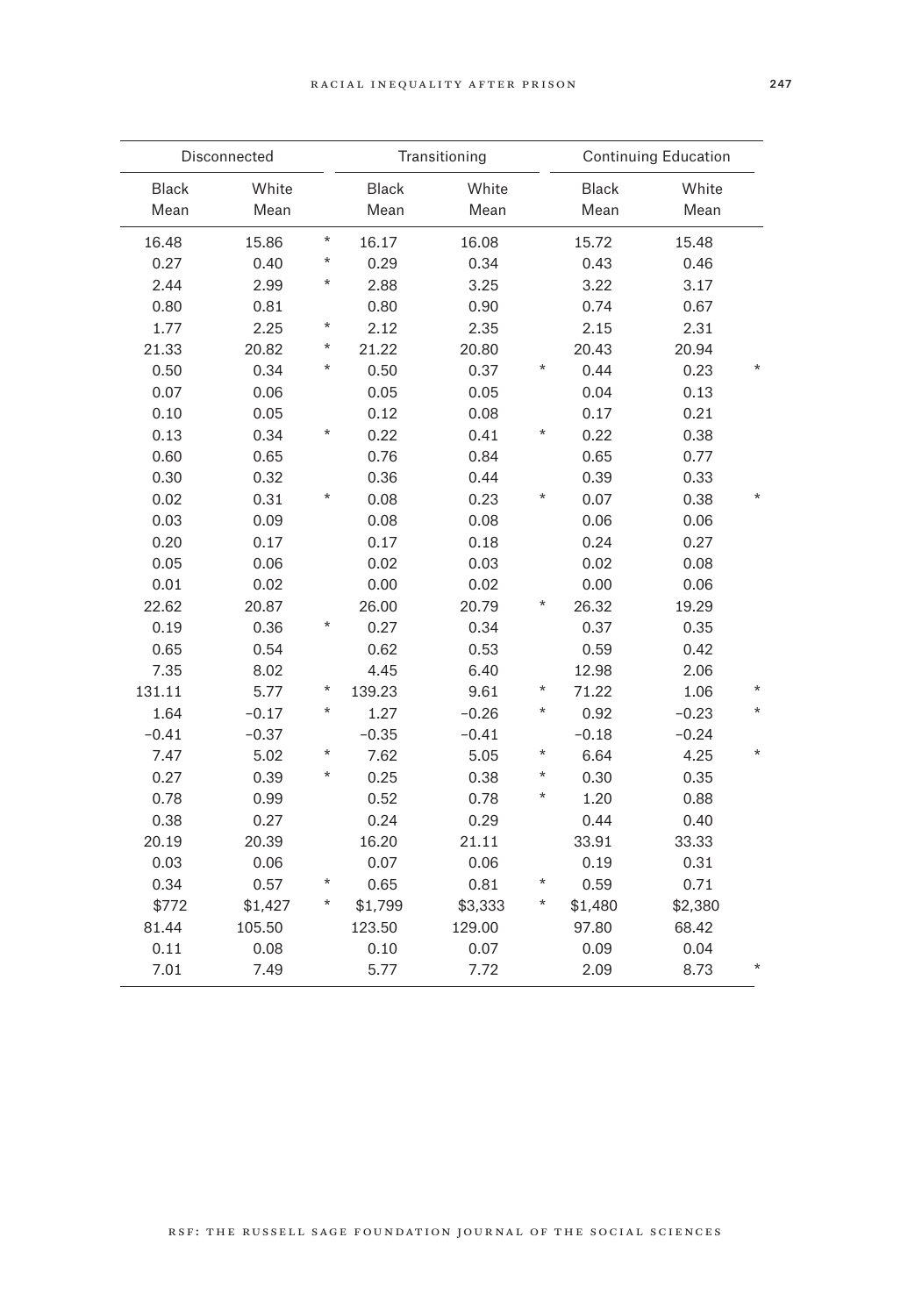|                                      | Unsettled | Persisting | Disconnected | Continuing<br>Education |
|--------------------------------------|-----------|------------|--------------|-------------------------|
| White                                | 0.532     | 0.328      | 0.814        | 0.177                   |
|                                      | $-2.336$  | $-3.908$   | $-0.719$     | $-4.855$                |
| First arrest age                     | 0.828     | 0.898      | 0.981        | 0.997                   |
|                                      | $-4.142$  | $-2.064$   | $-0.400$     | $-0.043$                |
| Committed as juvenile                | 1.274     | 1.544      | 0.963        | 1.551                   |
|                                      | 1.098     | 1.868      | $-0.163$     | 1.477                   |
| Number prior arrests                 | 0.952     | 1.104      | 0.898        | 1.031                   |
|                                      | $-0.773$  | 1.397      | $-1.637$     | 0.345                   |
| Number prior probation convictions   | 0.917     | 0.958      | 1.036        | 0.864                   |
|                                      | $-0.795$  | $-0.371$   | 0.304        | $-0.873$                |
| Number prior custody convictions     | 1.121     | 0.990      | 0.942        | 1.045                   |
|                                      | 1.317     | $-0.099$   | $-0.644$     | 0.356                   |
| Age entered prison                   | 1.037     | 0.946      | 1.179        | 0.969                   |
|                                      | 0.554     | $-0.770$   | 2.518        | $-0.363$                |
| Has one or more dependents           | 0.803     | 0.886      | 0.886        | 0.759                   |
|                                      | $-1.104$  | $-0.562$   | $-0.591$     | $-0.989$                |
| Ever married                         | 1.337     | 1.177      | 1.962        | 2.672                   |
|                                      | 0.587     | 0.296      | 1.511        | 1.701                   |
| Finished high school                 | 1.860     | 1.069      | 0.712        | 6.457                   |
|                                      | 1.773     | 0.146      | $-0.886$     | 3.840                   |
| <b>Earned GED</b>                    | 0.959     | 1.193      | 0.538        | 3.151                   |
|                                      | $-0.169$  | 0.640      | $-2.416$     | 2.748                   |
| Employed prior                       | 1.021     | 0.796      | 0.543        | 0.595                   |
|                                      | 0.093     | $-0.932$   | $-2.728$     | $-1.680$                |
| Independence (base = older relative) |           |            |              |                         |
| Lived independently                  | 0.874     | 0.553      | 0.719        | 1.082                   |
|                                      | $-0.685$  | $-2.599$   | $-1.632$     | 0.283                   |
| <b>Residential treatment</b>         | 1.728     | 2.156      | 2.052        | 1.724                   |
|                                      | 0.580     | 0.936      | 1.030        | 0.594                   |
| Jail, prison, or detention center    | 3.114     | 2.121      | 2.020        | 1.260                   |
|                                      | 2.233     | 1.474      | 1.374        | 0.308                   |
| Homeless or unknown                  | 1.463     | 0.685      | 1.423        | 1.434                   |
|                                      | 0.693     | $-0.560$   | 0.620        | 0.442                   |
| Reports mental illness               | 1.016     | 1.330      | 1.085        | 1.470                   |
|                                      | 0.067     | 1.102      | 0.318        | 1.190                   |
| Daily alcohol use                    | 1.281     | 0.788      | 0.594        | 0.496                   |
|                                      | 0.758     | $-0.615$   | $-1.301$     | $-1.295$                |
| Daily marijuana use                  | 1.260     | 1.511      | 0.864        | 1.160                   |
|                                      | 1.033     | 1.669      | $-0.582$     | 0.480                   |
| Daily stimulant use                  | 3.516     | 3.311      | 3.096        | 2.649                   |
|                                      | 2.563     | 2.249      | 2.064        | 1.531                   |
| Daily depressant use                 | 1.729     | 2.073      | 1.017        | 1.244                   |
|                                      | 0.799     | 0.946      | 0.019        | 0.266                   |
| Months in prison                     | 1.002     | 1.002      | 1.000        | 0.991                   |
|                                      | 0.321     | 0.234      | 0.011        | $-0.989$                |
| Earned GED in prison                 | 1.170     | 1.267      | 0.751        | 4.626                   |
|                                      | 0.607     | 0.833      | $-1.083$     | 3.515                   |

# **Table A2.** Fully Specified Multinomial Logit Model, Odds Ratios Reported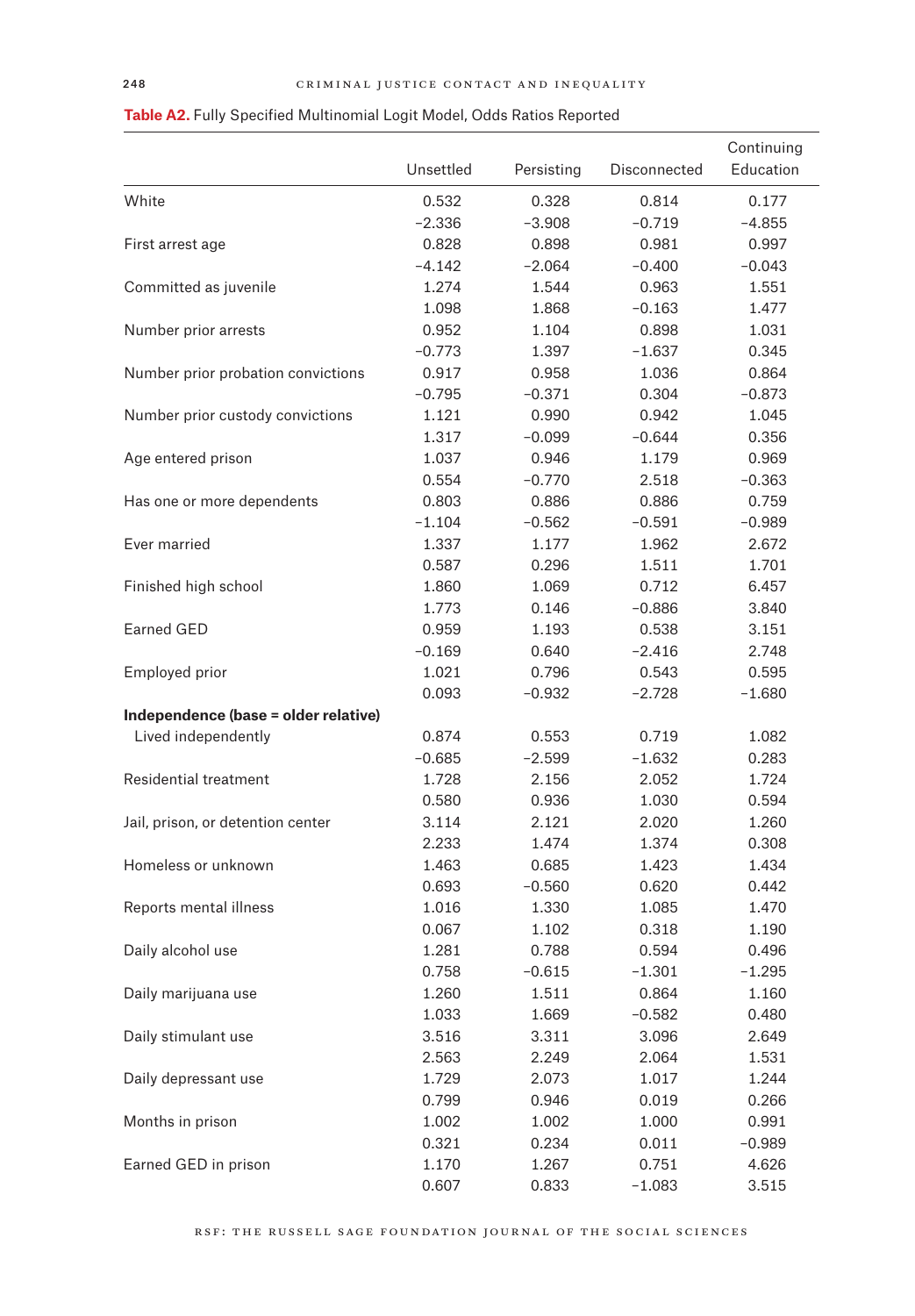# **Table A2.** (*continued*)

|                                      | Unsettled | Persisting | Disconnected | Continuing<br>Education |
|--------------------------------------|-----------|------------|--------------|-------------------------|
| Misconduct in prison                 | 1.195     | 1.150      | 1.144        | 0.608                   |
|                                      | 0.838     | 0.577      | 0.597        | $-1.698$                |
| Days in solitary confinement         | 1.004     | 1.005      | 1.003        | 1.002                   |
|                                      | 1.305     | 1.577      | 0.845        | 0.524                   |
| Days in Detroit year 1 post          | 1.000     | 0.999      | 0.999        | 0.999                   |
|                                      | 0.180     | $-0.832$   | $-1.163$     | $-0.810$                |
| Tract disadvantage score year 1 post | 1.164     | 1.280      | 1.240        | 1.028                   |
|                                      | 1.222     | 1.899      | 1.670        | 0.160                   |
| Tract affluence score year 1 post    | 1.063     | 1.418      | 1.156        | 1.575                   |
|                                      | 0.359     | 1.959      | 0.823        | 2.108                   |
| County crimes per 1,000 year 1 post  | 0.991     | 1.023      | 0.995        | 0.883                   |
|                                      | $-0.221$  | 0.468      | $-0.111$     | $-1.930$                |
| Electronic monitoring year 1 post    | 1.659     | 1.137      | 1.127        | 0.758                   |
|                                      | 2.586     | 0.584      | 0.587        | $-0.981$                |
| Number parole violations year 1 post | 1.381     | 1.293      | 1.117        | 1.207                   |
|                                      | 3.979     | 2.827      | 1.265        | 1.590                   |
| Number arrests year 1 post           | 1.356     | 1.619      | 1.075        | 1.392                   |
|                                      | 2.064     | 3.126      | 0.432        | 1.544                   |
| Days in custody year 1 post          | 1.003     | 1.005      | 0.996        | 0.999                   |
|                                      | 1.919     | 3.069      | $-2.037$     | $-0.443$                |
| Continued education year 1 post      | 0.641     | 1.038      | 0.672        | 6.301                   |
|                                      | $-1.115$  | 0.086      | $-0.993$     | 5.145                   |
| Employed year 1 post                 | 0.695     | 0.418      | 0.556        | 0.824                   |
|                                      | $-1.530$  | $-3.426$   | $-2.328$     | $-0.604$                |
| Earnings year 1 post                 | 1.000     | 1.000      | 1.000        | 1.000                   |
|                                      | $-3.048$  | $-1.380$   | $-3.301$     | $-1.085$                |
| Days independent year 1 post         | 0.997     | 0.998      | 0.998        | 0.997                   |
|                                      | $-3.486$  | $-2.544$   | $-2.082$     | $-2.561$                |
| Positives per test year 1 post       | 1.022     | 2.075      | 0.548        | 0.390                   |
|                                      | 0.050     | 1.609      | $-1.212$     | $-1.394$                |
| Days in treatment year 1 post        | 0.991     | 0.997      | 0.997        | 0.995                   |
|                                      | $-2.029$  | $-0.828$   | $-0.722$     | $-1.149$                |
| <b>Observations</b>                  | 1276      | 1276       | 1276         | 1276                    |

*Source:* Authors' calculations based on data from MDOC, MSP, MUI, MWDA, NSC, and USC. *Note:* t-statistics shown below coefficients.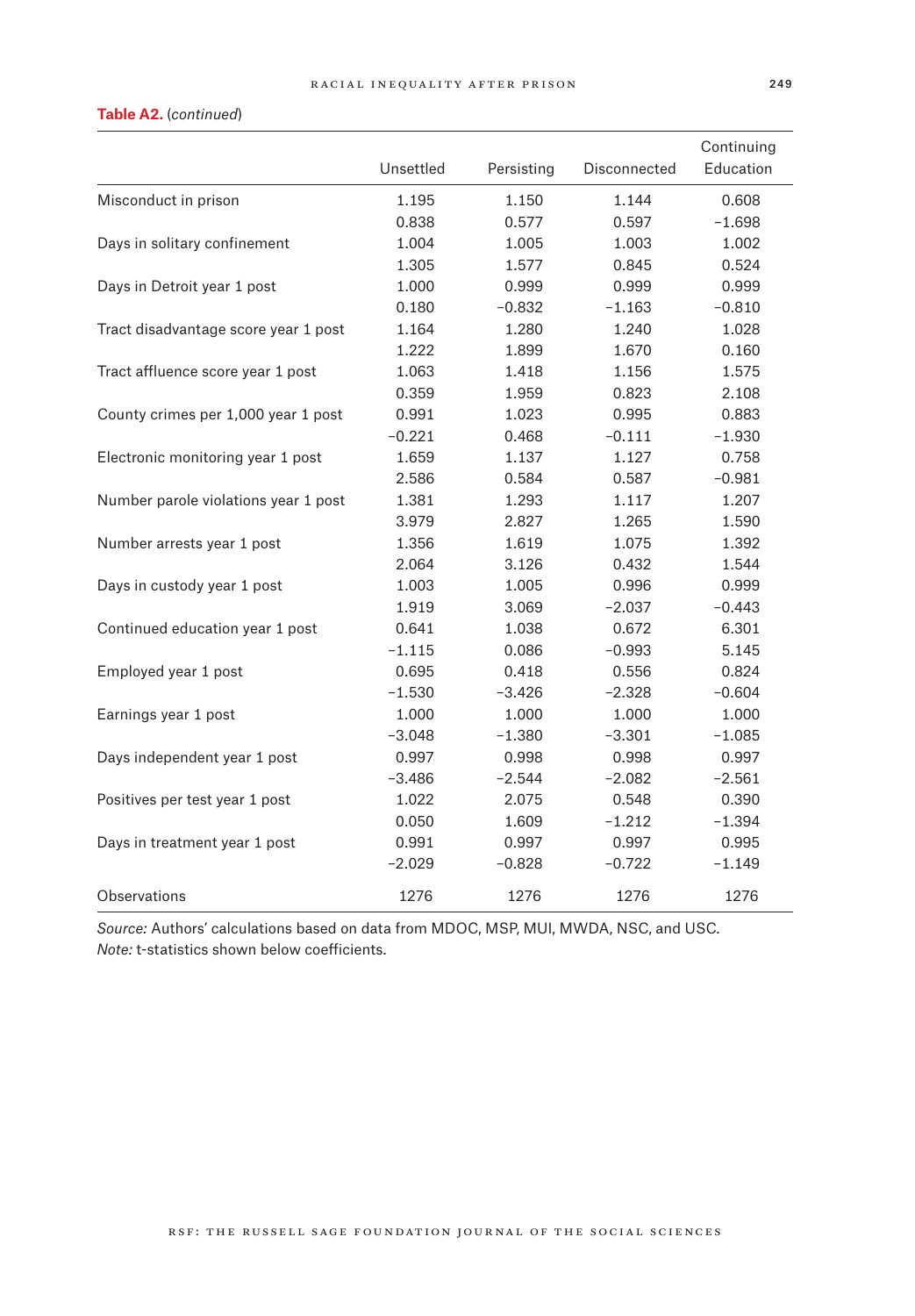#### **REFERENCES**

- Agan, Amanda Y., and Sonja B. Starr. 2018. "Ban the Box, Criminal Records, and Statistical Discrimination: A Field Experiment." *Quarterly Journal of Economics* 133(1): 191–235.
- Alexander, Karl L., Doris. R. Entwisle, and Linda S. Olson. 2014. *The Long Shadow: Family Background, Disadvantaged Urban Youth and the Transition to Adulthood*. New York: Russell Sage Foundation.
- Arnett, Jeffrey Jensen. 2000. "Emerging Adulthood: A Theory of Development from the Late Teens through the Early Twenties." *American Psychologist* 55(5): 469–80.
- ———. 2005. "The Developmental Context of Substance Use in Emerging Adulthood." *Journal of Drug Issues* 35(2): 235–53.
- Bernberg, Jon Gunnar, and Marvin Krohn. 2003. "Labeling, Life Chances, and Adult Crime: The Direct and Indirect Effects of Official Intervention in Adolescence on Crime in Early Adulthood." *Criminology* 41(4): 1287–318.
- Bonczar, Thomas P. 2003. *Prevalence of Imprisonment in the US Population, 1974–2001*. Washington: Bureau of Justice Statistics.
- Bradley, Katharine H., R. B. Michael Oliver, Noel C. Richardson, and Elspeth M. Slayter. 2001. "No Place Like Home: Housing and the Ex-Prisoner." Policy Brief. Boston, Mass.: Community Resources for Justice.
- Brame, Robert, Shawn D. Bushway, Ray Paternoster, and Michael G. Turner. 2014. "Demographic Patterns of Cumulative Arrest Prevalence by Ages 18 and 23." *Crime and Delinquency* 60(3): 471–86.
- Brame, Robert, Michael G. Turner, Ray Paternoster, and Shawn D. Bushway. 2012. "Cumulative Prevalence of Arrest from Ages 8 to 23 in a National Sample." *Pediatrics* 129(1): 21–27.
- Bronson, Jennifer, Jessica Stroop, Stephanie Zimmer, and Marcus Berzofsky. 2017. *Drug Use, Dependence, and Abuse Among State Prisoners and Jail Inmates, 2007–2009.* NCJ 250546. Washington: Bureau of Justice Statistics.
- Bushway, Shawn D., and Anne M. Piehl. 2007. "Social Science Research and the Legal Threat to Presumptive Sentencing Guidelines." *Criminology and Public Policy* 6(3): 461–82.
- Cadora, Eric, Mannix Gordon, and Charles Swartz. 2003. "Criminal Justice and Health and Human Services: An Exploration of Overlapping Needs, Resources, and Interests in Brooklyn Neighbor-

hoods." In *Prisoners Once Removed: The Impact of Incarceration and Reentry on Children, Families, and Communities*, edited by Waul Travis. Washington, D.C.: Urban Institute Press.

- Clear, Todd. 2007. *Imprisoning Communities.* New York: Oxford University Press.
- Cloward, Richard A., and Lloyd E. Ohlin. 1960. *Delinquency and Opportunity: A Theory of Delinquent Gangs*. New York: Free Press.
- Comfort, Megan. 2012. "It Was Basically College to Us: Poverty, Prison, and Emerging Adulthood." *Journal of Poverty* 16(3): 308–22.
- Danziger, Sheldon, and Cecilia Elena Rouse. 2007. "Introduction: The Price of Independence: The Economics of Early Adulthood." In *The Price of Independence: The Economics of Early Adulthood*, edited by Sheldon Danziger and Cecilia Elena Rouse. New York: Russell Sage Foundation.
- Desmond, Matthew. 2012. "Disposable Ties and the Urban Poor." *American Journal of Sociology* 117(5): 1295–335.
- Elder, Glen H., Jr. 1988. "The Life Course as Developmental Theory." *Child Development* 69(1): 1–12.
- Ewens, Michael, Bryan Tomlin, and Liang Choon Wang. 2014. "Statistical Discrimination or Prejudice? A Large Sample Field Experiment." *Review of Economics and Statistics* 96(1): 119–34.
- Ewert, Stephanie, and Tara Wildhagen. 2011. "Educational Characteristics of Prisoners: Data from the ACS." Paper presented to the Annual Meeting of the Population Association of America. Washington (March 31).
- Farabee, David, Michael Prendergast, and M. Douglas Anglin. 1998. "The Effectiveness of Coerced Treatment for Drug-Abusing Offenders." *Federal Probation* 62(1): 3–10.
- Frase, Robert S. 2009. "What Explains Persistent Racial Disproportionality in Minnesota's Prison and Jail Populations?" *Crime and Justice* 38(1): 201–80.
- Freisthler, Bridget, Elizabeth A. Lascala, Paul J. Gruenewald, and Andrew J. Treno. 2005. "An Examination of Drug Activity: Effects of Neighborhood Social Organization on the Development of Drug Distribution Systems." *Substance Use and Misuse* 40(5): 671–86.
- Furstenberg, Frank F. 2006. "Diverging Development: The Not-So-Invisible Hand of Social Class in the United States." *MacArthur Network on Transitions to Adulthoo*d working paper. Philadelphia: University of Pennsylvania.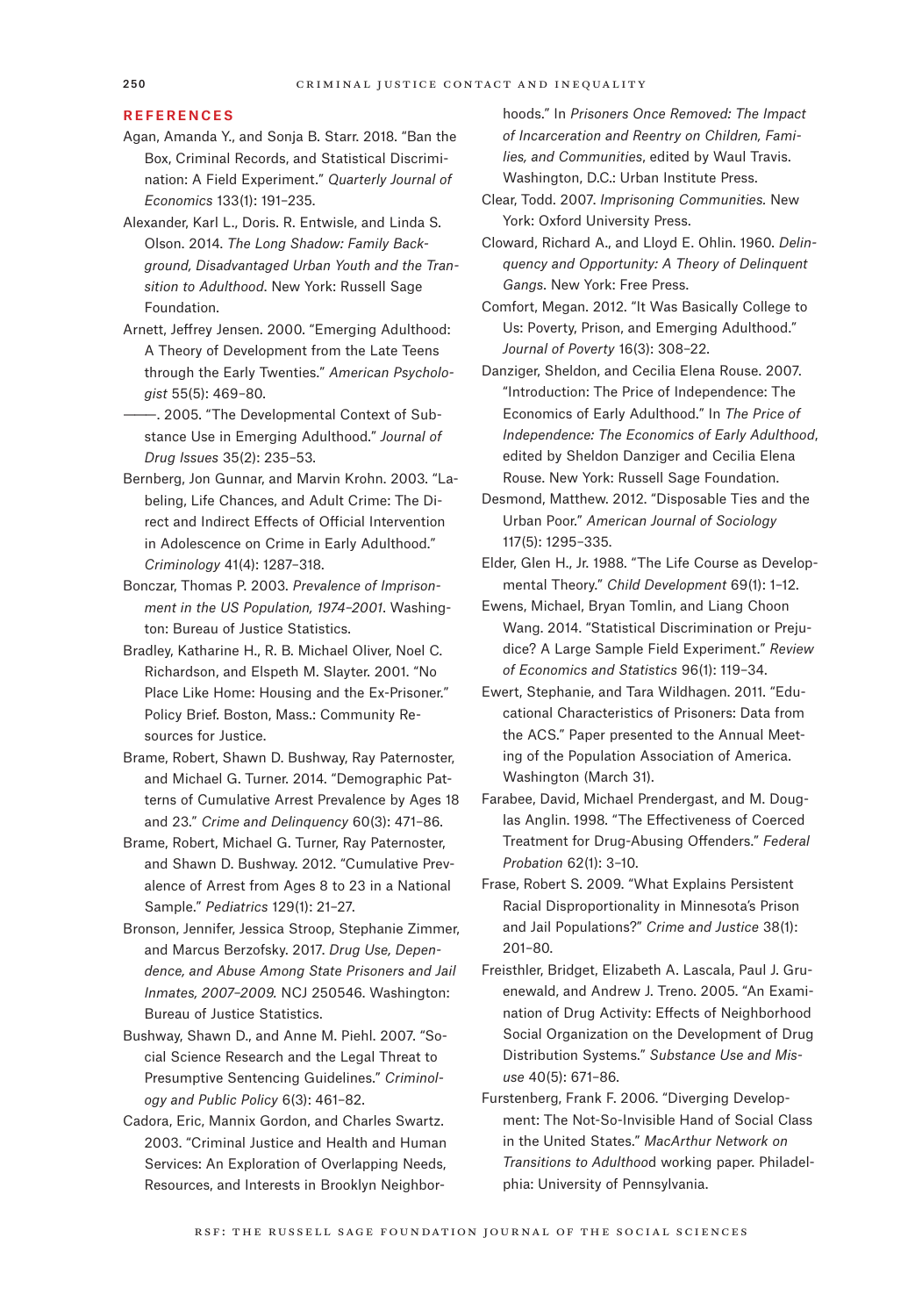- Gendreu, Paul, Claire E. Goggin, and Moira A. Law 1997. "Predicting Prison Misconducts." *Criminal Justice and Behavior* 24(4): 414–31.
- Goetting, Ann, and Roy Michael Howsen. 1986. "Correlates of Prisoner Misconduct." *Journal of Quantitative Criminology* 2(1): 49–67.
- Haney, Craig. 2003. "Mental Health Issues in Long-Term Solitary and 'Supermax' Confinement." *Crime and Delinquency* 49(1): 124–56.
- Harding, David J., Jessica J.B. Wyse, Cheyney C, Dobson, and Jeffrey D. Morenoff. 2014. "Making Ends Meet After Prison." *Journal of Policy Analysis and Management* 33(2): 440–70.
- ———. 2017. "Narrative Change, Narrative Stability and Structural Constraint: The Case of Prisoner Reentry Narratives." *American Journal of Cultural Sociology* 5(1): 261–304.
- Harer, Miles D., and Darrell J. Steffensmeier. 1996. "Race and Prison Violence." *Criminology* 34(3): 323–55.
- Harris, Casey T., Darrell Steffensmeier, Jeffrey T. Ulmer, and Noah Painter-Davis. 2009. "Are Blacks and Hispanics Disproportionately Incarcerated Relative to Their Arrests? Racial and Ethnic Disproportionality Between Arrest and Incarceration." *Race and Social Problems* 1(4): 187–99.
- Hart, Carl. 2013. *High Price: A Neuroscientist's Journey of Self-Discovery that Challenges Everything You Know About Drugs and Society*. New York: Harper Collins.
- Hill, Terrence D., and Ronald J. Angel. 2005. "Neighborhood Disorder, Psychological Distress, and Heavy Drinking." *Social Science and Medicine* 61(5): 965–75.
- Hipp, John R., Joan Petersilia, and Susan Turner. 2010. "Parolee Recidivism in California: The Effect of Neighborhood Context and Social Service Agency Characteristics." *Criminology* 48(4): 947– 79.
- Hogan, Dennis P., and Nan Marie Astone. 1986. "The Transition to Adulthood." *Annual Review of Sociology* 12: 109–30.
- Holzer, Harry J., Paul Offner, and Elaine Sorensen. 2005. "Declining Employment Among Young Black Less-Educated Men: The Role of Incarceration and Child Support." *Journal of Policy Analysis and Management* 24(2): 329–50.
- James, Doris J., and Lauren E. Glaze. 2006. "Mental Health Problems of Prison and Jail Inmates." Bureau of Justice Statistics special report no. NCJ

213600. Washington: U.S. Department of Justice, Office of Justice Programs.

- Kerckhoff, Alan C. 1993. *Diverging Pathways: Social Structure and Career Deflections.* New York: Cambridge University Press.
- Kirk, David S., and Robert J. Sampson. 2013. "Juvenile Arrest and Collateral Educational Damage in the Transition to Adulthood." *Sociology of Education* 86(1): 36–62.
- Krivo, Lauren J., and Ruth D. Peterson. 1996. "Extremely Disadvantaged Neighborhoods and Urban Crime." *Social Forces* 75(2): 619–48.
- Kubrin, Charis E., and Eric A. Stewart. 2006. "Predicting Who Reoffends: The Neglected Role of Neighborhood Context in Recidivism Studies." *Criminology* 44(1): 165–97.
- LaFree, Gary, Eric P. Baumer, and Robert M. O'Brien. 2010. "Still Separate and Unequal? A City-Level Analysis of the Black-White Gap in Homicide Arrests Since 1960." *American Sociological Review* 75(1): 75–100.
- Laub, John H., and Robert J. Sampson. 2001. "Understanding Desistance from Crime." In *Crime and Justice: A Review of Research*, vol. 28, edited by Michael Tonry. Chicago: University of Chicago Press.
- Lee, Keun Bok, David J. Harding, and Jeffrey D. Morenoff. 2017. "Trajectories of Neighborhood Attainment After Prison." *Social Science Research* 66 (August): 211–33.
- Lutze, Faith E., Jeffrey W. Rosky, and Zachary K. Hamilton. 2013. "Homelessness and Reentry: A Multisite Outcome Evaluation of Washington State's Reentry Housing Program for High Risk Offenders." *Criminal Justice and Behavior.* 41(4): 471–91.
- Lynch, James P., and William J. Sabol. 2004. "Assessing the Effects of Mass Incarceration on Informal Social Control in Communities." *Criminology and Public Policy* 3(2): 267–94.
- MacKinnon, David P., Jennifer L. Krull, and Chondra M. Lockwood. 2000. "Equivalence of the Mediation, Confounding, and Suppression Effect." *Prevention Science* 1(4): 173–86.
- Massoglia, Michael, Glenn Firebaugh, and Cody Warner. 2013. "Racial Variation in the Effect of Incarceration on Neighborhood Attainment." *American Sociological Review* 78(1): 142–65.
- Meade, Benjamin, Benjamin Steiner, Matthew Makarios, and Lawrence Travis. 20136. "Estimating a Dose–Response Relationship Between Time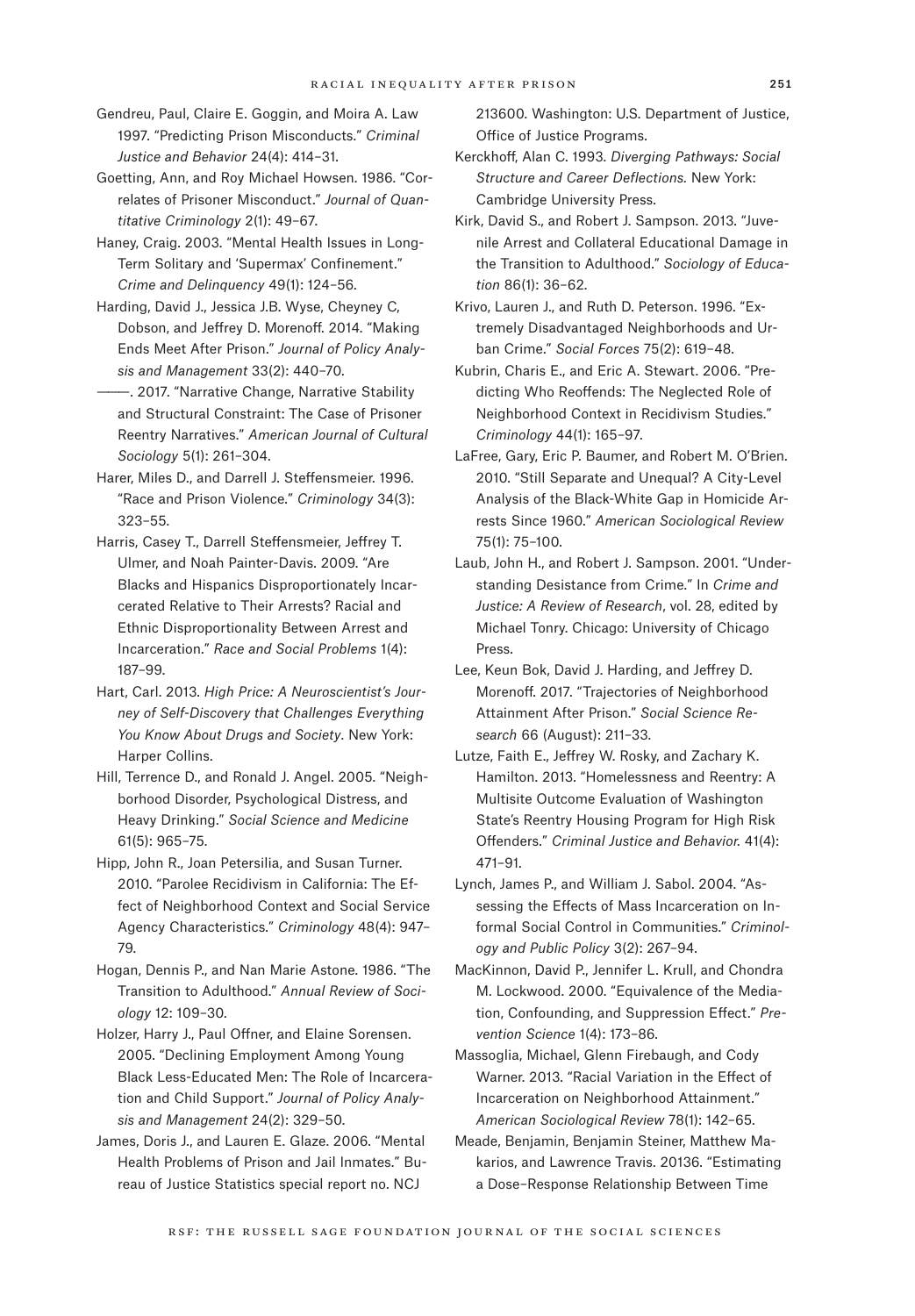Served in Prison and Recidivism." *Journal of Research in Crime and Delinquency* 50(4): 525–50.

- Mears, Daniel P., Xia Wang, Carter Hay, and William D. Bales. 2008. "Social Ecology and Recidivism: Implications for Prisoner Reentry." *Criminology* 46(2): 301–40.
- Mears, Daniel P., Joshua C. Cochran, William D. Bales, and Avinash Bhati. 2016. "Recidivism and Time Served in Prison." *Journal of Criminal Law and Criminology* 106(1): 81–122.
- Mood, Carina. 2010. "Logistic Regression: Why We Cannot Do What We Think We Can Do, and What We Can Do About It." *European Sociological Review* 26(1): 67–82.
- Morenoff, Jeffrey D., and David J. Harding, 2001. *Final Technical Report: Neighborhoods, Recidivism, and Employment Among Returning Prisoners.* Washington: U.S. Department of Justice.
- Morris, Robert G. 2016. "Exploring the Effect of Exposure to Short-Term Solitary Confinement Among Violent Prison Inmates." *Journal of Quantitative Criminology* 32(1): 1–22.
- Mouw, Ted. 2000. "Job Relocation and the Racial Gap in Unemployment in Detroit and Chicago, 1980 to 1990." *American Sociological Review* 65(5): 730–53.
- Mulvey, Edward, Laurence Steinberg, Alex R. Piquero, Michelle Besana, Jeffrey Fagan, Carol Schubert, and Elizabeth Cauffman. 2010. "Trajectories of Desistance and Continuity in Antisocial Behavior Following Court Adjudication Among Serious Adolescent Offenders." *Development and Psychopathology* 22(2): 453–75.
- Nagin, Daniel S. 2005. *Group-Based Modeling of Development*. Cambridge, Mass.: Harvard University Press.
- Nagin, Daniel S., Bobby Jones, Valerie Lima Passos, and Richard E. Tremblay. 2016. "Group-Based Multi-Trajectory Modeling." *Statistical Methods in Medical Research* 27(7): 2015–23.
- Nagin, Daniel S., and Kenneth C. Land. 1993. "Age, Criminal Careers, and Population Heterogeneity: Specification and Estimation of a Nonparametric, Mixed Poisson Model." *Criminology* 31(3): 327– 62.
- National Research Council. 2007. *Parole, Desistance from Crime, and Community Integration.* Washington, D.C.: The National Academies Press.
- Osgood, D. Wayne, E. Michael Foster, Constance Flanagan, and Gretchen R. Ruth, eds. 2006. *On*

*Your Own Without a Net: The Transition to Adulthood for Vulnerable Populations.* Chicago: University of Chicago Press.

- Page, Marianne. 1995. "Racial and Ethnic Discrimination in Urban Housing Markets: Evidence from a Recent Audit Study." *Journal of Urban Economics* 38(2): 183–206.
- Pager, Devah. 2003. "The Mark of a Criminal Record." *American Journal of Sociology* 108(5): 937– 75.
- ———. 2007. *Marked: Race, Crime, and Finding Work in an Era of Mass Incarceration*. Chicago: University of Chicago Press.
- Pager, Devah, and Hana Shepherd. 2008. "The Sociology of Discrimination: Racial Discrimination in Employment, Housing, Credit, and Consumer Markets." *Annual Review of Sociology* 34: 181– 209.
- Pager, Devah, Bruce Western, and Bart Bonikowski. 2009. "Discrimination in a Low-Wage Labor Market A Field Experiment." *American Sociological Review* 74(5): 777–99.
- Paternoster, Raymond, and Shawn Bushway. 2009. "Desistance and the Feared Self: Toward an Identity Theory of Criminal Desistance." *Journal of Criminal Law and Criminology* 99(4): 1103–56.
- Petersilia, Joan. 2003. *When Prisoners Come Home: Parole and Prisoner Reentry*. Oxford: Oxford University Press.
- Petersilia, Joan, and Susan Turner. 1993. "Intensive Probation and Parole." *Crime and Justice* 17:281– 335.
- Pettit, Becky, and Bruce Western. 2004. "Mass Imprisonment and the Life Course: Race and Class Inequality in US Incarceration." *American Sociological Review* 69(2): 151–69.
- Pew Center on the States. 2009. *One in 31: The Long Reach of American Corrections*. Washington, D.C.: Pew Charitable Trusts.
- Raphael, Steven. 2007. "Early Incarceration Spells and the Transition to Adulthood." In *The Price of Independence: The Economics of Early Adulthood*, edited by Sheldon Danziger and Cecilia Rouse. New York: Russell Sage Foundation.
- Raphael, Stephen, and David F. Weiman. 2007. "The Impact of Local Labor Market Conditions on the Likelihood that Parolees are Returned to Custody." In *Barriers to Reentry? The Labor Market for Released Prisoners in Post-Industrial America*, edited by Shawn D. Bushway, Michael S. Stoll,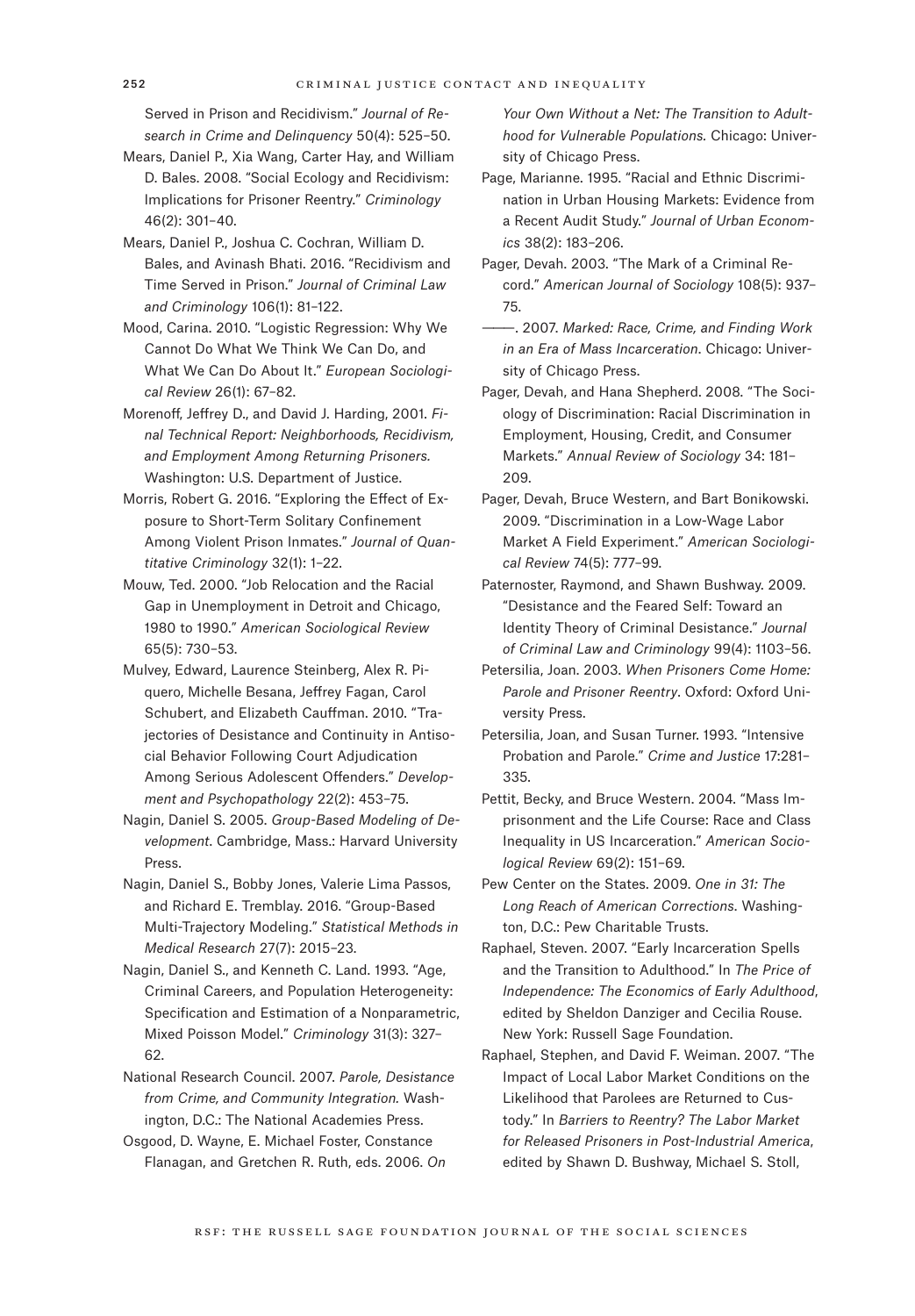and David F. Weiman. New York: Russell Sage Foundation.

- Rehavi, M. Marit, and Sonja B. Starr. 2014. "Racial Disparity in Federal Criminal Sentences." *Journal of Political Economy* 112(6): 1320–54.
- Royster, Deirdre. 2003. *Race and the Invisible Hand: How White Networks Exclude Black Men from Blue Collar Jobs.* Berkeley: University of California Press.
- Sabol, William J. 2007. "Local Labor Market Conditions and Post-Prison Employment Experiences of Offenders Released from Ohio State Prisons." In *Barriers to Reentry? The Labor Market for Released Prisoners in Post-Industrial America*, edited by Shawn D. Bushway, Michael S. Stoll, and David F. Weiman. New York: Russell Sage Foundation.
- Sampson, Robert J., and John H. Laub. 1992. "Crime and Deviance in the Life Course." *Annual Review of Sociology* 18: 63–84.
- ———. 1993. *Crime in the Making: Pathways and Turning Points Through Life.* Cambridge, Mass.: Harvard University Press.
- $-$ . 1997. "A Life-Course Theory of Cumulative Disadvantage and the Stability of Delinquency." In *Developmental Theories of Crime and Delinquency*, edited by Terence Thornberry. New York: Routledge.
- ———. 2003. "Life-Course Desisters? Trajectories of Crime Among Delinquent Boys Followed to Age 70." *Criminology* 41(3): 555–92.
- ———. 2005. "A Life-Course View of the Development of Crime." *Annals of the American Academy of Political and Social Science* 602(1): 12–45.
- Sampson, Robert J., Jeffrey D. Morenoff, and Felton Earls. 1999. "Beyond Social Capital: Spatial Dynamics of Collective Efficacy for Children." *American Sociological Review* 64(5): 633–60.
- Sampson, Robert J., Stephen W. Raudenbush, and Felton Earls. 1997. "Neighborhoods and Violent Crime: A Multilevel Study of Collective Efficacy." *Science* 277(5328): 918–24.
- Schoon, Ingrid. 2015. "Diverse Pathways: Rethinking the Transition to Adulthood." In *Families in an Era of Increasing Inequality*, edited by Paul R. Amato, Alan Booth, Susan M. McHale, and Jennifer Van Hook. New York: Springer.
- Seim, Josh. 2016. "Short-Timing: The Carceral Experience of Soon-to-Be-Released Prisoners." *Punishment and Society* 18(4): 442–58.
- Shanahan, Michael J. 2000. "Pathways to Adulthood in Changing Societies: Variability and Mechanisms in Life Course Perspective." *Annual Review of Sociology* 26: 667–92.
- Smith, Peter Scharff. 2006. "The Effects of Solitary Confinement on Prison Inmates: A Brief History and Review of the Literature." *Crime and Justice* 34(1): 441–528.
- Smith, Sandra S. 2007. *Lone Pursuit: Distrust and Defensive Individualism among the Black Poor*. New York: Russell Sage Foundation.
- Solomon, Amy L., Gillian L. Thomson, and Sinead Keegan. 2004. *Prisoner Reentry in Michigan*. Washington, D.C.: The Urban Institute.
- South, Scott J., Ying Huang, Amy Spring, and Kyle Crowder. 2016. "Neighborhood Attainment over the Adult Life Course." *American Sociological Review* 81(6): 1276–1304.
- Steiner, Benjamin, and Callie M. Cain. 2017. "The Effect of Removing Sentencing Credits on Inmate Misbehavior." *Journal of Quantitative Criminology.* DOI: 10.1007/s10940-017-9372-7.
- Steiner, Benjamin, H. David Butler, and Jared M. Ellison. 2014. "Causes and Correlates of Prison Inmate Misconduct: A Systematic Review of The Evidence." *Journal of Criminal Justice* 42(6): 462– 70.
- Sweeten, Gary S. 2012. "Scaling Criminal Offending." *Journal of Quantitative Criminology* 28(3): 533–57.
- Tiedt, Andrew D., and William J. Sabol 2015. "Sentence Length and Recidivism Among Prisoners Released Across 30 States in 2005: Accounting for Individual Histories and State Clustering Effects." *Justice Research and Policy* 16(1): 50– 64.
- Uggen, Christopher. 2000. "Work as a Turning Point in the Life Course of Criminals: A Duration Model of Age, Employment, and Recidivism." *American Sociological Review* 67(4): 529–46.
- Uggen, Christopher, Mike Vuolo, Sarah Lageson, Ebony Ruhland, and Hilary Whitham. 2014. "The Edge of Stigma: An Experimental Audit of the Effects of Low-Level Criminal Records on Employment." *Criminology* 52(4): 627–54.
- Visher, Christy A. 1991. *A Comparison of Urinalysis Technologies for Drug Testing in Criminal Justice*. NCJ 132397. Washington, D.C.: National Institute of Justice.

Visher, Christy A., and Jeremy Travis. 2003. "Transi-